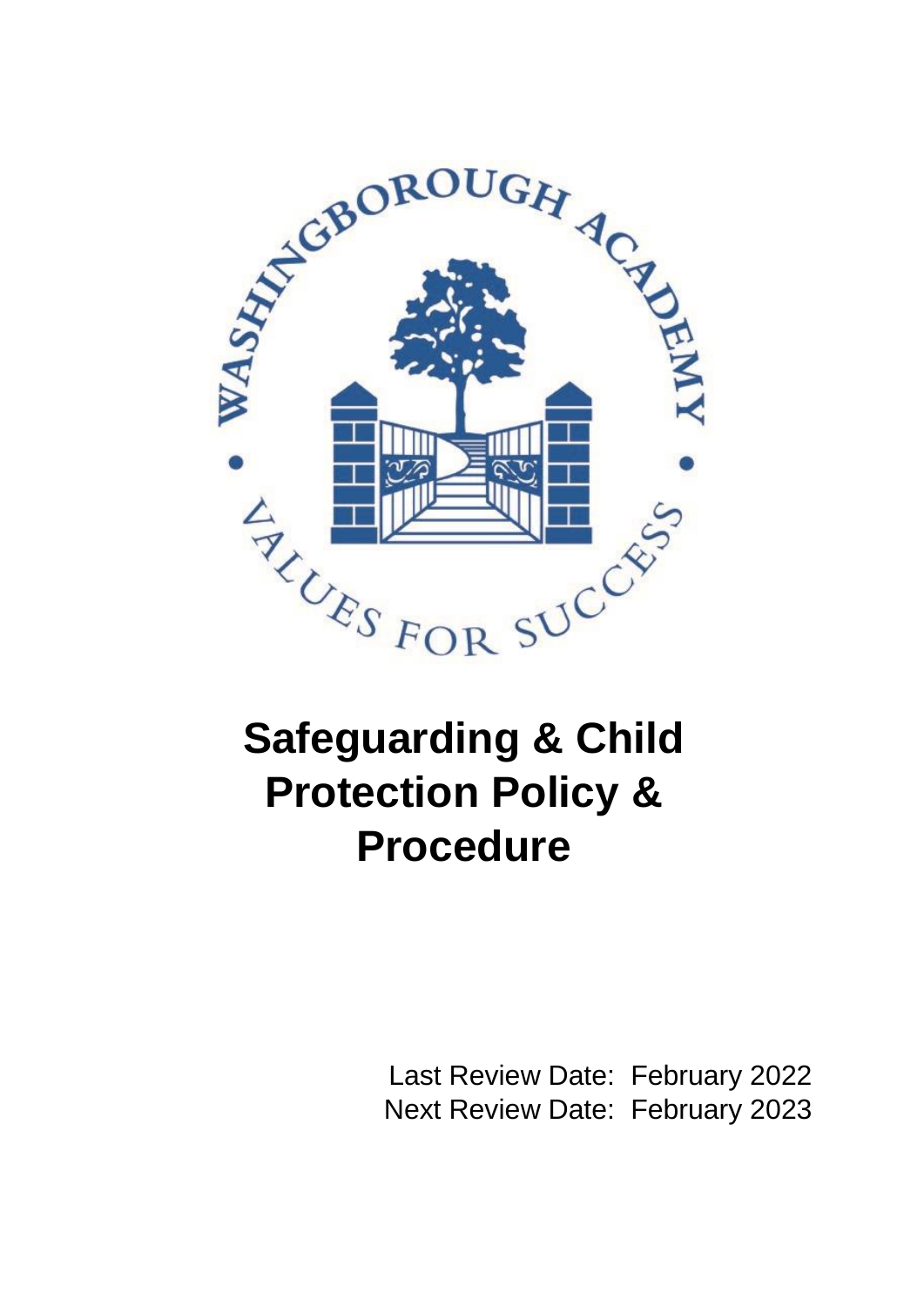

# **Contents**

<span id="page-1-0"></span>

| 10. Pupils with special educational needs, disabilities or health issues  18 |  |
|------------------------------------------------------------------------------|--|
|                                                                              |  |
|                                                                              |  |
| 13. Complaints and concerns about school safeguarding policies  19           |  |
|                                                                              |  |
|                                                                              |  |
|                                                                              |  |
|                                                                              |  |
|                                                                              |  |
| Appendix 2: safer recruitment and DBS checks - policy and procedures  24     |  |
|                                                                              |  |
|                                                                              |  |
|                                                                              |  |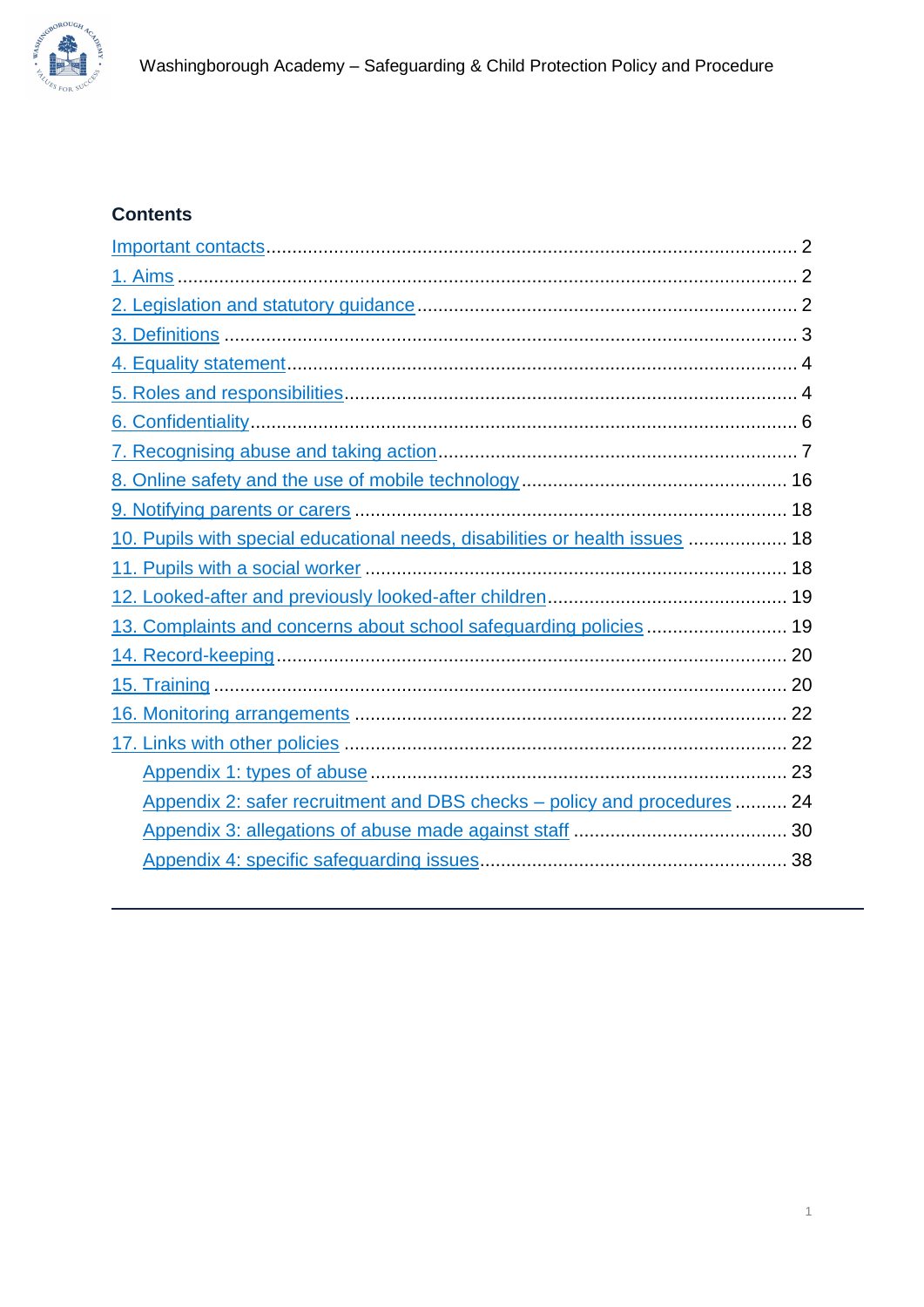

# **Important contacts**

| <b>ROLE/ORGANISATION</b>                     | <b>NAME</b>                                | <b>CONTACT DETAILS</b>                         |
|----------------------------------------------|--------------------------------------------|------------------------------------------------|
| Designated safeguarding<br>lead (DSL)        | Alison McGowan                             | 01522 801355<br>01522 305366 (out of<br>hours) |
| <b>Deputy DSL</b>                            | Jason O'Rourke                             | 01522 801355                                   |
| E-Safety Lead                                | <b>Katie Cropper</b>                       | 01522 801355                                   |
| Local authority designated<br>officer (LADO) | <b>LADO Office</b>                         | 01522 554674                                   |
| Chair of governors                           | <b>Steve Baker</b>                         | 01522 801355                                   |
| Lincolnshire Children's<br><b>Services</b>   | Lincolnshire Children's<br><b>Services</b> | 01522 782111                                   |

# <span id="page-2-0"></span>**1. Aims**

The school aims to ensure that:

Appropriate action is taken in a timely manner to safeguard and promote children's welfare

All staff are aware of their statutory responsibilities with respect to safeguarding

Staff are properly training in recognising and reporting safeguarding issues

# <span id="page-2-1"></span>**2. Legislation and statutory guidance**

This policy is based on the Department for Education's statutory quidance Keeping [Children Safe in Education \(2021\)](https://www.gov.uk/government/publications/keeping-children-safe-in-education--2) and [Working Together to Safeguard Children](https://www.gov.uk/government/publications/working-together-to-safeguard-children--2)  [\(2018\),](https://www.gov.uk/government/publications/working-together-to-safeguard-children--2) and the [Governance Handbook.](https://www.gov.uk/government/publications/governance-handbook) We comply with this guidance and the arrangements agreed and published by our 3 local safeguarding partners.

This policy is also based on the following legislation:

Part 3 of the schedule to the [Education \(Independent School Standards\) Regulations](http://www.legislation.gov.uk/uksi/2014/3283/schedule/part/3/made)  [2014,](http://www.legislation.gov.uk/uksi/2014/3283/schedule/part/3/made) which places a duty on academies and independent schools to safeguard and promote the welfare of pupils at the school

[The Children Act 1989](http://www.legislation.gov.uk/ukpga/1989/41) (and [2004 amendment\)](http://www.legislation.gov.uk/ukpga/2004/31/contents), which provides a framework for the care and protection of children

Section 5B(11) of the Female Genital Mutilation Act 2003, as inserted by section 74 of the [Serious Crime Act 2015,](http://www.legislation.gov.uk/ukpga/2015/9/part/5/crossheading/female-genital-mutilation) which places a statutory duty on teachers to report to the police where they discover that female genital mutilation (FGM) appears to have been carried out on a girl under 18

[Statutory guidance on FGM,](https://www.gov.uk/government/publications/multi-agency-statutory-guidance-on-female-genital-mutilation) which sets out responsibilities with regards to safeguarding and supporting girls affected by FGM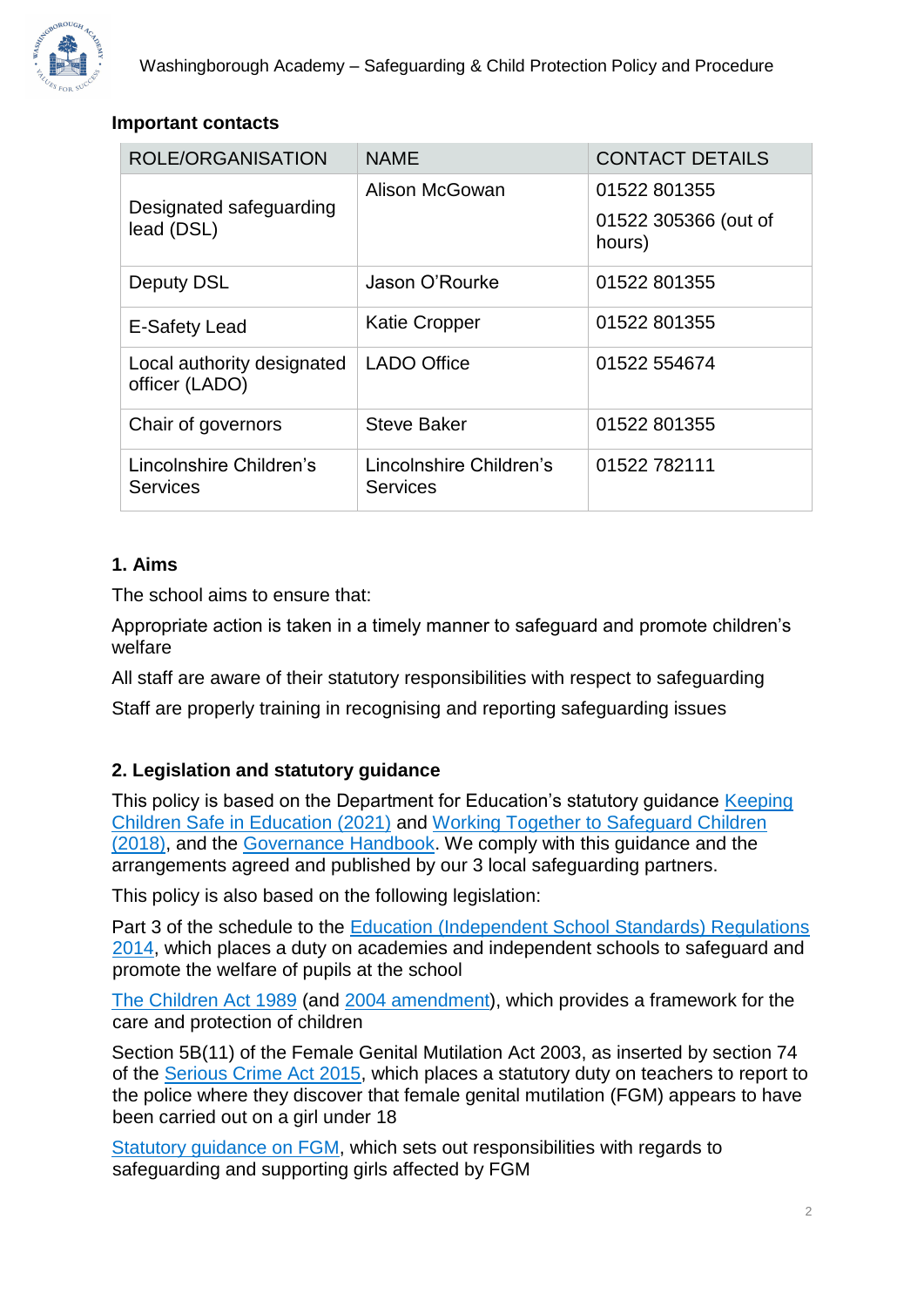

[The Rehabilitation of Offenders Act 1974,](http://www.legislation.gov.uk/ukpga/1974/53) which outlines when people with criminal convictions can work with children

Schedule 4 of the [Safeguarding Vulnerable Groups Act 2006,](http://www.legislation.gov.uk/ukpga/2006/47/schedule/4) which defines what 'regulated activity' is in relation to children

[Statutory guidance on the Prevent duty,](https://www.gov.uk/government/publications/prevent-duty-guidance) which explains schools' duties under the Counter-Terrorism and Security Act 2015 with respect to protecting people from the risk of radicalisation and extremism

The [Childcare \(Disqualification\) and Childcare \(Early Years Provision Free of](http://www.legislation.gov.uk/uksi/2018/794/contents/made)  [Charge\) \(Extended Entitlement\) \(Amendment\) Regulations 2018](http://www.legislation.gov.uk/uksi/2018/794/contents/made) (referred to in this policy as the "2018 Childcare Disqualification Regulations") and [Childcare Act 2006,](http://www.legislation.gov.uk/ukpga/2006/21/contents) which set out who is disqualified from working with children

This policy also meets requirements relating to safeguarding and welfare in the [statutory framework for the Early Years Foundation Stage](https://www.gov.uk/government/publications/early-years-foundation-stage-framework--2)

This policy also complies with our funding agreement and articles of association.

**For details of the Lincolnshire Safeguarding Children Partnership, see <https://www.lincolnshire.gov.uk/safeguarding/lscp>**

# <span id="page-3-0"></span>**3. Definitions**

**Safeguarding and promoting the welfare of children** means:

Protecting children from maltreatment

Preventing impairment of children's mental and physical health or development

Ensuring that children grow up in circumstances consistent with the provision of safe and effective care

Taking action to enable all children to have the best outcomes

**Child protection** is part of this definition and refers to activities undertaken to prevent children suffering, or being likely to suffer, significant harm.

**Abuse** is a form of maltreatment of a child, and may involve inflicting harm or failing to act to prevent harm. Appendix 1 explains the different types of abuse.

**Neglect** is a form of abuse and is the persistent failure to meet a child's basic physical and/or psychological needs, likely to result in the serious impairment of the child's health or development. Appendix 1 defines neglect in more detail.

**Sharing of nudes and semi-nudes** (also known as sexting or youth produced sexual imagery) is where children share nude or semi-nude images, videos or live streams.

**Children** includes everyone under the age of 18.

The following 3 **safeguarding partners** are identified in Keeping Children Safe in Education (and defined in the Children Act 2004, as amended by chapter 2 of the Children and Social Work Act 2017). They will make arrangements to work together to safeguard and promote the welfare of local children, including identifying and responding to their needs:

The local authority (LA)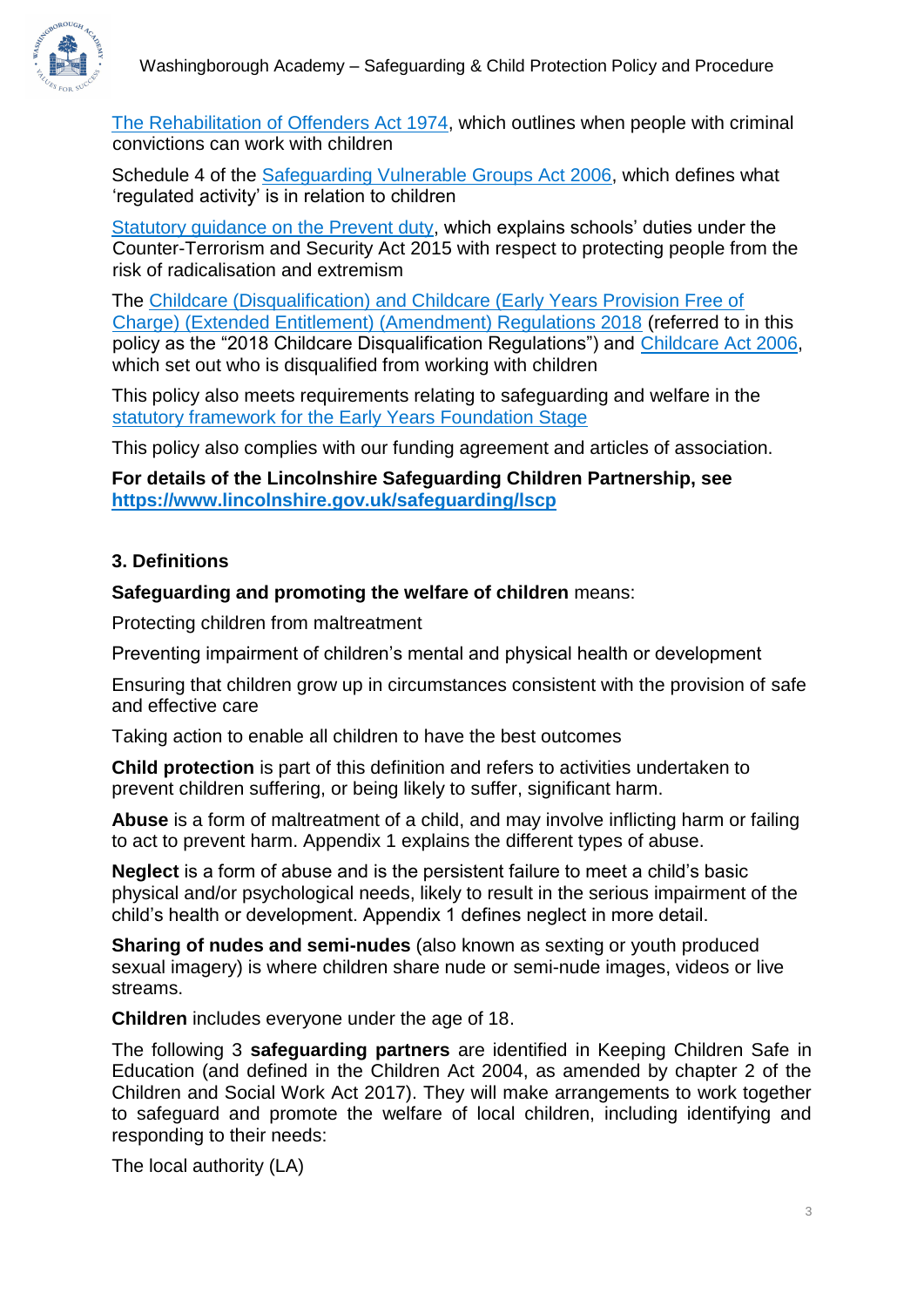A clinical commissioning group for an area within the LA

The chief officer of police for a police area in the LA area

# <span id="page-4-0"></span>**4. Equality statement**

Some children have an increased risk of abuse, and additional barriers can exist for some children with respect to recognising or disclosing it. We are committed to antidiscriminatory practice and recognise children's diverse circumstances. We ensure that all children have the same protection, regardless of any barriers they may face.

We give special consideration to children who:

Have special educational needs (SEN) or disabilities or health conditions (see section 10)

Are young carers

May experience discrimination due to their race, ethnicity, religion, gender identification or sexuality

Have English as an additional language

Are known to be living in difficult situations – for example, temporary accommodation or where there are issues such as substance abuse or domestic violence

Are at risk of FGM, sexual exploitation, forced marriage, or radicalisation

Are asylum seekers

Are at risk due to either their own or a family member's mental health needs

Are looked after or previously looked after (see section 12)

Are missing from education

Whose parent/carer has expressed an intention to remove them from school to be home educated

## <span id="page-4-1"></span>**5. Roles and responsibilities**

Safeguarding and child protection is **everyone's** responsibility. This policy applies to all staff, volunteers and governors in the school and is consistent with the procedures of the 3 safeguarding partners. Our policy and procedures also apply to extended school and off-site activities.

# **5.1 All staff**

All staff will read and understand part 1 and annex B of the Department for Education's statutory safeguarding guidance, [Keeping Children Safe in Education,](https://www.gov.uk/government/publications/keeping-children-safe-in-education--2) and review this guidance at least annually.

All staff will sign a declaration at the beginning of each academic year to say that they have reviewed the guidance.

All staff will be aware of:

Our systems which support safeguarding, including this child protection and safeguarding policy, the staff code of conduct, the role and identity of the designated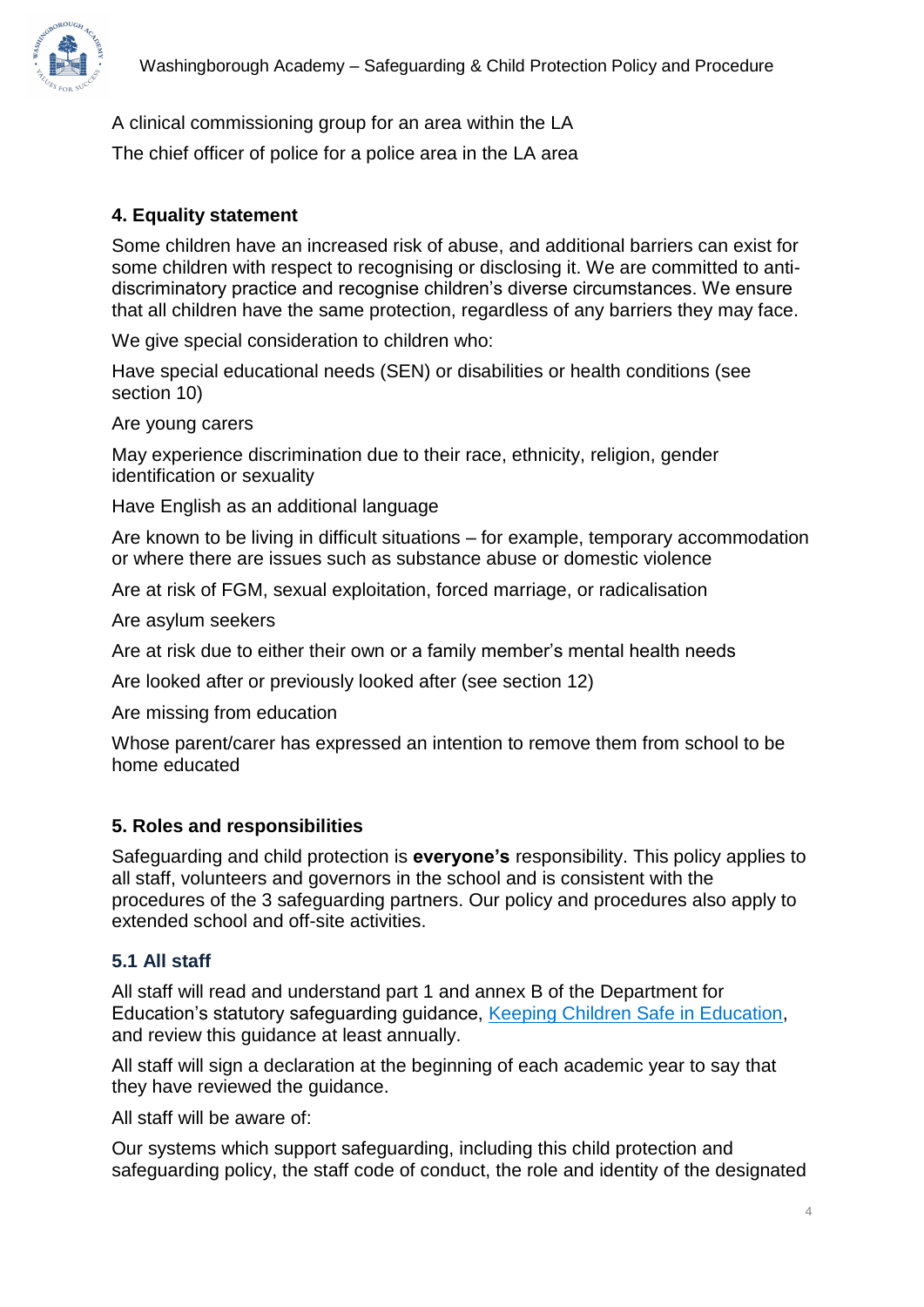

safeguarding lead (DSL) and deputies, the behaviour policy, and the safeguarding response to children who go missing from education

The early help process and their role in it, including identifying emerging problems, liaising with the DSL, and sharing information with other professionals to support early identification and assessment

The process for making referrals to local authority children's social care and for statutory assessments that may follow a referral, including the role they might be expected to play

What to do if they identify a safeguarding issue or a child tells them they are being abused or neglected, including specific issues such as FGM, and how to maintain an appropriate level of confidentiality while liaising with relevant professionals

The signs of different types of abuse and neglect, as well as specific safeguarding issues, such as peer-on-peer abuse, child sexual exploitation (CSE), child criminal exploitation (CCE), indicators of being at risk from or involved with serious violent crime, FGM and radicalisation

The importance of reassuring victims that they are being taken seriously and that they will be supported and kept safe

Section 15 and appendix 4 of this policy outline in more detail how staff are supported to do this.

# **5.2 The designated safeguarding lead (DSL)**

The DSL is a member of the senior leadership team. Our DSL is Alison McGowan. The DSL takes lead responsibility for child protection and wider safeguarding in the school.

During term time, the DSL will be available during school hours for staff to discuss any safeguarding concerns.

Alison McGowan can be contacted out of school hours on 01522 305366.

When the DSL is absent, the deputies – Jason O'Rourke, Headteacher, Paula Hanson, School Business Manager, or Magdalena Makowska, After School Club Supervisor – will act as cover.

If the DSL and deputies are not available, a named individual will be identified and act as cover, which will be communicated to all staff.

The DSL will be given the time, funding, training, resources and support to:

Provide advice and support to other staff on child welfare and child protection matters

Take part in strategy discussions and inter-agency meetings and/or support other staff to do so

Contribute to the assessment of children

Refer suspected cases, as appropriate, to the relevant body (local authority children's social care, Channel programme, Disclosure and Barring Service, and/or police), and support staff who make such referrals directly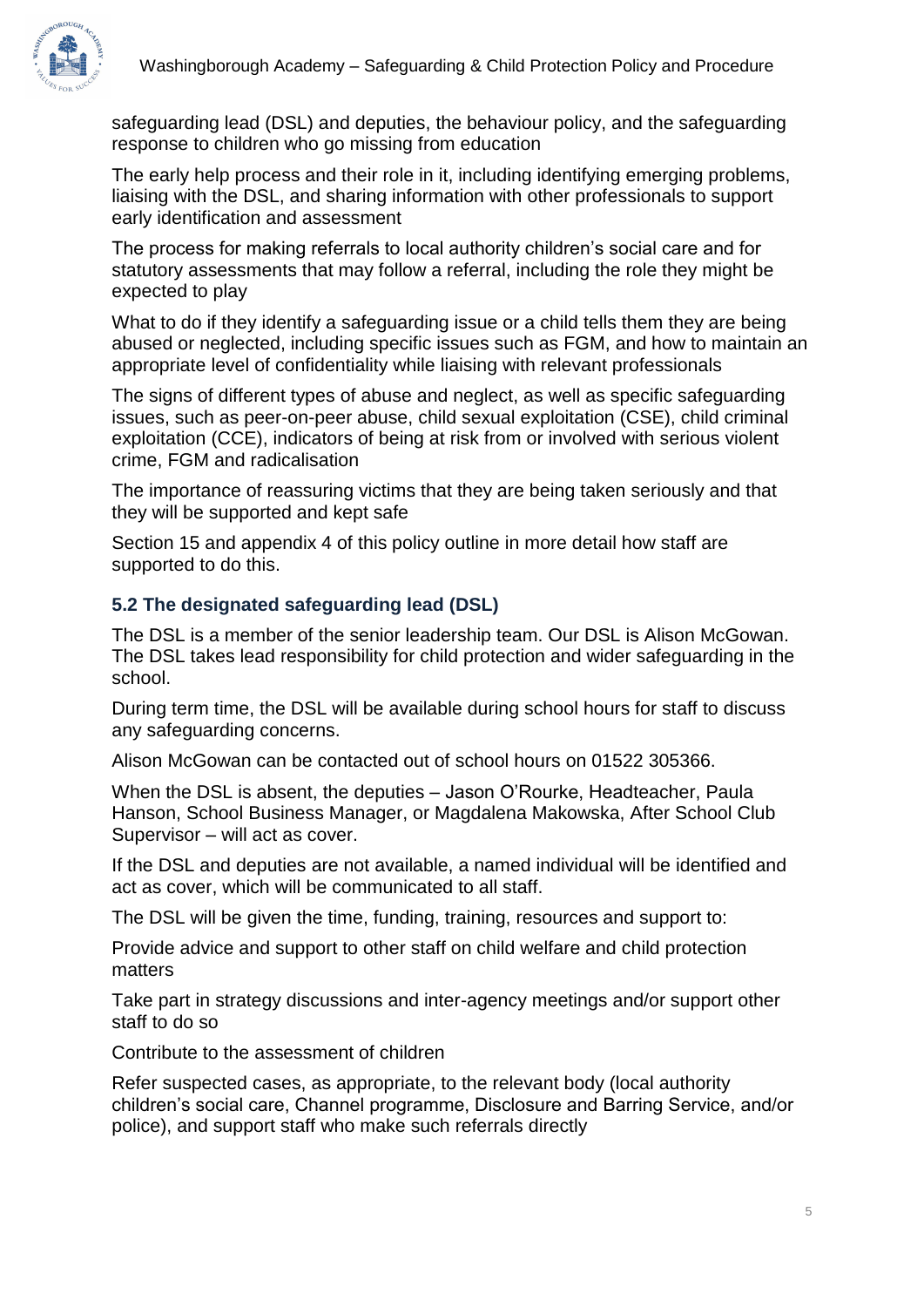

The DSL will also keep the headteacher informed of any issues, and liaise with local authority case managers and designated officers for child protection concerns as appropriate.

The full responsibilities of the DSL and deputies are set out in their job description.

# **5.3 The governing board**

The governing board will:

Facilitate a whole-school approach to safeguarding, ensuring that safeguarding and child protection are at the forefront and underpin all relevant aspects of process and policy development

Evaluate and approve this policy at each review, ensuring it complies with the law, and hold the headteacher to account for its implementation

Appoint a link governor to monitor the effectiveness of this policy in conjunction with the full governing board. This is always a different person from the DSL

The chair of governors will act as the 'case manager' in the event that an allegation of abuse is made against the headteacher, where appropriate (see appendix 3).

All governors will read Keeping Children Safe in Education in its entirety.

Section 15 of this policy has information on how governors are supported to fulfil their role.

# **5.4 The headteacher**

The headteacher is responsible for the implementation of this policy, including:

Ensuring that staff (including temporary staff) and volunteers:

- $\circ$  Are informed of our safeguarding software system (MyConcern) which support safeguarding, including this policy, as part of their induction
- o Understand and follow the procedures included in this policy, particularly those concerning referrals of cases of suspected abuse and neglect

Communicating this policy to parents/carers when their child joins the school and via the school website

Ensuring that the DSL has appropriate time, funding, training and resources, and that there is always adequate cover if the DSL is absent

Ensuring that all staff undertake appropriate safeguarding and child protection training, and updating the content of the training regularly

Acting as the 'case manager' in the event of an allegation of abuse made against another member of staff or volunteer, where appropriate (see appendix 3)

Ensuring the relevant staffing ratios are met, where applicable

Making sure each child in the Early Years Foundation Stage is assigned a key person

# <span id="page-6-0"></span>**6. Confidentiality**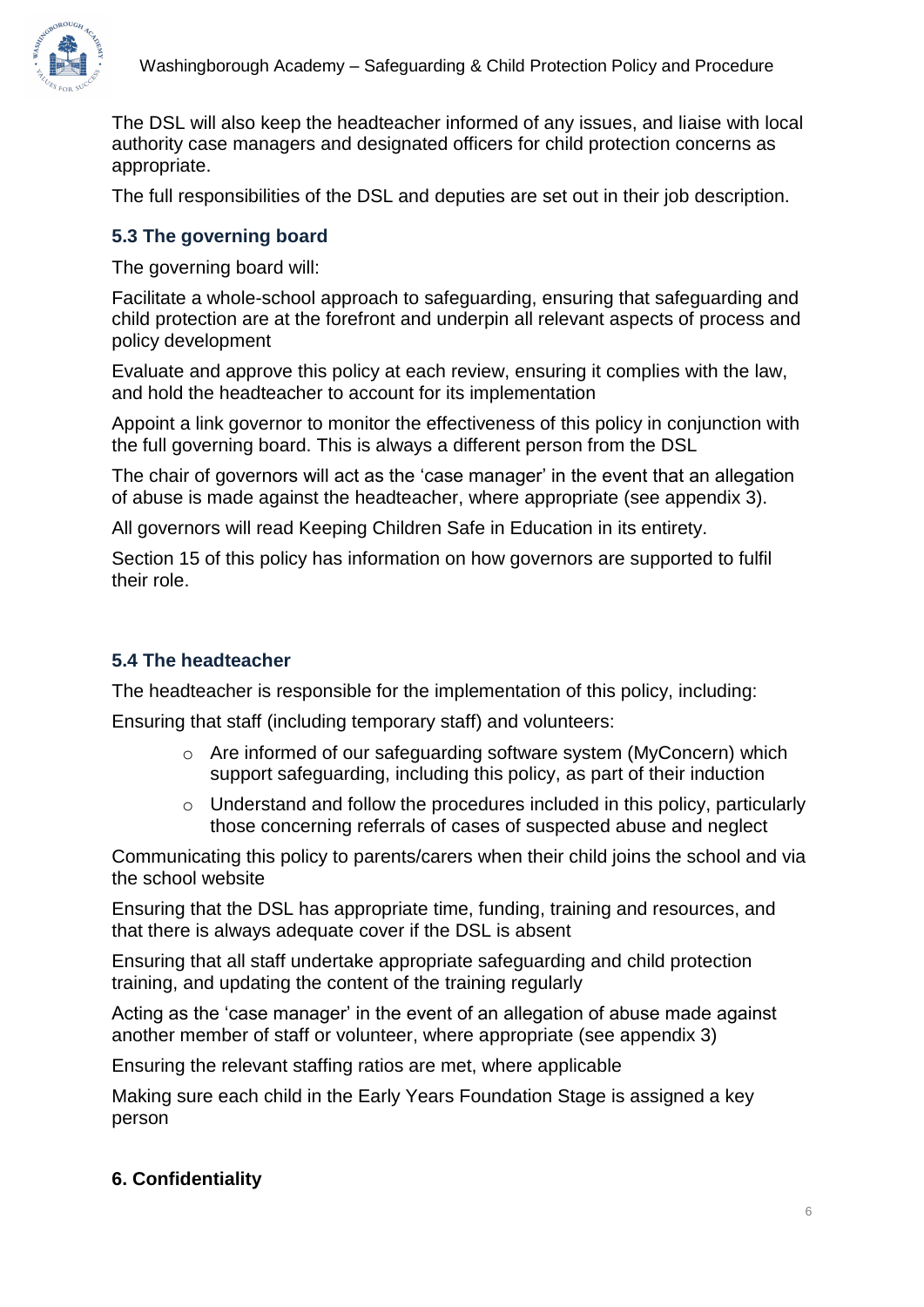

Timely information sharing is essential to effective safeguarding

Fears about sharing information must not be allowed to stand in the way of the need to promote the welfare, and protect the safety, of children

The Data Protection Act (DPA) 2018 and UK GDPR do not prevent, or limit, the sharing of information for the purposes of keeping children safe

If staff need to share 'special category personal data', the DPA 2018 contains 'safeguarding of children and individuals at risk' as a processing condition that allows practitioners to share information without consent if it is not possible to gain consent, it cannot be reasonably expected that a practitioner gains consent, or if to gain consent would place a child at risk

Staff should never promise a child that they will not tell anyone about a report of abuse, as this may not be in the child's best interests

The government's [information sharing advice for safeguarding practitioners](https://www.gov.uk/government/publications/safeguarding-practitioners-information-sharing-advice) includes 7 'golden rules' for sharing information, and will support staff who have to make decisions about sharing information

If staff are in any doubt about sharing information, they should speak to the DSL or DDSL.

Confidentiality is also addressed in this policy with respect to record-keeping in section 14, and allegations of abuse against staff in appendix 3

## <span id="page-7-0"></span>**7. Recognising abuse and taking action**

Staff, volunteers and governors must follow the procedures set out below in the event of a safeguarding issue.

Please note – in this and subsequent sections, you should take any references to the DSL to mean "the DSL (or deputy DSL)".

## **7.1 If a child is suffering or likely to suffer harm, or in immediate danger**

Make a referral to children's social care and/or the police **immediately** if you believe a child is suffering or likely to suffer from harm, or is in immediate danger. **Anyone can make a referral.**

Tell the DSL (see section 5.2) as soon as possible if you make a referral directly.

A referral should be made to Lincolnshire Children's Services on 01522 782111 (8 am – 6pm), 01522 782333 (out of office hours) and followed up by completing the referral form found at:

<https://www.lincolnshire.gov.uk/xfp/form/224>

The following link to the GOV.UK webpage for reporting child abuse to your local council:

<https://www.gov.uk/report-child-abuse-to-local-council>

#### **7.2 If a child makes a disclosure to you**

If a child discloses a safeguarding issue to you, you should: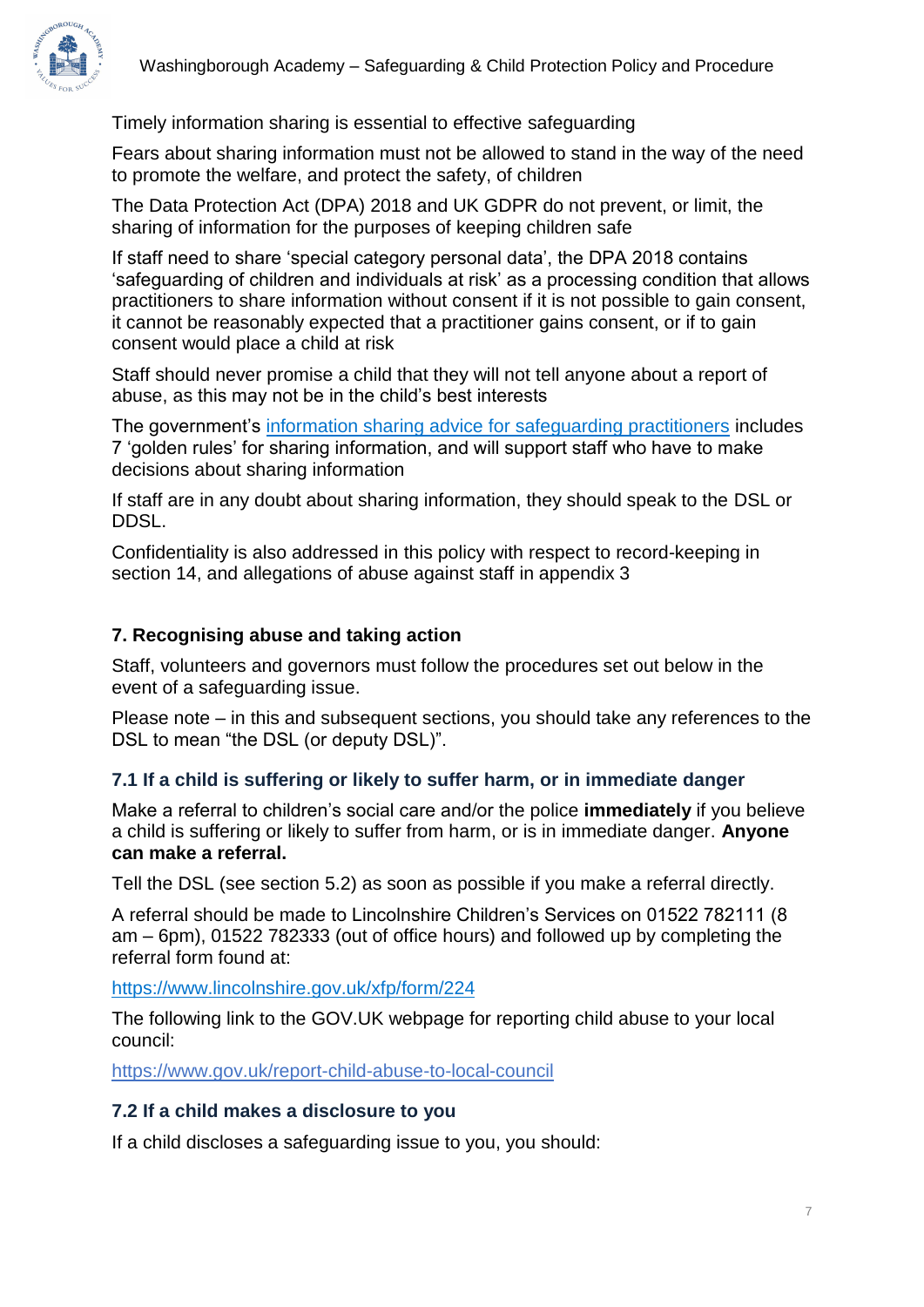

Listen to and believe them. Allow them time to talk freely and do not ask leading questions

Stay calm and do not show that you are shocked or upset

Tell the child they have done the right thing in telling you. Do not tell them they should have told you sooner

Explain what will happen next and that you will have to pass this information on. Do not promise to keep it a secret

Log your conversation on the safeguarding software system (MyConcern) as soon as possible in the child's own words. Stick to the facts, and do not put your own judgement on it

Your concern once submitted will notify all relevant individuals including the DSLL. Alternatively, if appropriate, make a referral to children's social care and/or the police directly (see 7.1), and tell the DSL as soon as possible that you have done so. Aside from these people, do not disclose the information to anyone else unless told to do so by a relevant authority involved in the safeguarding process

# **7.3 If you discover that FGM has taken place or a pupil is at risk of FGM**

Keeping Children Safe in Education explains that FGM comprises "all procedures involving partial or total removal of the external female genitalia, or other injury to the female genital organs".

FGM is illegal in the UK and a form of child abuse with long-lasting, harmful consequences. It is also known as 'female genital cutting', 'circumcision' or 'initiation'.

Possible indicators that a pupil has already been subjected to FGM, and factors that suggest a pupil may be at risk, are set out in appendix 4 of this policy.

**Any teacher** who either:

- Is informed by a girl under 18 that an act of FGM has been carried out on her; or
- Observes physical signs which appear to show that an act of FGM has been carried out on a girl under 18 and they have no reason to believe that the act was necessary for the girl's physical or mental health or for purposes connected with labour or birth

Must immediately report this to the police, personally. This is a mandatory statutory duty, and teachers will face disciplinary sanctions for failing to meet it.

Unless they have been specifically told not to disclose, they should also discuss the case with the DSL and involve children's social care as appropriate.

**Any other member of staff** who discovers that an act of FGM appears to have been carried out on a **pupil under 18** must speak to the DSL and follow our local safeguarding procedures.

The duty for teachers mentioned above does not apply in cases where a pupil is *at risk* of FGM or FGM is suspected but is not known to have been carried out. Staff should not examine pupils.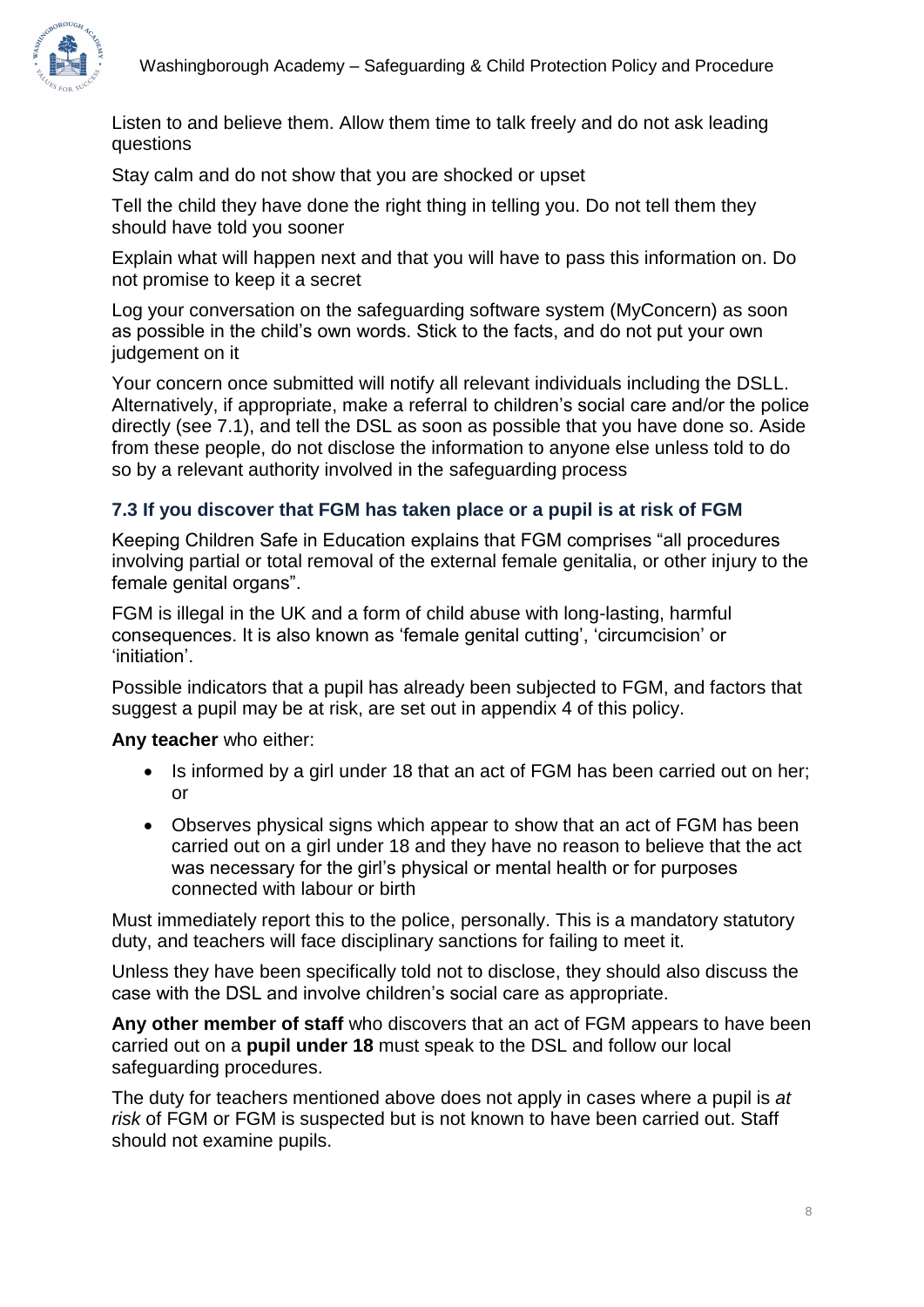

**Any member of staff** who suspects a pupil is *at risk* of FGM or suspects that FGM has been carried out must speak to the DSL and follow our local safeguarding procedures, found at

[https://lincolnshirescb.proceduresonline.com/pdfs/advice\\_for\\_regulated\\_professional](https://lincolnshirescb.proceduresonline.com/pdfs/advice_for_regulated_professionals.pdf) [s.pdf](https://lincolnshirescb.proceduresonline.com/pdfs/advice_for_regulated_professionals.pdf)

# **7.4 If you have concerns about a child (as opposed to believing a child is suffering or likely to suffer from harm, or is in immediate danger)**

Figure 1 below, before section 7.7, illustrates the procedure to follow if you have any concerns about a child's welfare.

Where possible, speak to the DSL first to agree a course of action.

If in exceptional circumstances the DSL is not available, this should not delay appropriate action being taken. Speak to a member of the senior leadership team and/or take advice from local authority children's social care. You can also seek advice at any time from the NSPCC helpline on 0808 800 5000. Share details of any actions you take with the DSL as soon as practically possible.

Make a referral to local authority children's social care directly, if appropriate (see 'Referral' below). Share any action taken with the DSL as soon as possible.

# **Early help**

If early help is appropriate, the DSL will generally lead on liaising with other agencies and setting up an inter-agency assessment as appropriate. Staff may be required to support other agencies and professionals in an early help assessment, in some cases acting as the lead practitioner.

The DSL will keep the case under constant review and the school will consider a referral to local authority children's social care if the situation does not seem to be improving. Timelines of interventions will be monitored and reviewed.

Alongside internal early help strategies, we recognise that children and families may need extra support at different times in their lives. Team Around the Child (TAC) is a group of people who want the best for the child or young person. Who will work together in an open and honest way to create a plan of support. TAC starts when a worry is raised about a child or young person and coordinated support is required. A Lead Professional is the person who has the best relationship with the child and family. They complete the Early Help Child and Family Assessment. This role is reviewed regularly.

# **Referral**

If it is appropriate to refer the case to local authority children's social care or the police, the DSL will make the referral or support you to do so.

If you make a referral directly (see section 7.1), you must tell the DSL as soon as possible.

The local authority will make a decision within 1 working day of a referral about what course of action to take and will let the person who made the referral know the outcome. The DSL or person who made the referral must follow up with the local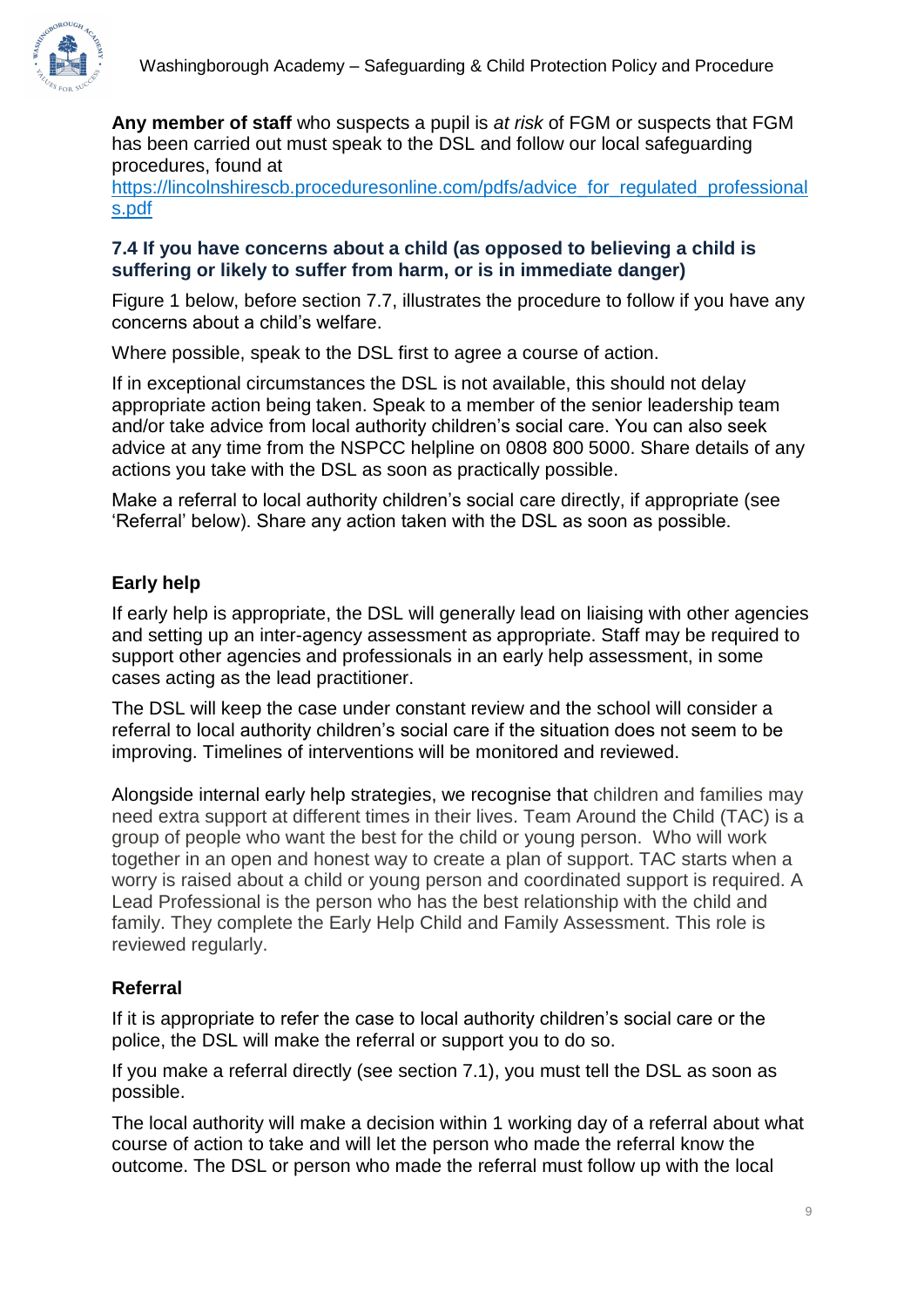

authority if this information is not made available, and ensure outcomes are properly recorded.

If the child's situation does not seem to be improving after the referral, the DSL or person who made the referral must follow local escalation procedures to ensure their concerns have been addressed and that the child's situation improves.

# **7.5 If you have concerns about extremism**

If a child is not suffering or likely to suffer from harm, or in immediate danger, where possible speak to the DSL first to agree a course of action.

If in exceptional circumstances the DSL is not available, this should not delay appropriate action being taken. Speak to a member of the senior leadership team and/or seek advice from local authority children's social care. Make a referral to local authority children's social care directly, if appropriate (see 'Referral' above). Inform the DSL or deputy as soon as practically possible after the referral.

Where there is a concern, the DSL will consider the level of risk and decide which agency to make a referral to. This could include [Channel,](https://www.gov.uk/government/publications/channel-guidance) the government's programme for identifying and supporting individuals at risk of being drawn into terrorism, or the local authority children's social care team.

The Department for Education also has a dedicated telephone helpline, 020 7340 7264, which school staff and governors can call to raise concerns about extremism with respect to a pupil. You can also email [counter.extremism@education.gov.uk.](mailto:counter.extremism@education.gov.uk) Note that this is not for use in emergency situations.

In an emergency, call 999 or the confidential anti-terrorist hotline on 0800 789 321 if you:

Think someone is in immediate danger

Think someone may be planning to travel to join an extremist group

See or hear something that may be terrorist-related

# **7.6 If you have a mental health concern**

Mental health problems can, in some cases, be an indicator that a child has suffered or is at risk of suffering abuse, neglect or exploitation.

Staff will be alert to behavioural signs that suggest a child may be experiencing a mental health problem or be at risk of developing one.

If you have a mental health concern about a child that is also a safeguarding concern, take immediate action by following the steps in section 7.4.

If you have a mental health concern that is **not** also a safeguarding concern, speak to the DSL to agree a course of action.

Refer to the Department for Education guidance on [mental health and behaviour in](https://www.gov.uk/government/publications/mental-health-and-behaviour-in-schools--2)  [schools](https://www.gov.uk/government/publications/mental-health-and-behaviour-in-schools--2) for more information.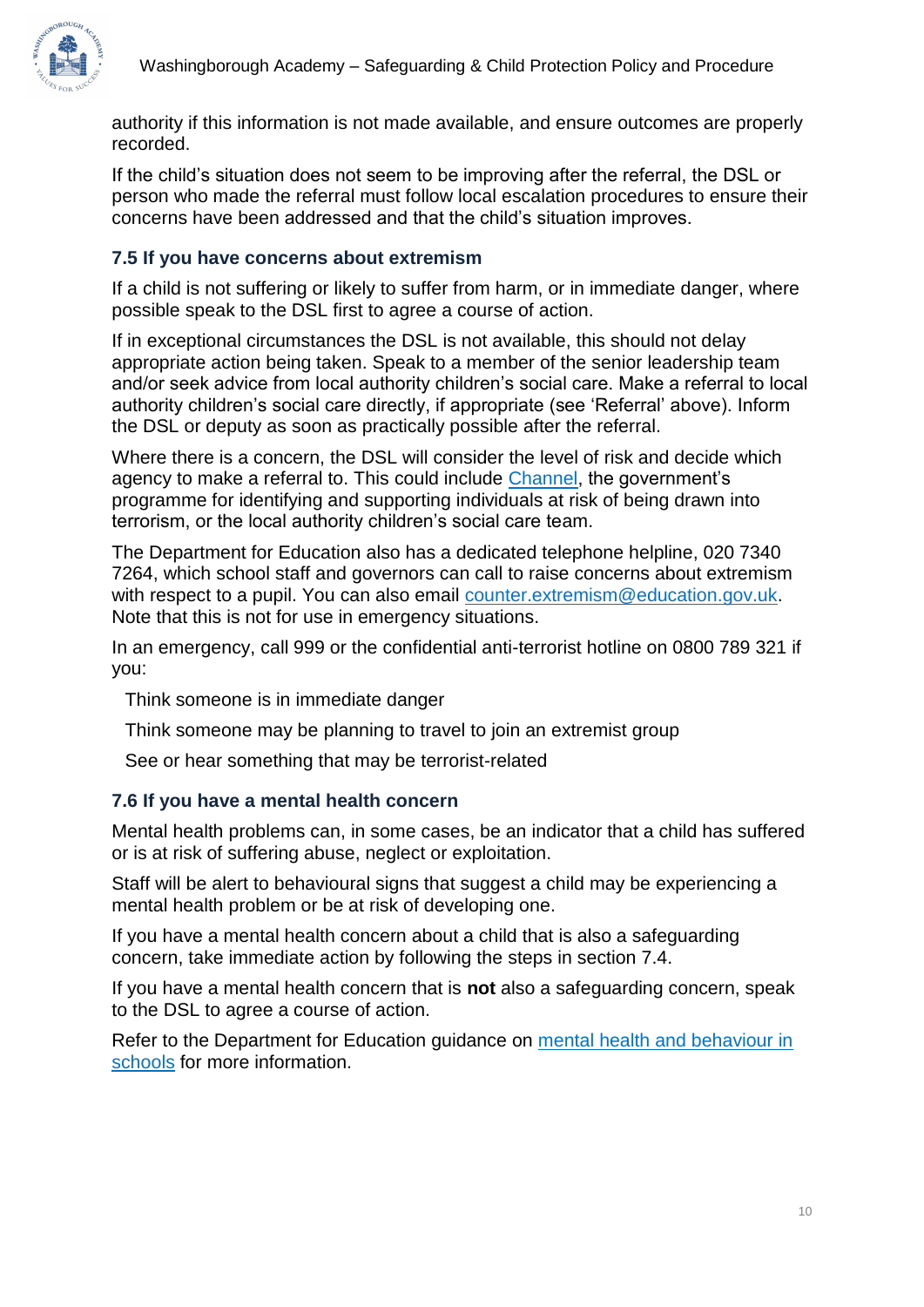

## **Figure 1: procedure if you have concerns about a child's welfare (as opposed to believing a child is suffering or likely to suffer from harm, or in immediate danger)**

(Note – if the DSL is unavailable, this should not delay action. See section 7.4 for what to do.

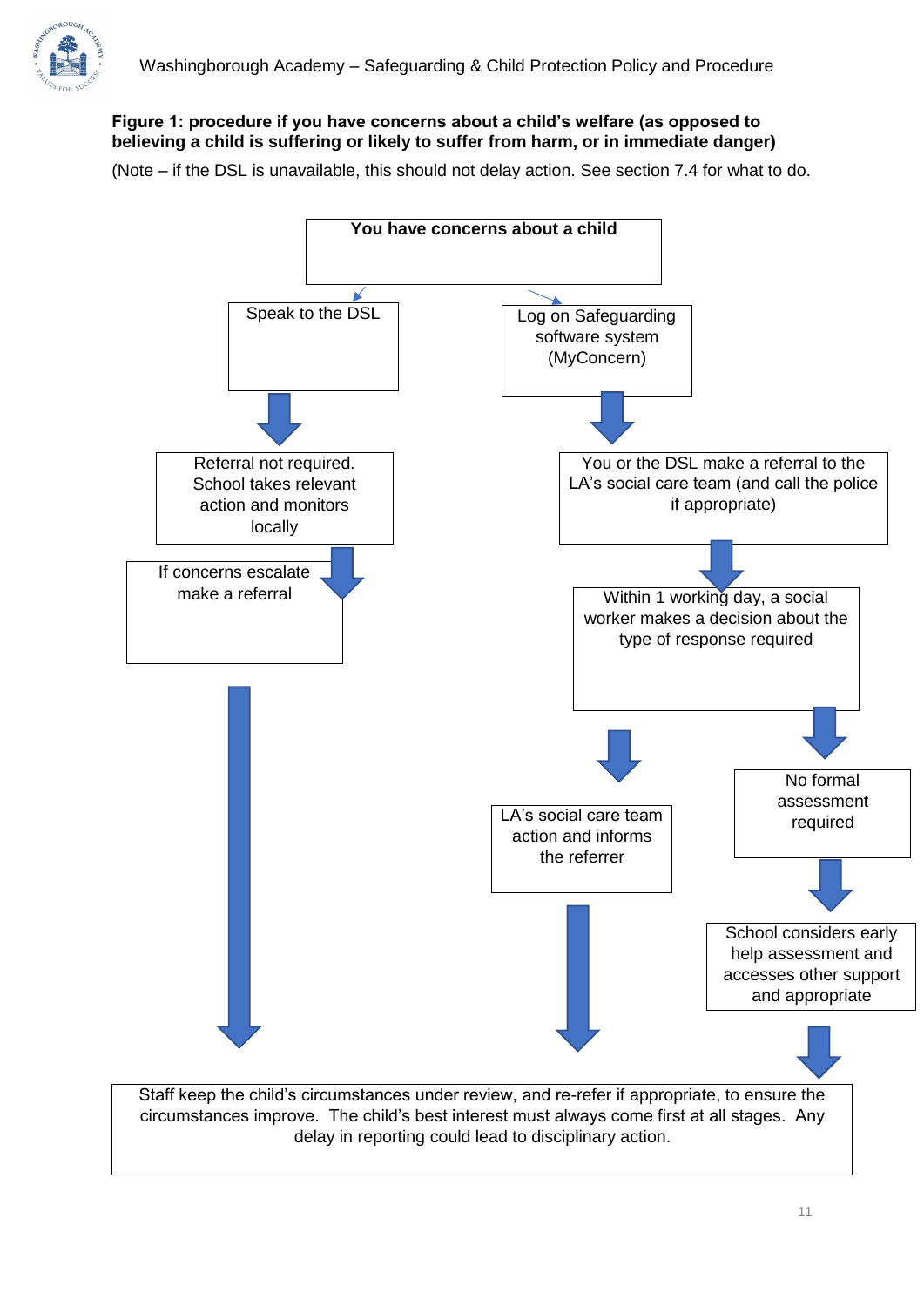

# **7.7 Concerns about a staff member, supply teacher, volunteer or contractor**

If you have concerns about a member of staff (including a supply teacher, volunteer or contractor), or an allegation is made about a member of staff (including a supply teacher, volunteer or contractor) posing a risk of harm to children, speak to the headteacher as soon as possible. If the concerns/allegations are about the headteacher, speak to the chair of governors.

The headteacher/chair of governors will then follow the procedures set out in appendix 3, if appropriate.

Where you believe there is a conflict of interest in reporting a concern or allegation about a member of staff (including a supply teacher, volunteer or contractor) to the headteacher, report it directly to the local authority designated officer (LADO). Where appropriate, the school will inform Ofsted of the allegation and actions taken, within the necessary timescale (see appendix 3 for more detail).

# **7.8 Allegations of abuse made against other pupils**

We recognise that children are capable of abusing their peers. Abuse will never be tolerated or passed off as "banter", "just having a laugh" or "part of growing up", as this can lead to a culture of unacceptable behaviours and an unsafe environment for pupils.

We also recognise the gendered nature of peer-on-peer abuse. However, all peeron-peer abuse is unacceptable and will be taken seriously.

Most cases of pupils hurting other pupils will be dealt with under our school's behaviour policy, but this child protection and safeguarding policy will apply to any allegations that raise safeguarding concerns. This might include where the alleged behaviour:

Is serious, and potentially a criminal offence

Could put pupils in the school at risk

Is violent

Involves pupils being forced to use drugs or alcohol

Involves sexual exploitation, sexual abuse or sexual harassment, such as indecent exposure, sexual assault, up skirting or sexually inappropriate pictures or videos (including the sharing of nudes and semi-nudes)

See appendix 4 for more information about peer-on-peer abuse.

#### **Procedures for dealing with allegations of peer-on-peer abuse**

If a pupil makes an allegation of abuse against another pupil:

You must record the allegation on the safeguarding software system (MyConcern) and tell the DSL, but do not investigate it

The DSL will contact the local authority children's social care team and follow its advice, as well as the police if the allegation involves a potential criminal offence

The DSL will put a risk assessment and support plan into place for all children involved (including the victim(s), the child(ren) against whom the allegation has been made and any others affected) with a named person they can talk to if needed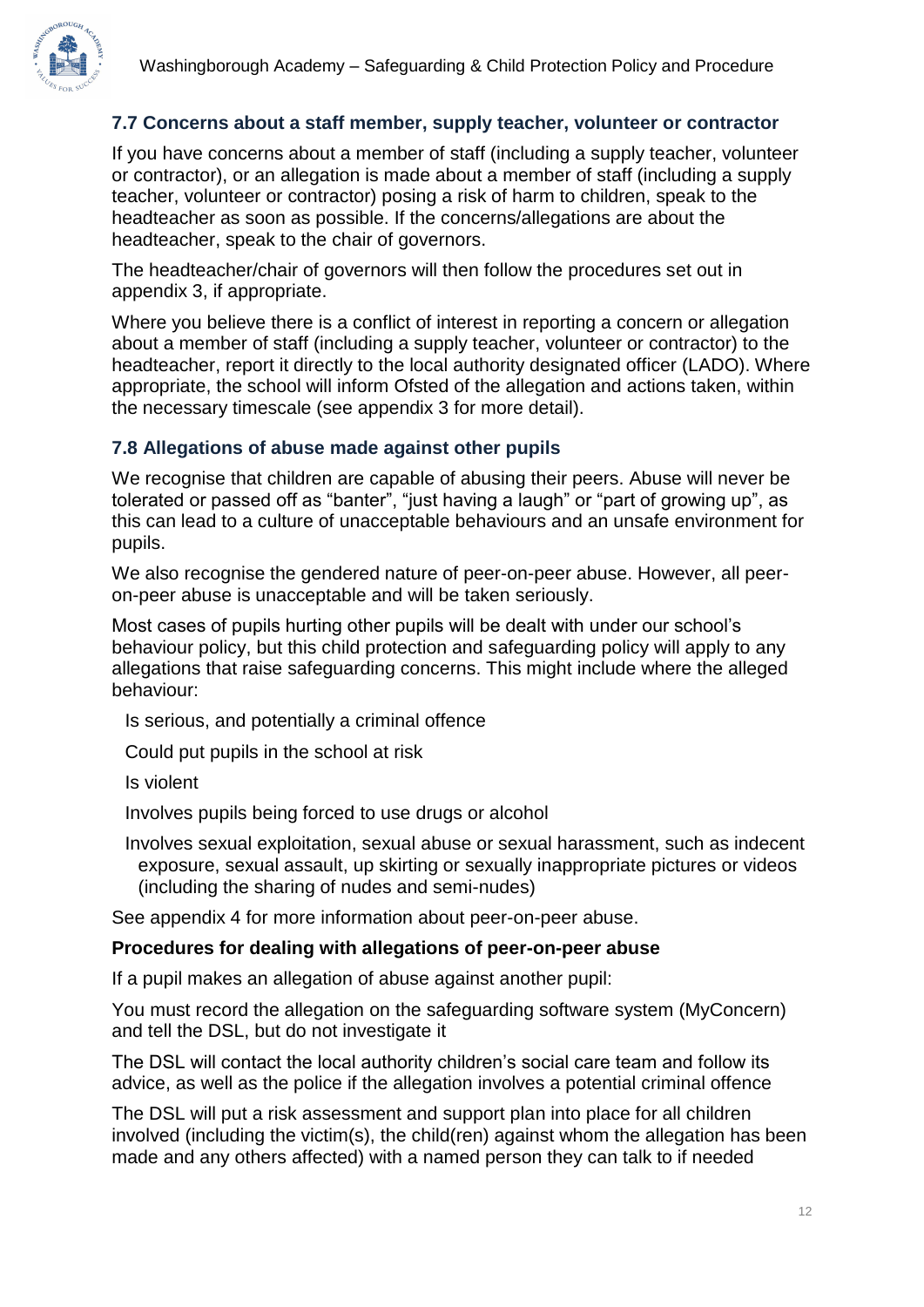

The DSL will contact the children and adolescent mental health services (CAMHS), if appropriate

## **Creating a supportive environment in school and minimising the risk of peeron-peer abuse**

We recognise the importance of taking proactive action to minimise the risk of peeron-peer abuse, and of creating a supportive environment where victims feel confident in reporting incidents.

To achieve this, we will:

Challenge any form of derogatory or sexualised language or inappropriate behaviour between peers, including requesting or sending sexual images

Be vigilant to issues that particularly affect different genders – for example, sexualised or aggressive touching or grabbing towards female pupils, and initiation or hazing type violence with respect to boys

Ensure our curriculum helps to educate pupils about appropriate behaviour and consent

Ensure pupils are able to easily and confidently report abuse using our reporting systems (as described in section 7.10 below)

Ensure staff reassure victims that they are being taken seriously

Ensure staff are trained to understand:

- o How to recognise the indicators and signs of peer-on-peer abuse, and know how to identify it and respond to reports
- o That even if there are no reports of peer-on-peer abuse in school, it does not mean it is not happening – staff should maintain an attitude of "it could happen here"
- $\circ$  That if they have any concerns about a child's welfare, they should act on them immediately rather than wait to be told, and that victims may not always make a direct report. For example:
	- Children can show signs or act in ways they hope adults will notice and react to
	- A friend may make a report
	- A member of staff may overhear a conversation
	- A child's behaviour might indicate that something is wrong
- o That certain children may face additional barriers to telling someone because of their vulnerability, disability, gender, ethnicity and/or sexual orientation
- $\circ$  That a pupil harming a peer could be a sign that the child is being abused themselves, and that this would fall under the scope of this policy
- $\circ$  The important role they have to play in preventing peer-on-peer abuse and responding where they believe a child may be at risk from it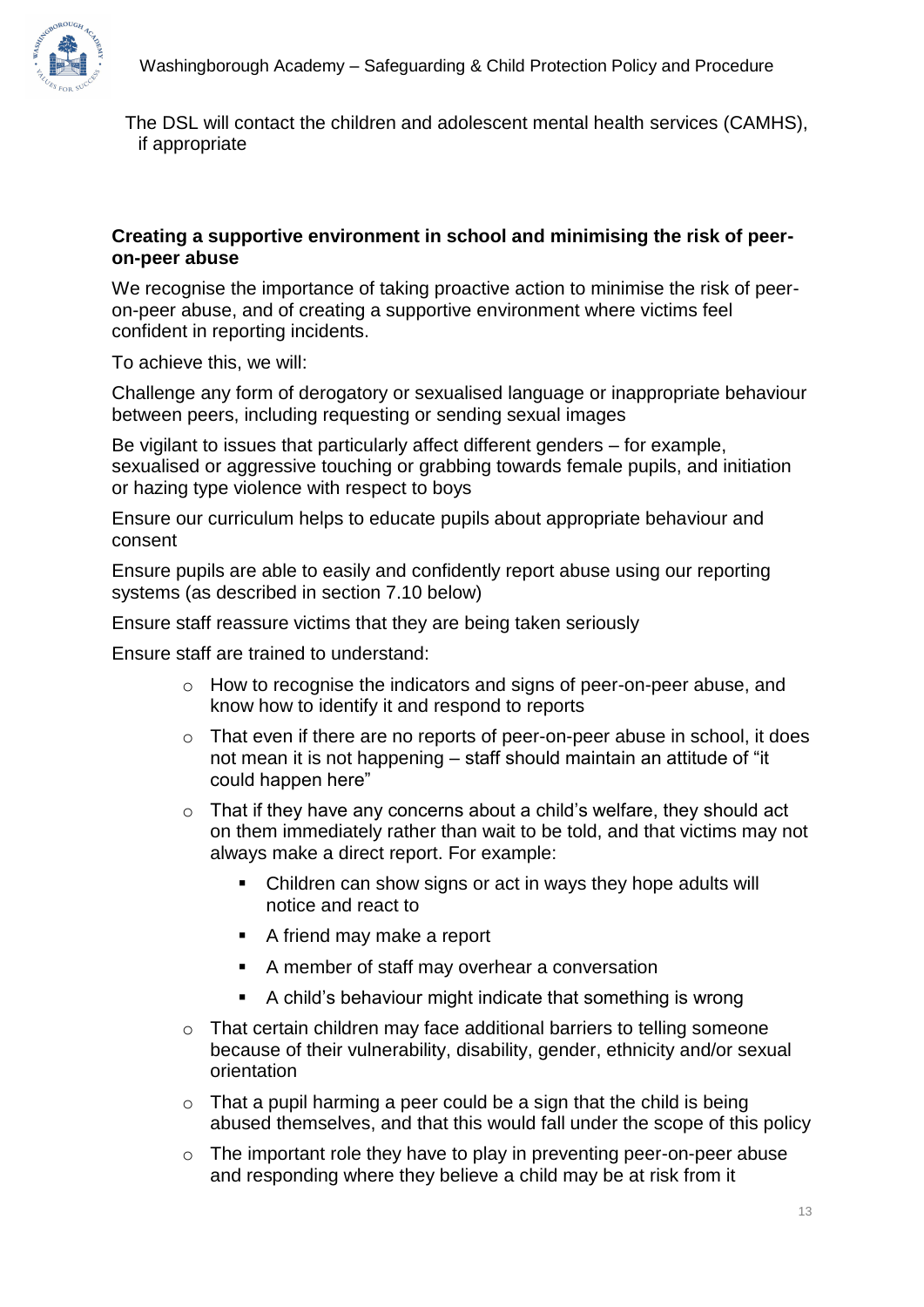

o That they should speak to the DSL if they have any concerns

# **7.9 Sharing of nudes and semi-nudes ('sexting')**

# **Your responsibilities when responding to an incident**

If you are made aware of an incident involving the consensual or non-consensual sharing of nude or semi-nude images/videos (also known as 'sexting' or 'youth produced sexual imagery'), you must report it to the DSL immediately.

You must **not**:

View, copy, print, share, store or save the imagery yourself, or ask a pupil to share or download it (if you have already viewed the imagery by accident, you must report this to the DSL)

Delete the imagery or ask the pupil to delete it

Ask the pupil(s) who are involved in the incident to disclose information regarding the imagery (this is the DSL's responsibility)

Share information about the incident with other members of staff, the pupil(s) it involves or their, or other, parents and/or carers

Say or do anything to blame or shame any young people involved

You should explain that you need to report the incident, and reassure the pupil(s) that they will receive support and help from the DSL.

# **Initial review meeting**

Following a report of an incident, the DSL will hold an initial review meeting with appropriate school staff – this may include the staff member who reported the incident and the safeguarding or leadership team that deals with safeguarding concerns. This meeting will consider the initial evidence and aim to determine:

Whether there is an immediate risk to pupil(s)

If a referral needs to be made to the police and/or children's social care

If it is necessary to view the image(s) in order to safeguard the young person (in most cases, images or videos should not be viewed)

What further information is required to decide on the best response

Whether the image(s) has been shared widely and via what services and/or platforms (this may be unknown)

Whether immediate action should be taken to delete or remove images or videos from devices or online services

Any relevant facts about the pupils involved which would influence risk assessment

If there is a need to contact another school, college, setting or individual

Whether to contact parents or carers of the pupils involved (in most cases parents/carers should be involved)

The DSL will make an immediate referral to police and/or children's social care if:

The incident involves an adult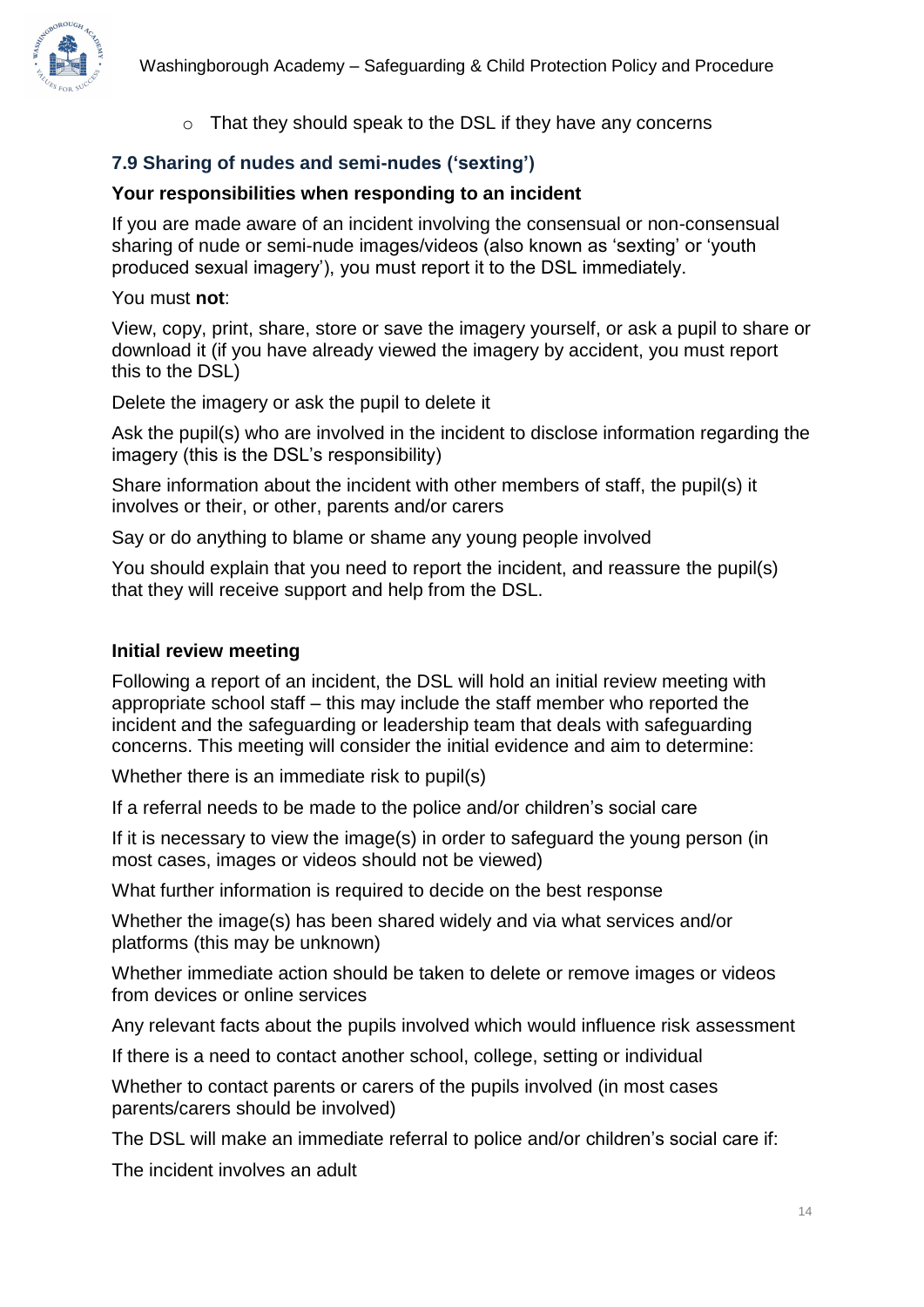

There is reason to believe that a young person has been coerced, blackmailed or groomed, or if there are concerns about their capacity to consent (for example owing to special educational needs)

What the DSL knows about the images or videos suggests the content depicts sexual acts which are unusual for the young person's developmental stage, or are violent

The imagery involves sexual acts and any pupil in the images or videos is under 13

The DSL has reason to believe a pupil is at immediate risk of harm owing to the sharing of nudes and semi-nudes (for example, the young person is presenting as suicidal or self-harming)

If none of the above apply then the DSL, in consultation with the headteacher and other members of staff as appropriate, may decide to respond to the incident without involving the police or children's social care. The decision will be made and recorded in line with the procedures set out in this policy.

## **Further review by the DSL**

If at the initial review stage, a decision has been made not to refer to police and/or children's social care, the DSL will conduct a further review to establish the facts and assess the risks.

They will hold interviews with the pupils involved (if appropriate).

If at any point in the process there is a concern that a pupil has been harmed or is at risk of harm, a referral will be made to children's social care and/or the police immediately.

#### **Informing parents/carers**

The DSL will inform parents/carers at an early stage and keep them involved in the process, unless there is a good reason to believe that involving them would put the pupil at risk of harm.

#### **Referring to the police**

If it is necessary to refer an incident to the police, this will be done through dialing 101.

#### **Recording incidents**

All incidents of sharing of nudes and semi-nudes, and the decisions made in responding to them, will be recorded. The record-keeping arrangements set out in section 14 of this policy also apply to recording these incidents.

## **Curriculum coverage**

Pupils are taught about the issues surrounding the sharing of personal information and photographs over the internet as part of our PSHE and e-safety programmes. Teaching covers the following in relation to the sharing of information:

What information can be shared

Why we do not share our personal information

The risks of sharing personal information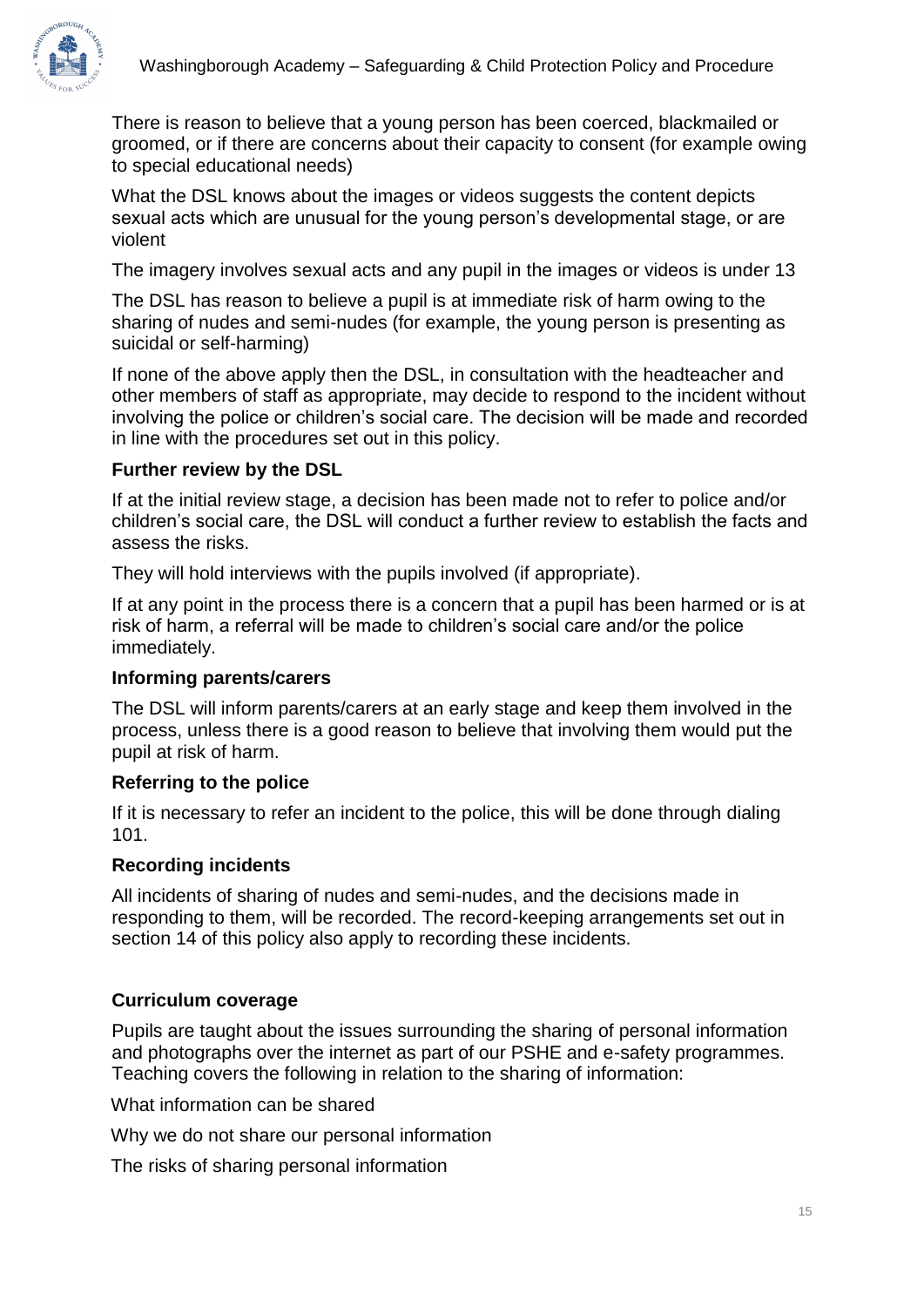

Not sharing other people's personal information The risk of damage to people's feelings and reputation

Pupils also learn the strategies and skills needed to manage: Specific requests or pressure to provide information or images The receipt of unsolicited information or images

# **7.10 Reporting systems for our pupils**

Where there is a safeguarding concern, we will take the child's wishes and feelings into account when determining what action to take and what services to provide.

We recognise the importance of ensuring pupils feel safe and comfortable to come forward and report any concerns and/or allegations.

To achieve this, we will:

Put systems in place for pupils to confidently report abuse

Ensure our reporting systems are well promoted, easily understood and easily accessible for pupils

Make it clear to pupils that their concerns will be taken seriously, and that they can safely express their views and give feedback

# <span id="page-16-0"></span>**8. Online safety and the use of mobile technology**

We recognise the importance of safeguarding children from potentially harmful and inappropriate online material, and we understand that technology is a significant component in many safeguarding and wellbeing issues.

To address this, our school aims to:

Have robust processes in place to ensure the online safety of pupils, staff, volunteers and governors

Protect and educate the whole school community in its safe and responsible use of technology, including mobile and smart technology (which we refer to as 'mobile phones')

Set clear guidelines for the use of mobile phones for the whole school community

Establish clear mechanisms to identify, intervene in and escalate any incidents or concerns, where appropriate

# **The 4 key categories of risk**

Our approach to online safety is based on addressing the following categories of risk: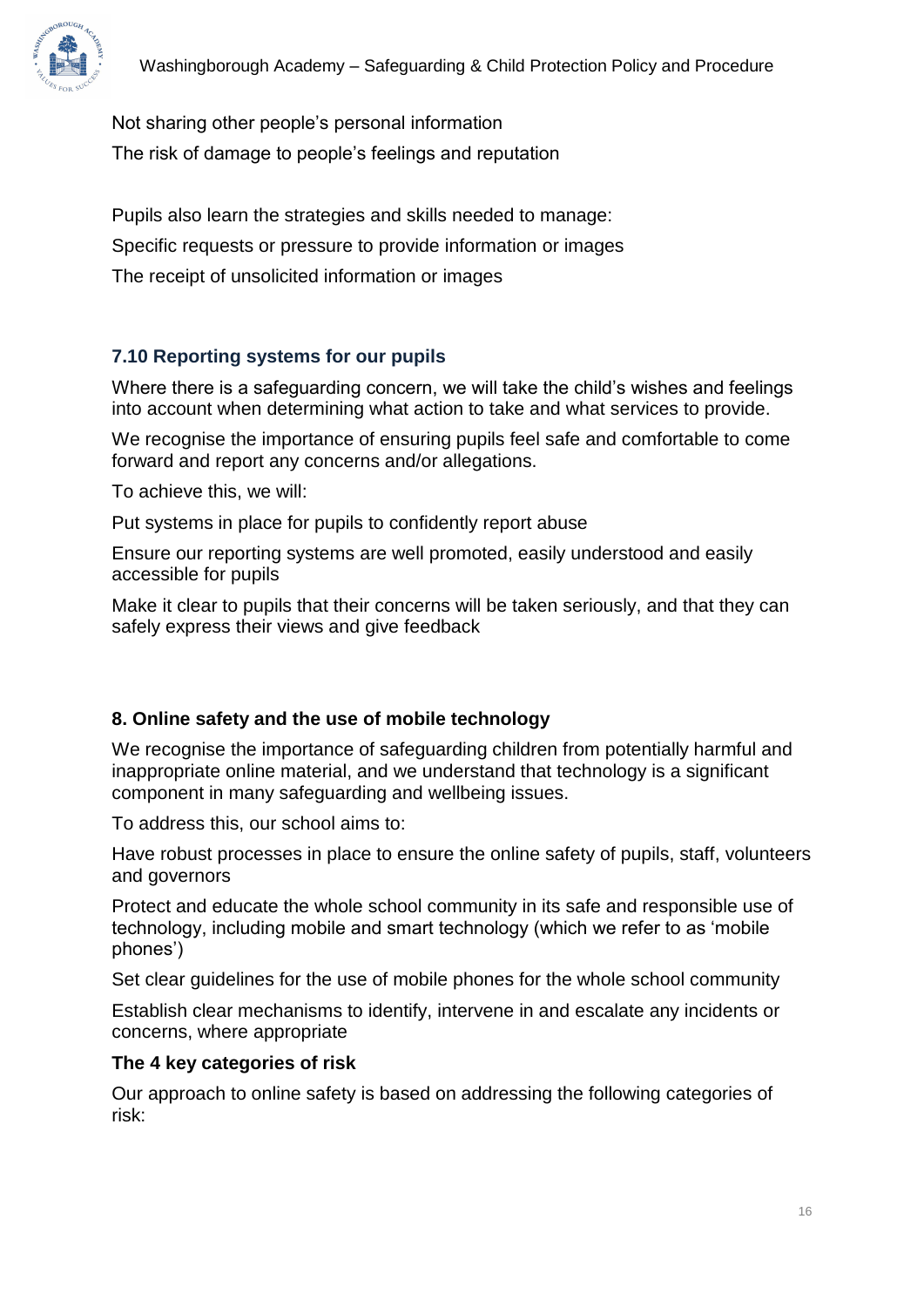

**Content** – being exposed to illegal, inappropriate or harmful content, such as pornography, fake news, racism, misogyny, self-harm, suicide, anti-Semitism, radicalisation and extremism

**Contact** – being subjected to harmful online interaction with other users, such as peer-to-peer pressure, commercial advertising and adults posing as children or young adults with the intention to groom or exploit them for sexual, criminal, financial or other purposes

**Conduct** – personal online behaviour that increases the likelihood of, or causes, harm, such as making, sending and receiving explicit images (e.g. consensual and non-consensual sharing of nudes and semi-nudes and/or pornography), sharing other explicit images and online bullying; and

**Commerce** – risks such as online gambling, inappropriate advertising, phishing and/or financial scams

# **To meet our aims and address the risks above we will:**

Educate pupils about online safety as part of our curriculum. For example:

- o The safe use of social media, the internet and technology
- o Keeping personal information private
- o How to recognise unacceptable behaviour online
- o How to report any incidents of cyber-bullying, ensuring pupils are encouraged to do so, including where they are a witness rather than a victim

Train staff, as part of their induction, on safe internet use and online safeguarding issues including cyber-bullying and the risks of online radicalisation. All staff members will receive refresher training at least once each academic year

Educate parents/carers about online safety via our website, communications sent directly to them and during parents' evenings. We will also share clear procedures with them so they know how to raise concerns about online safety

Make sure staff are aware of any restrictions placed on them with regards to the use of their mobile phone and cameras, for example that:

- o Staff are allowed to bring their personal phones to school for their own use, but will limit such use to non-contact time when pupils are not present
- o Staff will not take pictures or recordings of pupils on their personal phones or cameras

Make all pupils, parents/carers, staff, volunteers and governors aware that they are expected to sign an agreement regarding the acceptable use of the internet in school, use of the school's ICT systems and use of their mobile and smart technology

Explain the sanctions we will use if a pupil is in breach of our policies on the acceptable use of the internet and mobile phones

Make sure all staff, pupils and parents/carers are aware that staff have the power to search pupils' phones, as set out in the [DfE's guidance on searching, screening and](https://www.gov.uk/government/publications/searching-screening-and-confiscation)  [confiscation](https://www.gov.uk/government/publications/searching-screening-and-confiscation)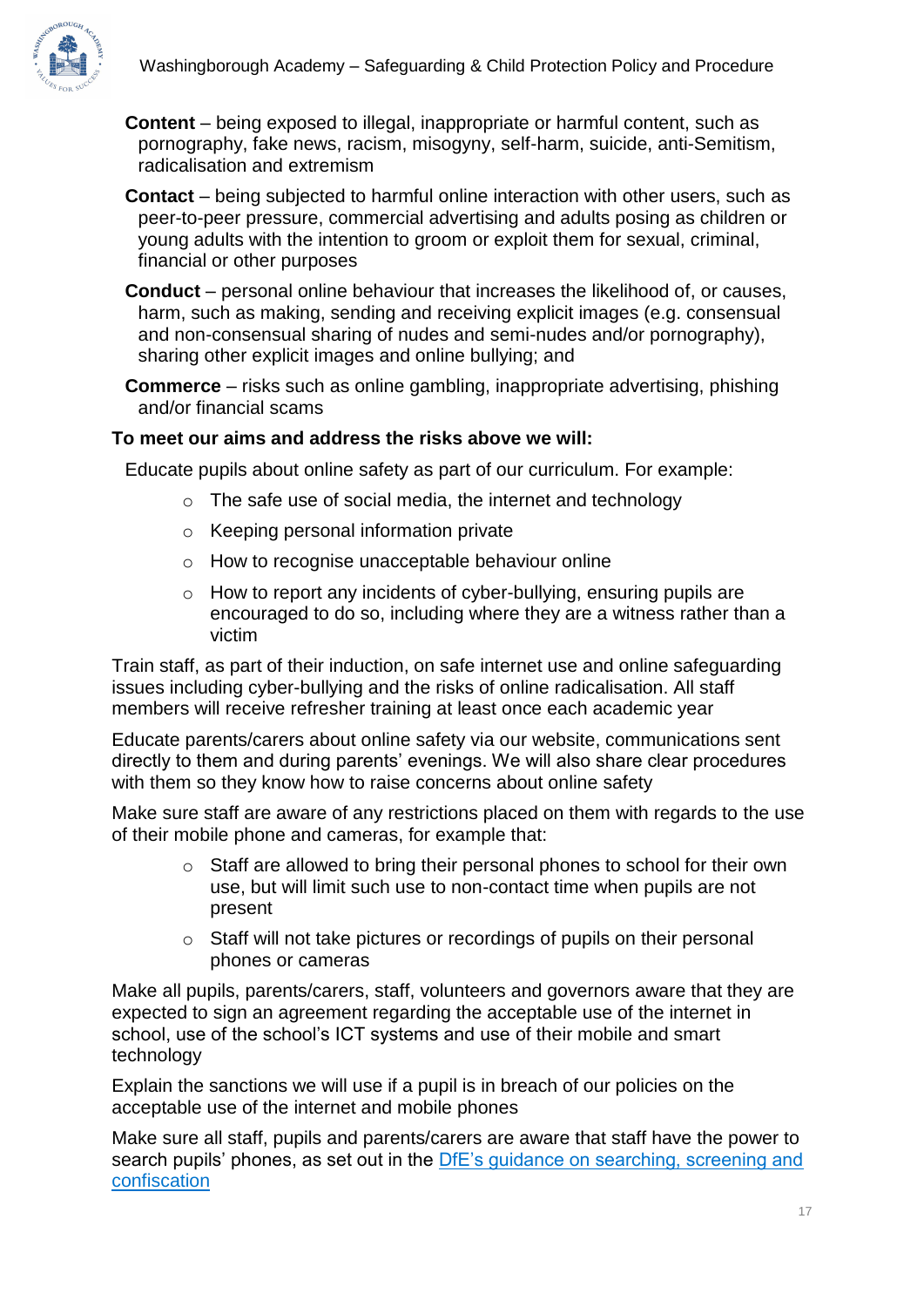

Put in place robust filtering and monitoring systems to limit children's exposure to the 4 key categories of risk (described above) from the school's IT systems

Carry out an annual review of our approach to online safety, supported by an annual risk assessment that considers and reflects the risks faced by our school community

This section summarises our approach to online safety and mobile phone use. For comprehensive details about our school's policy on online safety and the use of mobile phones, please refer to our online safety policy and mobile phone policy, which you can find on our website at [https://www.washingboroughacademy.org/wp](https://www.washingboroughacademy.org/wp-content/uploads/2020/07/1-E-SAFETY-POLICY.pdf)[content/uploads/2020/07/1-E-SAFETY-POLICY.pdf](https://www.washingboroughacademy.org/wp-content/uploads/2020/07/1-E-SAFETY-POLICY.pdf)

# <span id="page-18-0"></span>**9. Notifying parents or carers**

Where appropriate, we will discuss any concerns about a child with the child's parents or carers. The DSL will normally do this in the event of a suspicion or disclosure.

Other staff will only talk to parents or carers about any such concerns following consultation with the DSL.

If we believe that notifying the parents or carers would increase the risk to the child, we will discuss this with the local authority children's social care team before doing so.

In the case of allegations of abuse made against other children, we will normally notify the parents or carers of all the children involved.

# <span id="page-18-1"></span>**10. Pupils with special educational needs, disabilities or health issues**

We recognise that pupils with special educational needs (SEN) or disabilities or certain health conditions can face additional safeguarding challenges. Additional barriers can exist when recognising abuse and neglect in this group, including:

Assumptions that indicators of possible abuse such as behaviour, mood and injury relate to the child's condition without further exploration

Pupils being more prone to peer group isolation or bullying (including prejudicebased bullying) than other pupils

The potential for pupils with SEN, disabilities or certain health conditions being disproportionally impacted by behaviours such as bullying, without outwardly showing any signs

Communication barriers and difficulties in managing or reporting these challenges

We offer extra pastoral support for these pupils. This includes:

Time with LSA with special responsibility for wellbeing

Access to the sensory room

Access to gardening activities

## <span id="page-18-2"></span>**11. Pupils with a social worker**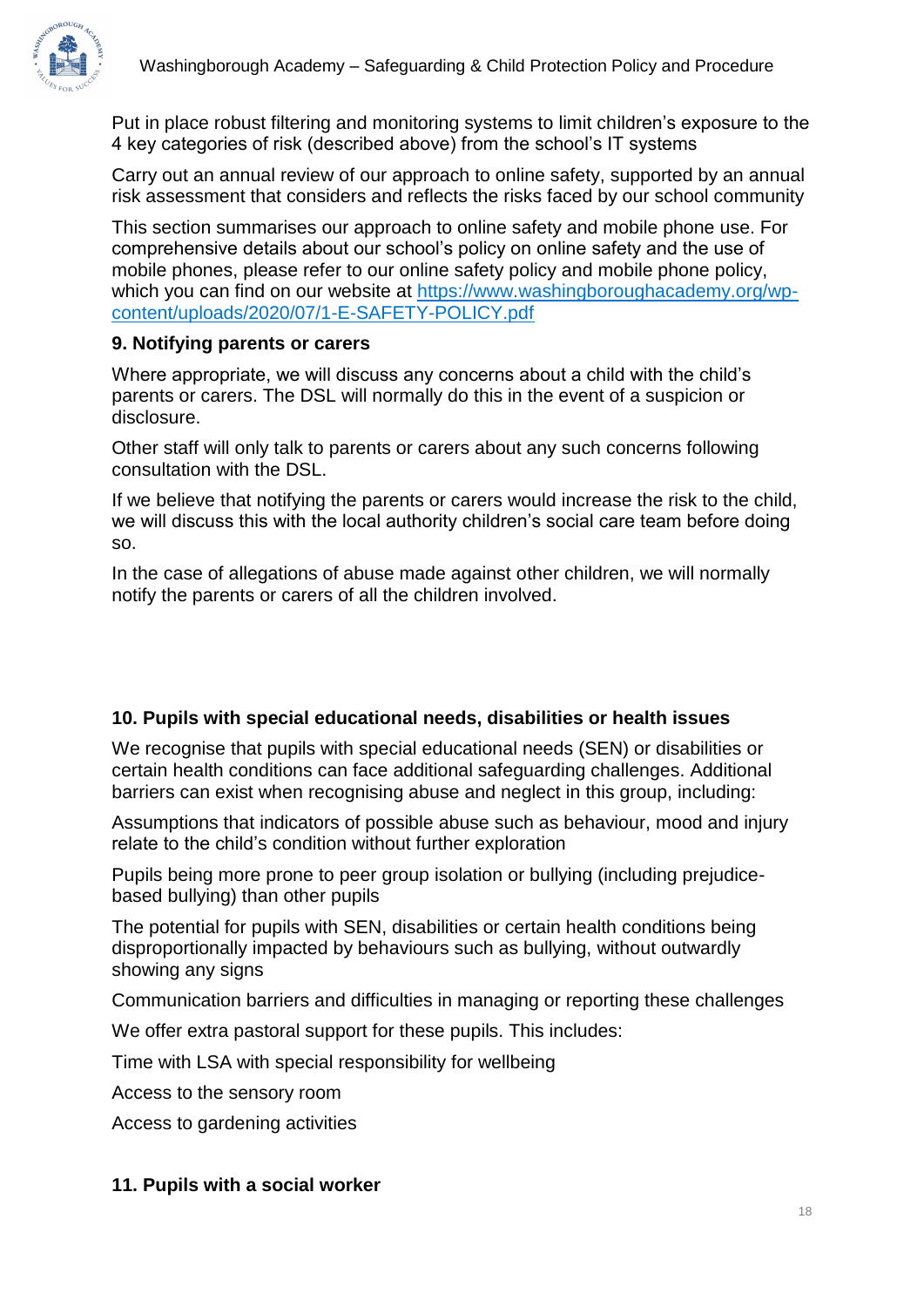

Pupils may need a social worker due to safeguarding or welfare needs. We recognise that a child's experiences of adversity and trauma can leave them vulnerable to further harm as well as potentially creating barriers to attendance, learning, behaviour and mental health.

The DSL and all members of staff will work with and support social workers to help protect vulnerable children.

Where we are aware that a pupil has a social worker, the DSL will always consider this fact to ensure any decisions are made in the best interests of the pupil's safety, welfare and educational outcomes. For example, it will inform decisions about:

Responding to unauthorised absence or missing education where there are known safeguarding risks

The provision of pastoral and/or academic support

# <span id="page-19-0"></span>**12. Looked-after and previously looked-after children**

We will ensure that staff have the skills, knowledge and understanding to keep looked-after children and previously looked-after children safe. In particular, we will ensure that:

Appropriate staff have relevant information about children looked after legal status, contact arrangements with birth parents or those with parental responsibility, and care arrangements

The DSL has details of children's social workers and relevant virtual school heads

We have appointed a designated teacher, Alison McGowan, who is responsible for promoting the educational achievement of looked-after children and previously looked-after children in line with [statutory guidance.](https://www.gov.uk/government/publications/designated-teacher-for-looked-after-children)

The designated teacher is appropriately trained and has the relevant qualifications and experience to perform the role.

As part of their role, the designated teacher will:

Work closely with the DSL to ensure that any safeguarding concerns regarding looked-after and previously looked-after children are quickly and effectively responded to

Work with virtual school heads to promote the educational achievement of lookedafter and previously looked-after children, including discussing how pupil premium plus funding can be best used to support looked-after children and meet the needs identified in their personal education plans

# <span id="page-19-1"></span>**13. Complaints and concerns about school safeguarding policies**

## **13.1 Complaints against staff**

Complaints against staff that are likely to require a child protection investigation will be handled in accordance with our procedures for dealing with allegations of abuse made against staff (see appendix 3).

## **13.2 Other complaints**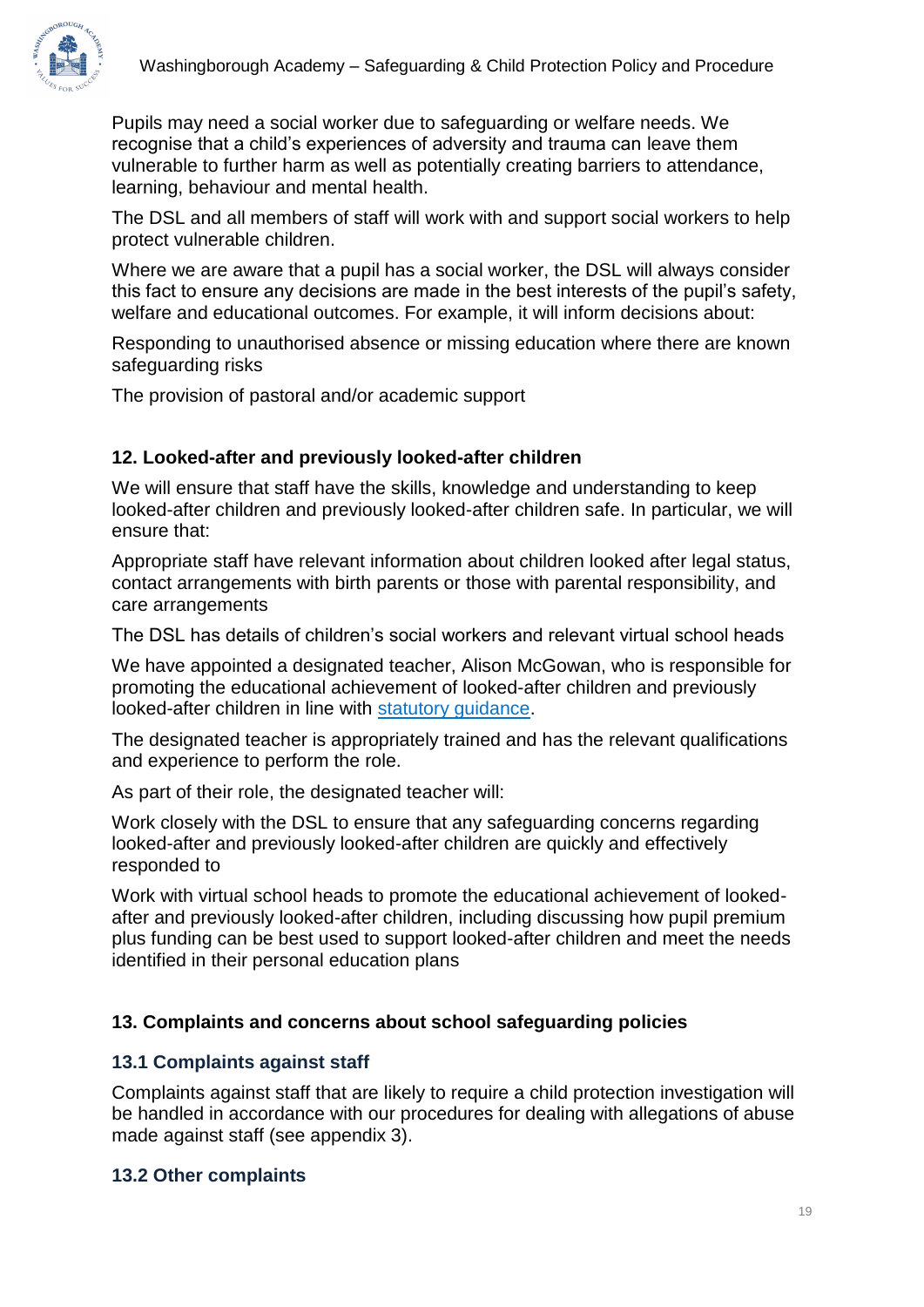

Please refer to the Complaints Policy.

# **13.3 Whistle-blowing**

Please refer to the Whistle-Blowing Policy.

# <span id="page-20-0"></span>**14. Record-keeping**

We will hold records in line with our records retention schedule.

All safeguarding concerns, discussions, decisions made and the reasons for those decisions, must be recorded on our safeguarding software system (MyConcern). If you are in any doubt about whether to record something, discuss it with the DSL.

Records will be held on the software package MyConcern, and will include:

A clear and comprehensive summary of the concern

Details of how the concern was followed up and resolved

A note of any action taken, decisions reached and the outcome

Concerns and referrals will be kept in a separate child protection file for each child.

Any non-confidential records will be readily accessible and available. Confidential information and records will be held securely and only available to those who have a right or professional need to see them.

Safeguarding records relating to individual children will be retained for a reasonable period of time after they have left the school in line with our retention policy.

Safeguarding records which contain information about allegations of sexual abuse will be retained for the Independent Inquiry into Child Sexual Abuse (IICSA), for the term of the inquiry.

If a child for whom the school has, or has had, safeguarding concerns moves to another school, the DSL will ensure that their child protection file is forwarded promptly and securely, and separately from the main pupil file. In addition, if the concerns are significant or complex, and/or social services are involved, the DSL will speak to the DSL of the receiving school and provide information to enable them to have time to make any necessary preparations to ensure the safety of the child.

In addition:

Appendix 2 sets out our policy on record-keeping specifically with respect to recruitment and pre-appointment checks

Appendix 3 sets out our policy on record-keeping with respect to allegations of abuse made against staff

# <span id="page-20-1"></span>**15. Training**

# **15.1 All staff**

All staff members will undertake safeguarding and child protection training at induction, including on whistle-blowing procedures and online safety, to ensure they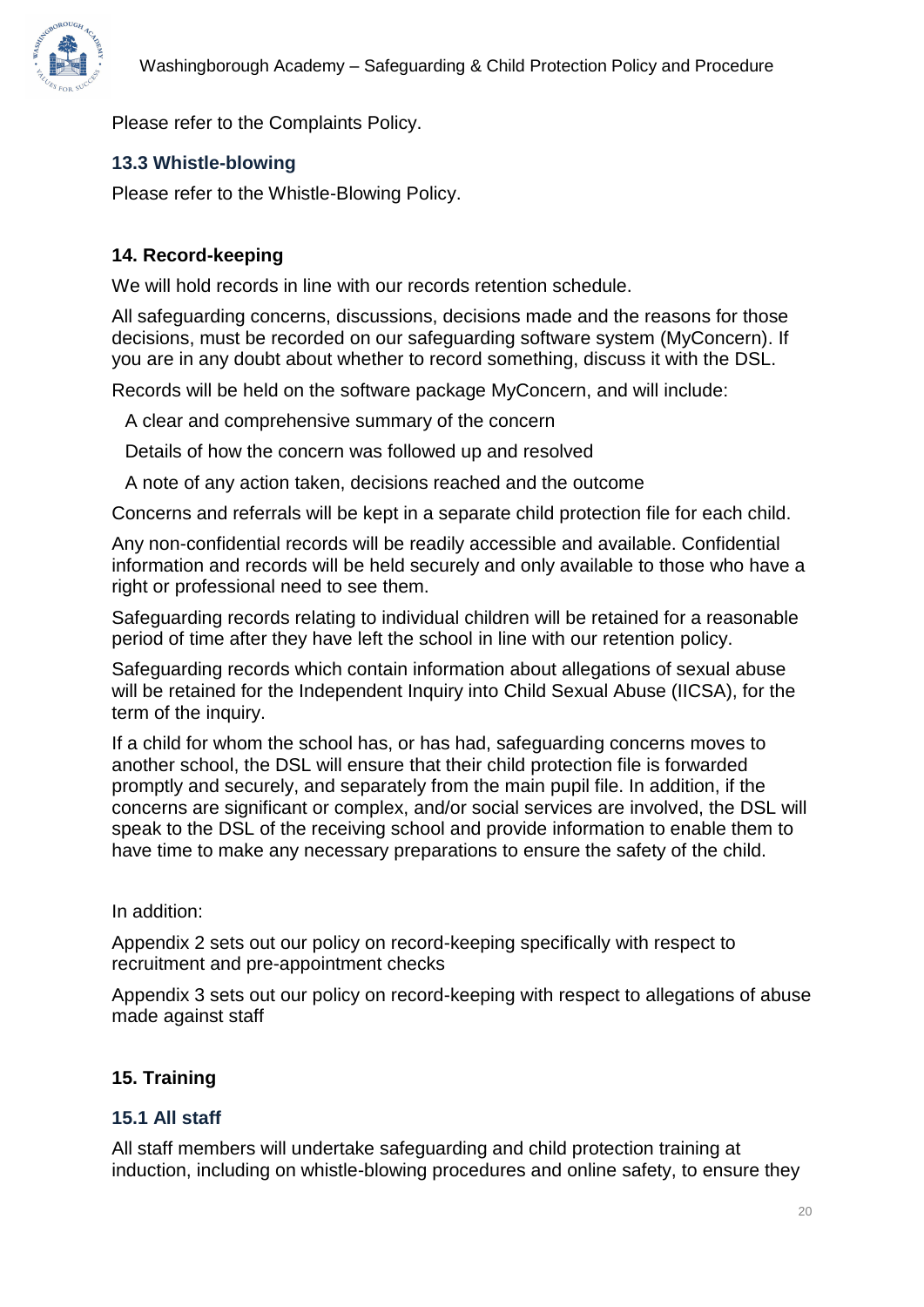

understand the school's safeguarding systems and their responsibilities, and can identify signs of possible abuse or neglect. This policy as well as other key policies are uploaded to our safeguarding software system (MyConcern) which all staff members MUST read within 48 hours of their employment start date or for existing staff when there are any updates to policies that are relevant.

This training will be regularly updated and will:

Be integrated, aligned and considered as part of the whole-school safeguarding approach and wider staff training, and curriculum planning

Be in line with advice from the 3 safeguarding partners

- Have regard to the Teachers' Standards to support the expectation that all teachers:
	- o Manage behaviour effectively to ensure a good and safe environment
	- o Have a clear understanding of the needs of all pupils

All staff will have training on the government's anti-radicalisation strategy, Prevent, to enable them to identify children at risk of being drawn into terrorism and to challenge extremist ideas.

Staff will also receive regular safeguarding and child protection updates, including on online safety, as required but at least annually (for example, through emails, ebulletins and staff meetings).

Contractors who are provided through a private finance initiative (PFI) or similar contract will also receive safeguarding training.

Volunteers will receive appropriate training, if applicable.

## **15.2 The DSL and deputies**

The DSL and deputies will undertake child protection and safeguarding training at least every 2 years.

In addition, they will update their knowledge and skills at regular intervals and at least annually (for example, through e-bulletins, meeting other DSLs, or taking time to read and digest safeguarding developments).

They will also undertake Prevent awareness training.

## **15.3 Governors**

All governors receive training about safeguarding, to make sure they have the knowledge and information needed to perform their functions and understand their responsibilities.

As the chair of governors may be required to act as the 'case manager' in the event that an allegation of abuse is made against the headteacher, they receive training in managing allegations for this purpose.

## **15.4 Recruitment – interview panels**

At least one person conducting any interview for any post at the school will have undertaken safer recruitment training. This will cover, as a minimum, the contents of Keeping Children Safe in Education, and will be in line with local safeguarding procedures.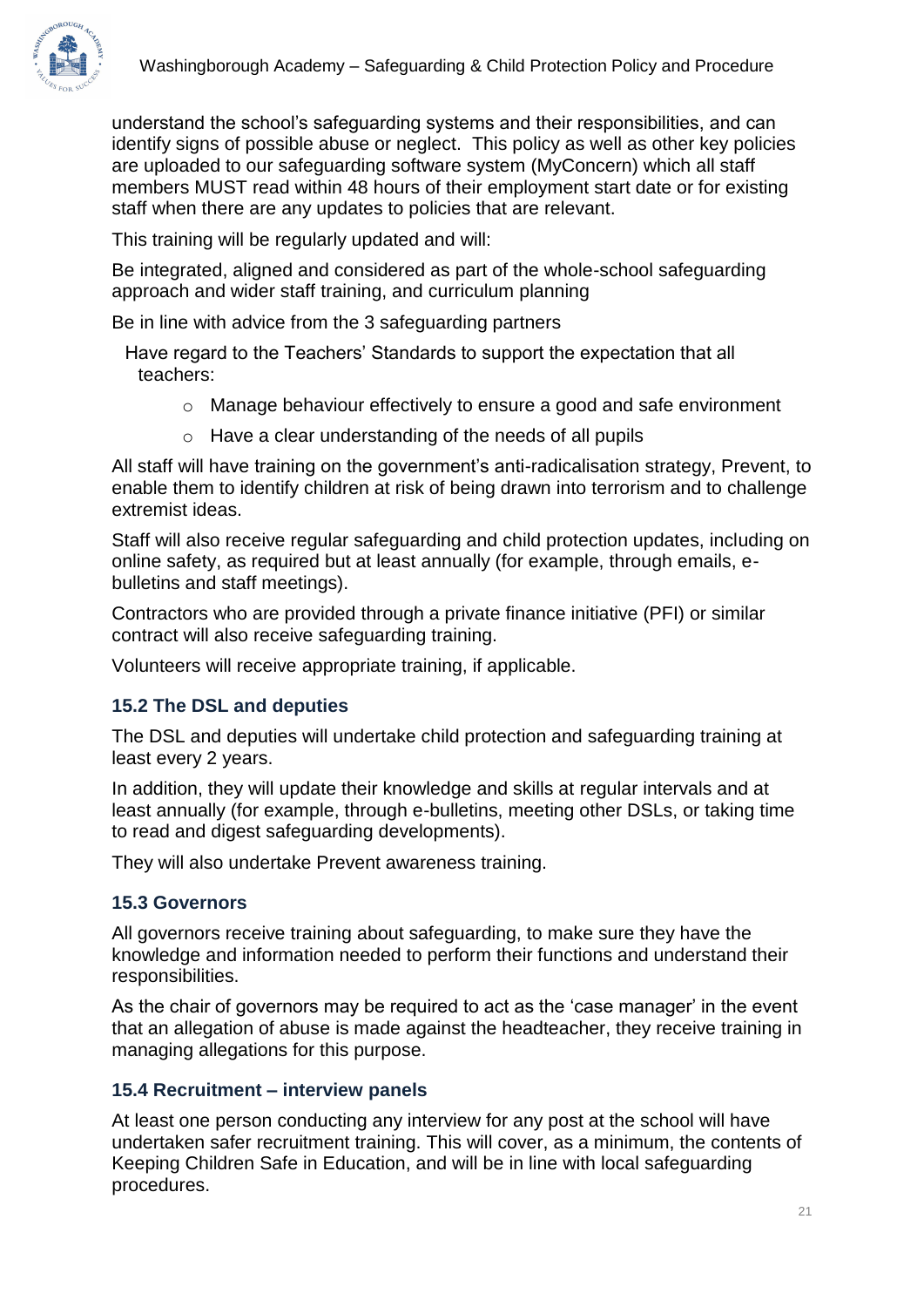

See appendix 2 of this policy for more information about our safer recruitment procedures.

# **15.5 Staff who have contact with pupils and families**

All staff who have contact with children and families will have supervisions which will provide them with support, coaching and training, promote the interests of children and allow for confidential discussions of sensitive issues.

# <span id="page-22-0"></span>**16. Monitoring arrangements**

This policy will be reviewed **annually** by Alison McGowan, DSL. At every review, it will be approved by the full governing board.

# <span id="page-22-1"></span>**17. Links with other policies**

This policy links to the following policies and procedures:

- Behaviour
- Staff Code of Conduct
- **Complaints**
- Health and safety
- Attendance
- Online safety
- Mobile phone use
- **Equality**
- Relationships and sex education
- First aid
- **Curriculum**
- Designated teacher for looked-after and previously looked-after children
- Privacy notices
- Whistleblowing
- Safer and Recruitment
- Information Security
- Images of Children
- E-Safety
- Staff Induction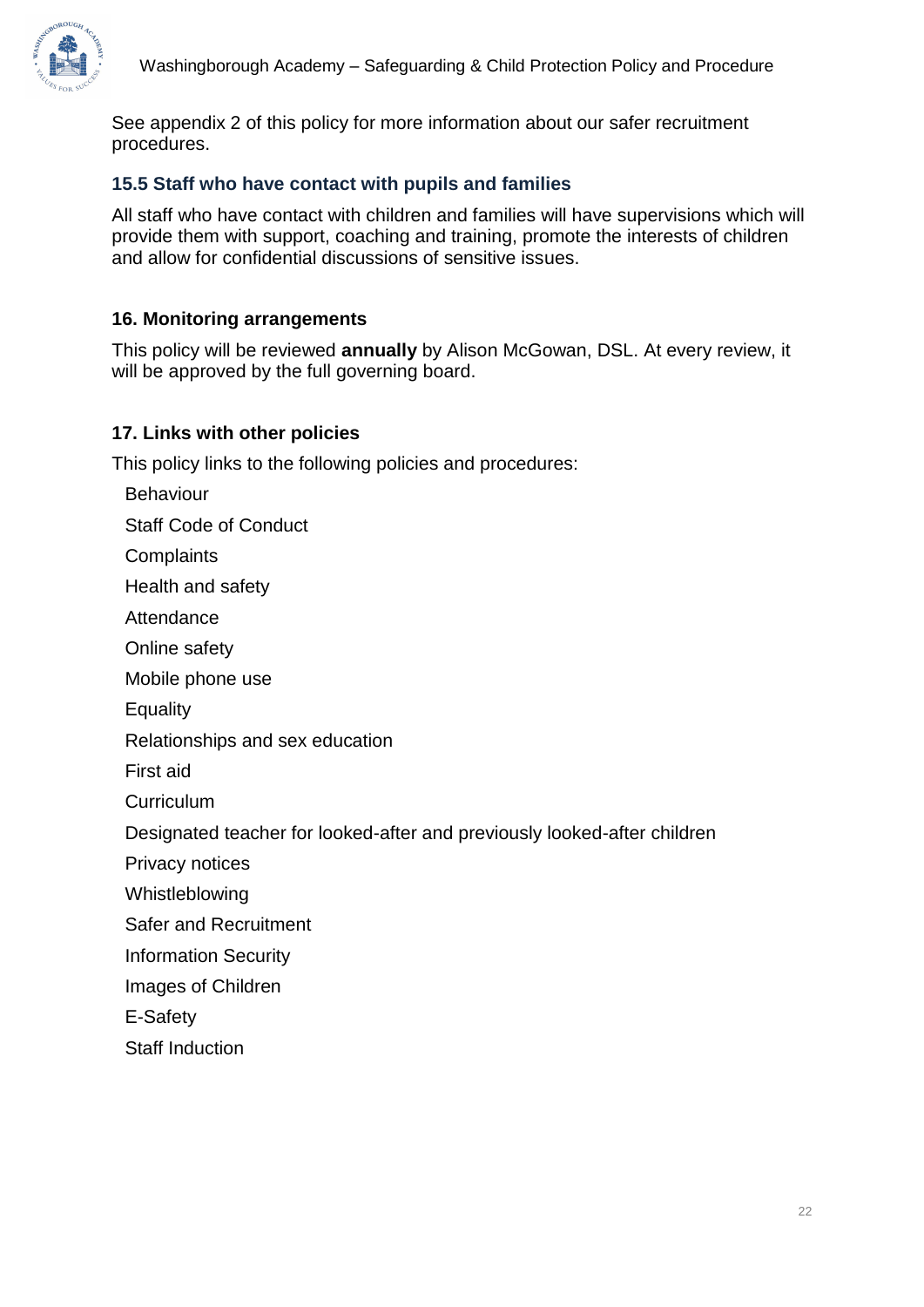

# **These appendices are based on the Department for Education's statutory guidance, Keeping Children Safe in Education.**

<span id="page-23-0"></span>**Appendix 1: types of abuse**

**Abuse**, including neglect, and safeguarding issues are rarely standalone events that can be covered by one definition or label. In most cases, multiple issues will overlap.

**Physical abuse** may involve hitting, shaking, throwing, poisoning, burning or scalding, drowning, suffocating or otherwise causing physical harm to a child. Physical harm may also be caused when a parent or carer fabricates the symptoms of, or deliberately induces, illness in a child.

**Emotional abuse** is the persistent emotional maltreatment of a child such as to cause severe and adverse effects on the child's emotional development. Some level of emotional abuse is involved in all types of maltreatment of a child, although it may occur alone.

Emotional abuse may involve:

Conveying to a child that they are worthless or unloved, inadequate, or valued only insofar as they meet the needs of another person

Not giving the child opportunities to express their views, deliberately silencing them or 'making fun' of what they say or how they communicate

Age or developmentally inappropriate expectations being imposed on children. These may include interactions that are beyond a child's developmental capability, as well as overprotection and limitation of exploration and learning, or preventing the child participating in normal social interaction

Seeing or hearing the ill-treatment of another

Serious bullying (including cyber-bullying), causing children frequently to feel frightened or in danger, or the exploitation or corruption of children

**Sexual abuse** involves forcing or enticing a child or young person to take part in sexual activities, not necessarily involving a high level of violence, whether or not the child is aware of what is happening. The activities may involve:

Physical contact, including assault by penetration (for example rape or oral sex) or non-penetrative acts such as masturbation, kissing, rubbing and touching outside of clothing

Non-contact activities, such as involving children in looking at, or in the production of, sexual images, watching sexual activities, encouraging children to behave in sexually inappropriate ways, or grooming a child in preparation for abuse (including via the internet)

Sexual abuse is not solely perpetrated by adult males. Women can also commit acts of sexual abuse, as can other children.

**Neglect** is the persistent failure to meet a child's basic physical and/or psychological needs, likely to result in the serious impairment of the child's health or development. Neglect may occur during pregnancy as a result of maternal substance abuse.

Once a child is born, neglect may involve a parent or carer failing to:

Provide adequate food, clothing and shelter (including exclusion from home or abandonment)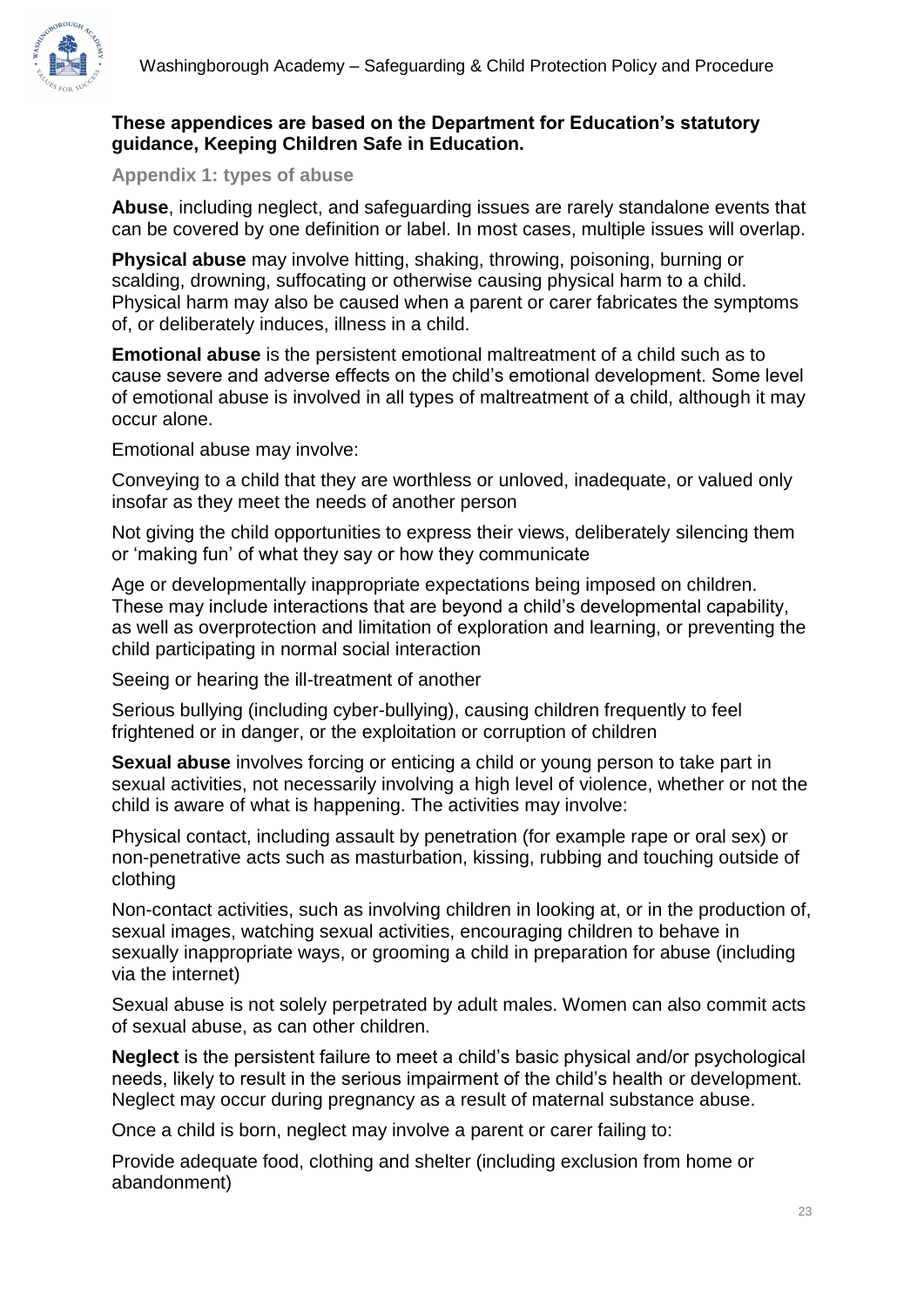

Protect a child from physical and emotional harm or danger

Ensure adequate supervision (including the use of inadequate care-givers)

Ensure access to appropriate medical care or treatment

<span id="page-24-0"></span>It may also include neglect of, or unresponsiveness to, a child's basic emotional needs.

Appendix 2: safer recruitment and DBS checks – policy and procedures

## **Recruitment and selection process**

To make sure we recruit suitable people, we will ensure that those involved in the recruitment and employment of staff to work with children have received appropriate safer recruitment training.

We have put the following steps in place during our recruitment and selection process to ensure we are committed to safeguarding and promoting the welfare of children.

#### **Advertising**

When advertising roles, we will make clear:

Our school's commitment to safeguarding and promoting the welfare of children

That safeguarding checks will be undertaken

The safeguarding requirements and responsibilities of the role, such as the extent to which the role will involve contact with children

Whether or not the role is exempt from the Rehabilitation of Offenders Act 1974 and the amendments to the Exceptions Order 1975, 2013 and 2020. If the role is exempt, certain spent convictions and cautions are 'protected', so they do not need to be disclosed, and if they are disclosed, we cannot take them into account

#### **Application forms**

Our application forms will:

Include a statement saying that it is an offence to apply for the role if an applicant is barred from engaging in regulated activity relevant to children (where the role involves this type of regulated activity)

Include a copy of, or link to, our child protection and safeguarding policy and our policy on the employment of ex-offenders

## **Shortlisting**

Our shortlisting process will involve at least 2 people and will:

Consider any inconsistencies and look for gaps in employment and reasons given for them

Explore all potential concerns

Once we have shortlisted candidates, we will ask shortlisted candidates to:

Complete a self-declaration of their criminal record or any information that would make them unsuitable to work with children, so that they have the opportunity to share relevant information and discuss it at interview stage. The information we will ask for includes: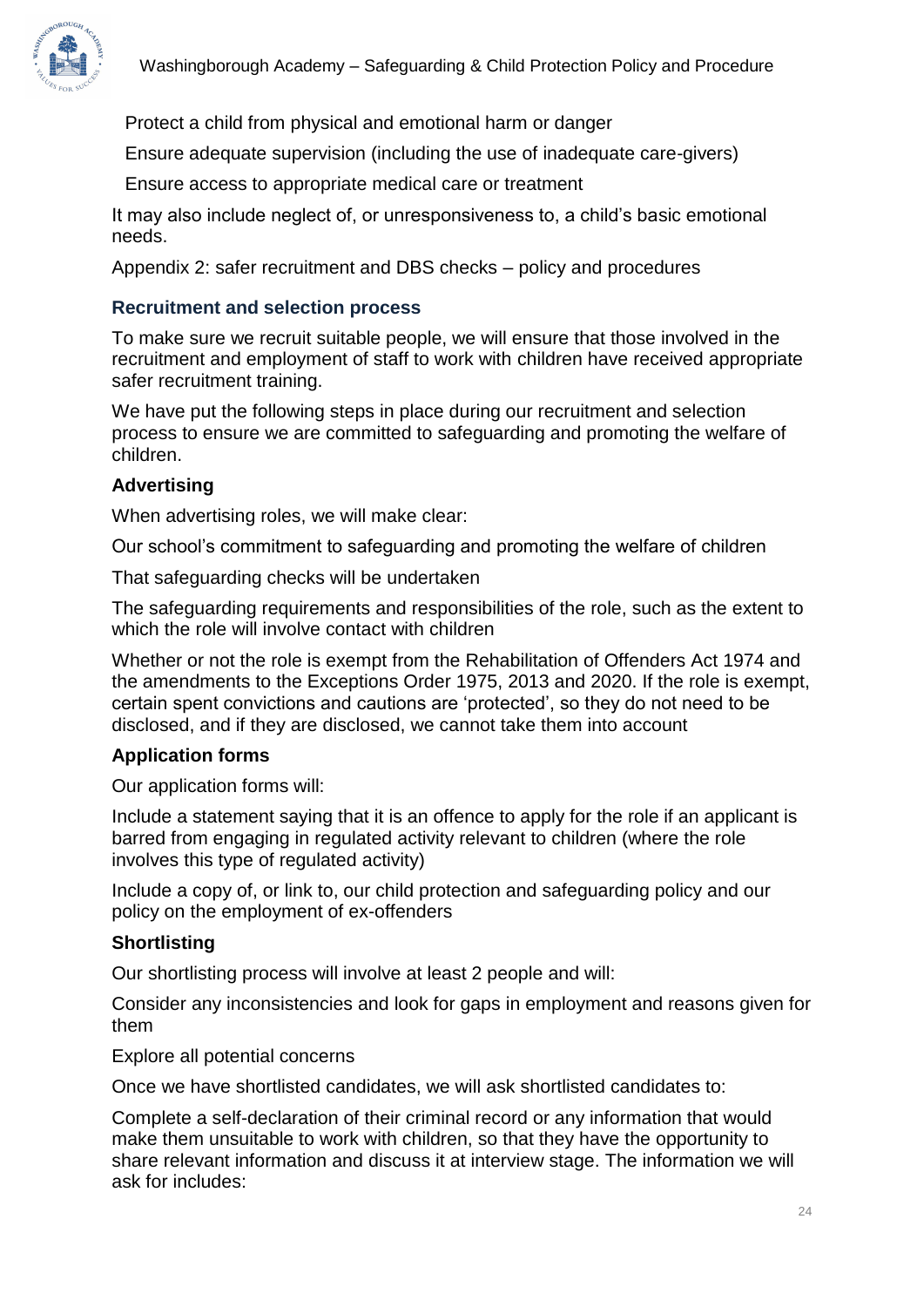

- $\circ$  If they have a criminal history
- o Whether they are included on the barred list
- o Whether they are prohibited from teaching
- o Information about any criminal offences committed in any country in line with the law as applicable in England and Wales
- o Any relevant overseas information

Sign a declaration confirming the information they have provided is true

#### **Seeking references and checking employment history**

We will obtain references before interview. Any concerns raised will be explored further with referees and taken up with the candidate at interview.

When seeking references, we will:

Not accept open references

Liaise directly with referees and verify any information contained within references with the referees

Ensure any references are from the candidate's current employer and completed by a senior person. Where the referee is school based, we will ask for the reference to be confirmed by the headteacher/principal as accurate in respect to disciplinary investigations

Obtain verification of the candidate's most recent relevant period of employment if they are not currently employed

Secure a reference from the relevant employer from the last time the candidate worked with children if they are not currently working with children

Compare the information on the application form with that in the reference and take up any inconsistencies with the candidate

Resolve any concerns before any appointment is confirmed

#### **Interview and selection**

When interviewing candidates, we will:

Probe any gaps in employment, or where the candidate has changed employment or location frequently, and ask candidates to explain this

Explore any potential areas of concern to determine the candidate's suitability to work with children

Record all information considered and decisions made

#### **Pre-appointment vetting checks**

We will record all information on the checks carried out in the school's single central record (SCR). Copies of these checks, where appropriate, will be held in individuals' personnel files. We follow requirements and best practice in retaining copies of these checks, as set out below.

#### **New staff**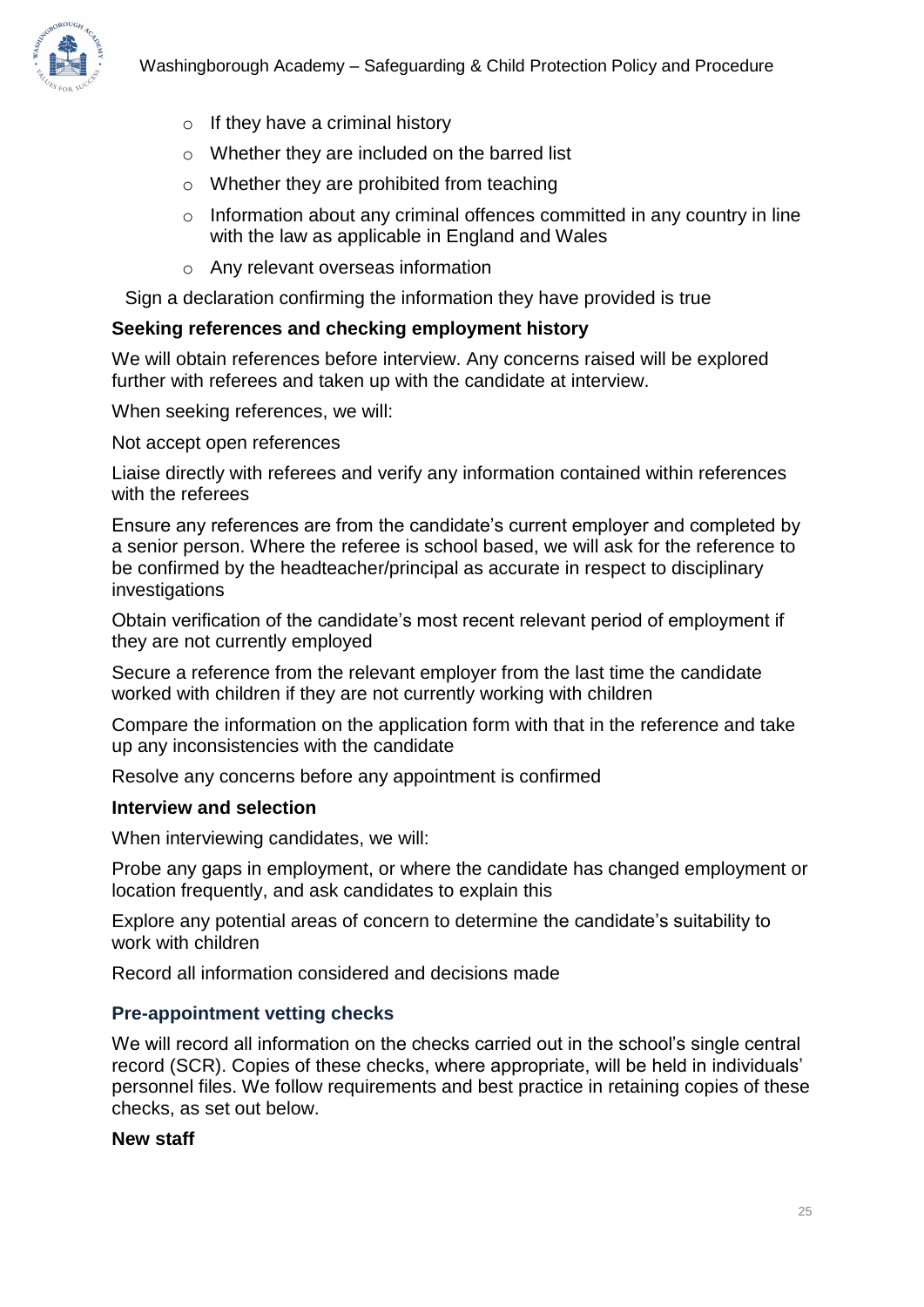

All offers of appointment will be conditional until satisfactory completion of the necessary pre-employment checks. When appointing new staff, we will:

# Verify their identity

Obtain (via the applicant) an enhanced DBS certificate, including barred list information for those who will be engaging in regulated activity (see definition below). We will obtain the certificate before, or as soon as practicable after, appointment, including when using the DBS update service. We will not keep a copy of the certificate for longer than 6 months, but when the copy is destroyed we may still keep a record of the fact that vetting took place, the result of the check and recruitment decision taken

Obtain a separate barred list check if they will start work in regulated activity before the DBS certificate is available

Verify their mental and physical fitness to carry out their work responsibilities

Verify their right to work in the UK. We will keep a copy of this verification for the duration of the member of staff's employment and for 2 years afterwards

Verify their professional qualifications, as appropriate

Ensure they are not subject to a prohibition order if they are employed to be a teacher

Carry out further additional checks, as appropriate, on candidates who have lived or worked outside of the UK. Where available, these will include:

- o For all staff, including teaching positions: [criminal records checks for](https://www.gov.uk/government/publications/criminal-records-checks-for-overseas-applicants)  [overseas applicants](https://www.gov.uk/government/publications/criminal-records-checks-for-overseas-applicants)
- o For teaching positions: obtaining a letter of professional standing from the professional regulating authority in the country where the applicant has worked

Check that candidates taking up a management position\* are not subject to a prohibition from management (section 128) direction made by the secretary of state

\* Management positions are most likely to include, but are not limited to, headteachers, principals and deputy/assistant headteachers.

We will ensure that appropriate checks are carried out to ensure that individuals are not disqualified under the 2018 Childcare Disqualification Regulations and Childcare Act 2006. Where we take a decision that an individual fall outside of the scope of these regulations and we do not carry out such checks, we will retain a record of our assessment on the individual's personnel file. This will include our evaluation of any risks and control measures put in place, and any advice sought.

**Regulated activity** means a person who will be:

Responsible, on a regular basis in a school or college, for teaching, training, instructing, caring for or supervising children; or

Carrying out paid, or unsupervised unpaid, work regularly in a school or college where that work provides an opportunity for contact with children; or

Engaging in intimate or personal care or overnight activity, even if this happens only once and regardless of whether they are supervised or not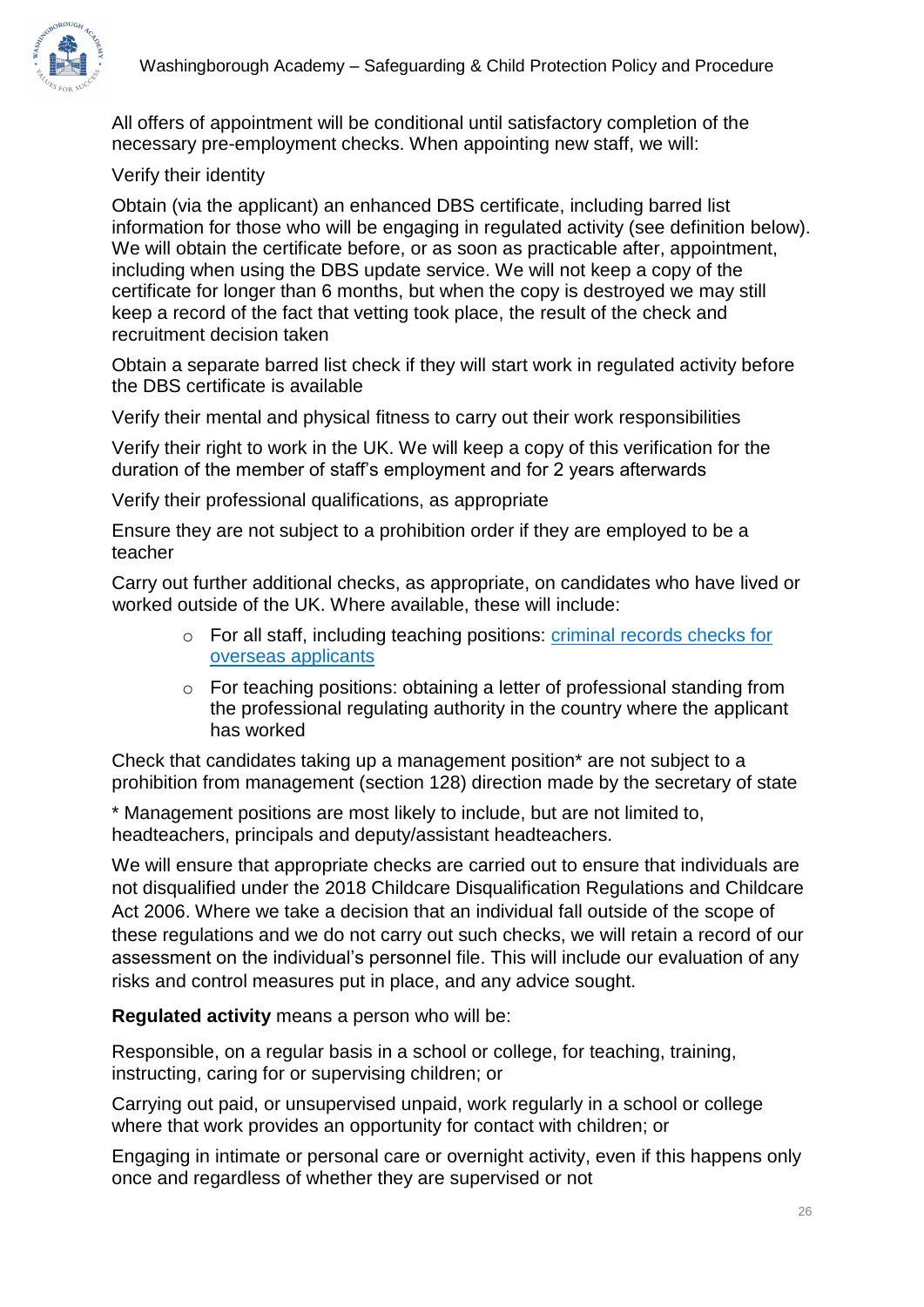

# **Existing staff**

In certain circumstances we will carry out all the relevant checks on existing staff as if the individual was a new member of staff. These circumstances are when:

There are concerns about an existing member of staff's suitability to work with children; or

An individual move from a post that is not regulated activity to one that is; or

There has been a break in service of 12 weeks or more

We will refer to the DBS anyone who has harmed, or poses a risk of harm, to a child or vulnerable adult where:

We believe the individual has engaged in [relevant conduct;](https://www.gov.uk/guidance/making-barring-referrals-to-the-dbs#relevant-conduct-in-relation-to-children) or

We believe the individual has received a caution or conviction for a relevant (automatic barring either with or without the right to make representations) offence, under the [Safeguarding Vulnerable Groups Act 2006 \(Prescribed Criteria and](http://www.legislation.gov.uk/uksi/2009/37/contents/made)  [Miscellaneous Provisions\) Regulations 2009;](http://www.legislation.gov.uk/uksi/2009/37/contents/made) or

We believe the 'harm test' is satisfied in respect of the individual (i.e. they may harm a child or vulnerable adult or put them at risk of harm); and

The individual has been removed from working in regulated activity (paid or unpaid) or would have been removed if they had not left

## **Agency and third-party staff**

We will obtain written notification from any agency or third-party organisation that it has carried out the necessary safer recruitment checks that we would otherwise perform. We will also check that the person presenting themselves for work is the same person on whom the checks have been made.

## **Contractors**

We will ensure that any contractor, or any employee of the contractor, who is to work at the school has had the appropriate level of DBS check (this includes contractors who are provided through a PFI or similar contract). This will be:

An enhanced DBS check with barred list information for contractors engaging in regulated activity

An enhanced DBS check, not including barred list information, for all other contractors who are not in regulated activity but whose work provides them with an opportunity for regular contact with children

We will obtain the DBS check for self-employed contractors.

We will not keep copies of such checks for longer than 6 months.

Contractors who have not had any checks will not be allowed to work unsupervised or engage in regulated activity under any circumstances.

We will check the identity of all contractors and their staff on arrival at the school.

For self-employed contractors such as music teachers or sports coaches, we will ensure that appropriate checks are carried out to ensure that individuals are not disqualified under the 2018 Childcare Disqualification Regulations and Childcare Act 2006. Where we decide that an individual fall outside of the scope of these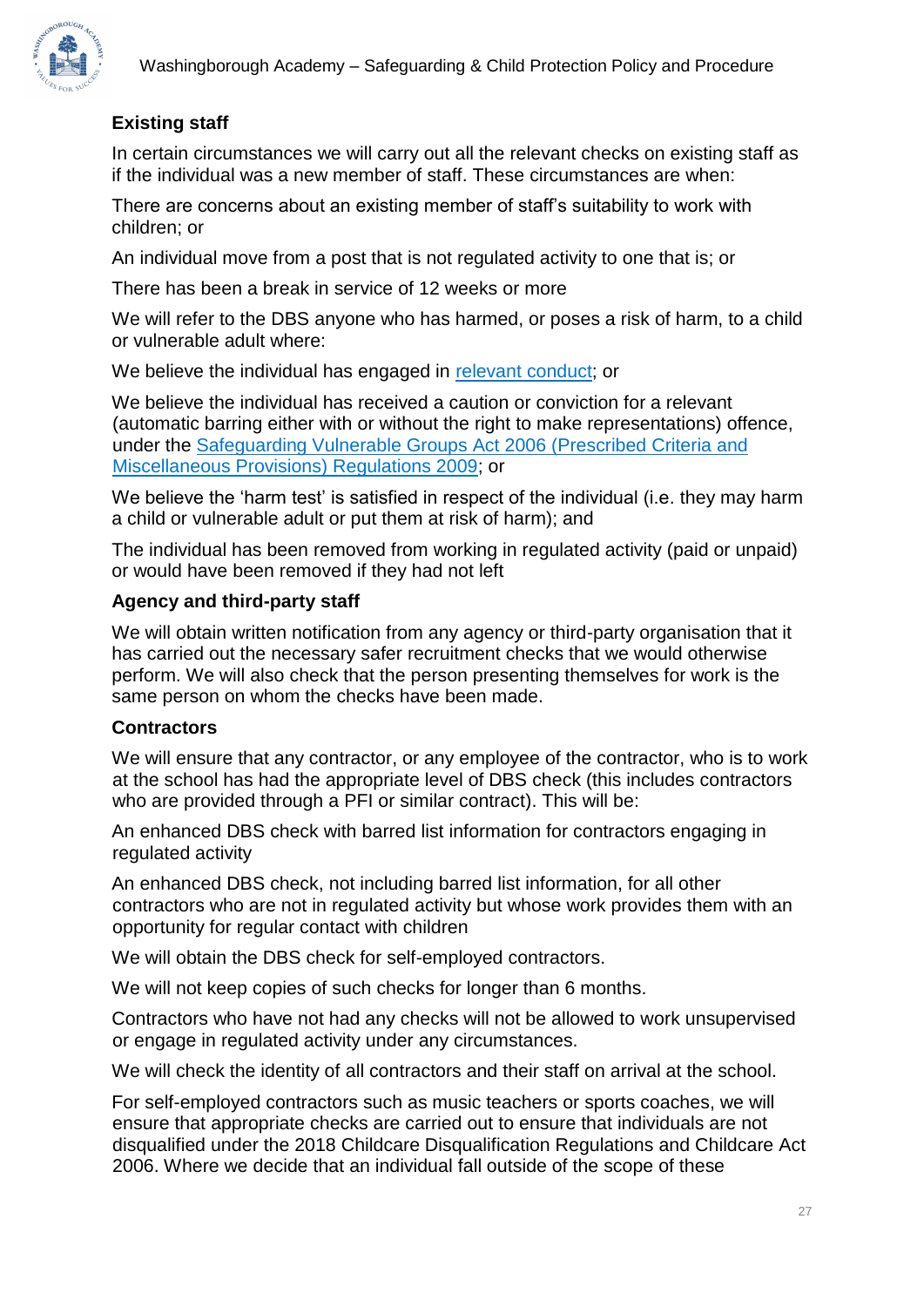

regulations and we do not carry out such checks, we will retain a record of our assessment. This will include our evaluation of any risks and control measures put in place, and any advice sought.

# **Trainee/student teachers**

Where applicants for initial teacher training are salaried by us, we will ensure that all necessary checks are carried out.

Where trainee teachers are fee-funded, we will obtain written confirmation from the training provider that necessary checks have been carried out and that the trainee has been judged by the provider to be suitable to work with children.

In both cases, this includes checks to ensure that individuals are not disqualified under the 2018 Childcare Disqualification Regulations and Childcare Act 2006.

# **Volunteers**

We will:

Never leave an unchecked volunteer unsupervised or allow them to work in regulated activity

Obtain an enhanced DBS check with barred list information for all volunteers who are new to working in regulated activity

Carry out a risk assessment when deciding whether to seek an enhanced DBS check without barred list information for any volunteers not engaging in regulated activity. We will retain a record of this risk assessment

Ensure that appropriate checks are carried out to ensure that individuals are not disqualified under the 2018 Childcare Disqualification Regulations and Childcare Act 2006. Where we decide that an individual fall outside of the scope of these regulations and we do not carry out such checks, we will retain a record of our assessment. This will include our evaluation of any risks and control measures put in place, and any advice sought

# **Governors and members**

All governors, trustees, local governors and members will have an enhanced DBS check without barred list information.

They will have an enhanced DBS check with barred list information if working in regulated activity.

Academies (including free schools), and independent schools, add:

The chair of the board will have their DBS check countersigned by the secretary of state.

All proprietors, trustees, local governors and members will also have the following checks:

A section 128 check (to check prohibition on participation in management under [section 128 of the Education and Skills Act 2008\)](https://www.legislation.gov.uk/ukpga/2008/25/section/128)

**Identity** 

Right to work in the UK

Other checks deemed necessary if they have lived or worked outside the UK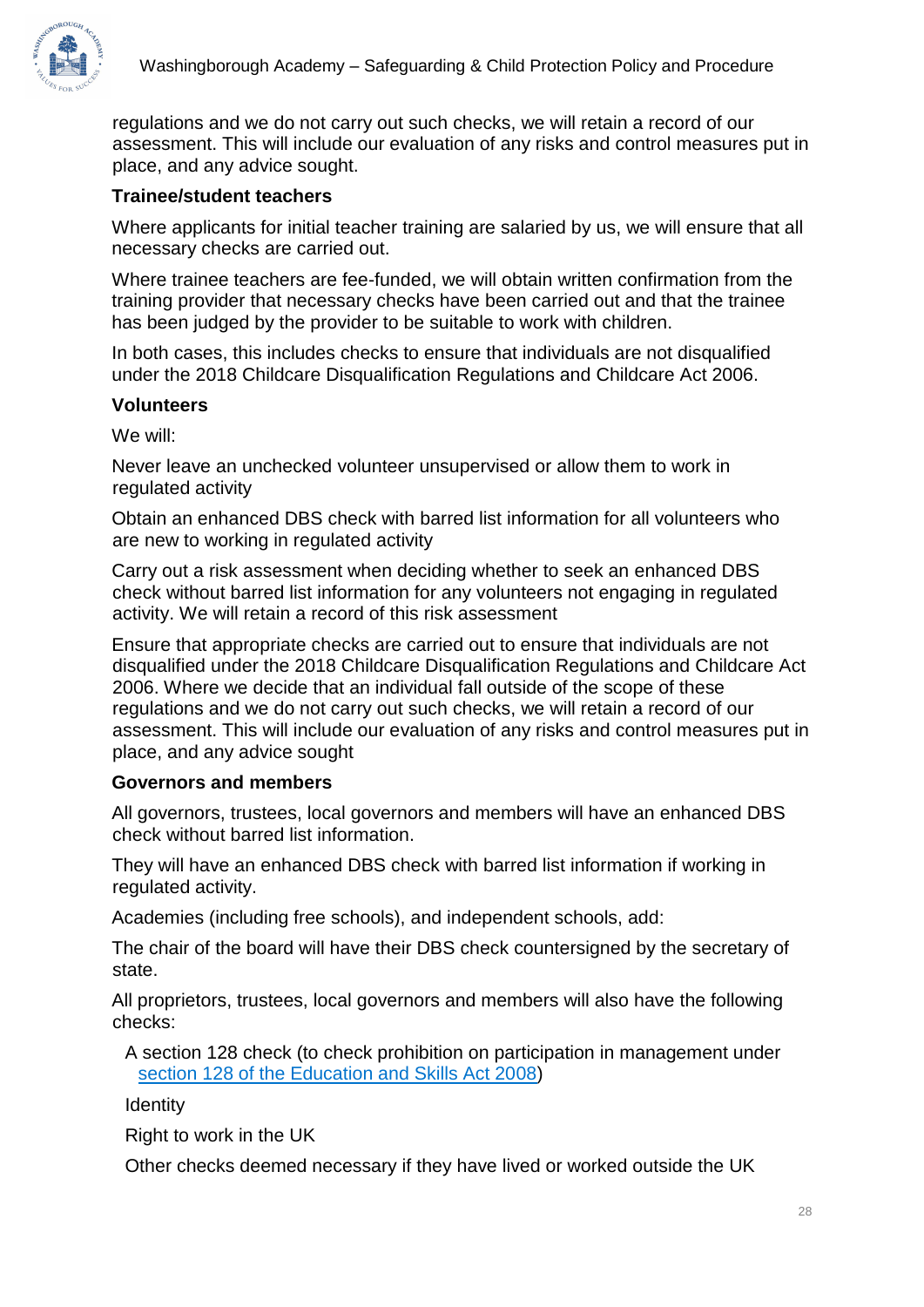# **Staff working in alternative provision settings**

Where we place a pupil with an alternative provision provider, we obtain written confirmation from the provider that they have carried out the appropriate safeguarding checks on individuals working there that we would otherwise perform.

## **Adults who supervise pupils on work experience**

When organising work experience, we will ensure that policies and procedures are in place to protect children from harm.

We will also consider whether it is necessary for barred list checks to be carried out on the individuals who supervise a pupil under 16 on work experience. This will depend on the specific circumstances of the work experience, including the nature of the supervision, the frequency of the activity being supervised, and whether the work is regulated activity.

## **Pupils staying with host families**

Where the school decides for pupils to be provided with care and accommodation by a host family to which they are not related (for example, during a foreign exchange visit), we will request enhanced DBS checks with barred list information on those people.

Where the school is organising such hosting arrangements overseas and host families cannot be checked in the same way, we will work with our partner schools abroad to ensure that similar assurances are undertaken prior to the visit.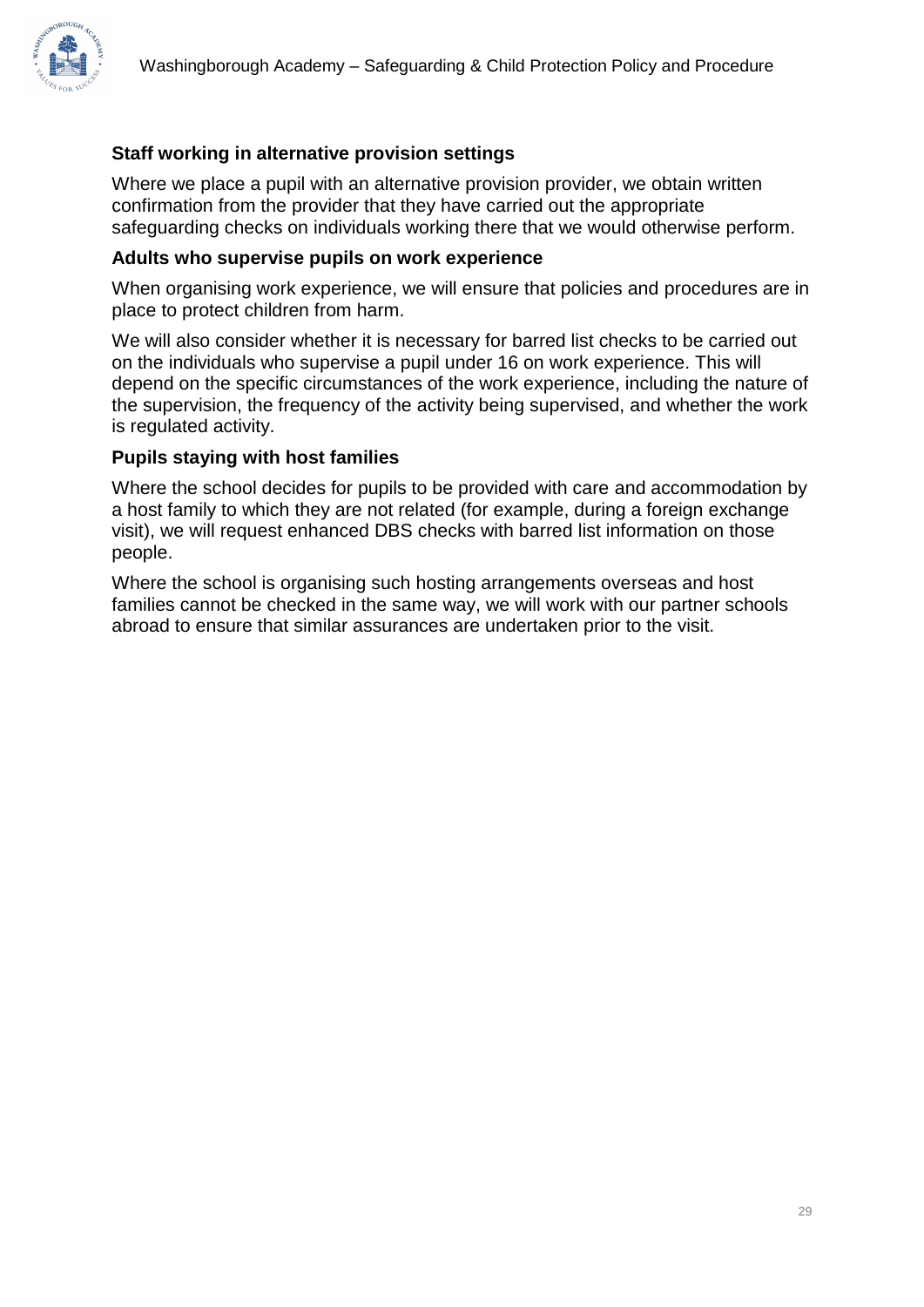

<span id="page-30-0"></span>**Appendix 3: allegations of abuse made against staff**

# **Section 1: allegations that may meet the harms threshold**

This section applies to all cases in which it is alleged that a current member of staff, including a supply teacher, volunteer or contractor, has:

Behaved in a way that has harmed a child, or may have harmed a child, and/or

Possibly committed a criminal offence against or related to a child, and/or

Behaved towards a child or children in a way that indicates he or she may pose a risk of harm to children, and/or

Behaved or may have behaved in a way that indicates they may not be suitable to work with children – this includes behaviour taking place both inside and outside of school

We will deal with any allegation of abuse quickly, in a fair and consistent way that provides effective child protection while also supporting the individual who is the subject of the allegation.

A 'case manager' will lead any investigation. This will be the headteacher, or the chair of governors where the headteacher is the subject of the allegation. The case manager will be identified at the earliest opportunity.

Our procedures for dealing with allegations will be applied with common sense and judgement.

## **Suspension of the accused until the case is resolved**

Suspension of the accused will not be the default position, and will only be considered in cases where there is reason to suspect that a child or other children is/are at risk of harm, or the case is so serious that there might be grounds for dismissal. In such cases, we will only suspend an individual if we have considered all other options available and there is no reasonable alternative.

Based on an assessment of risk, we will consider alternatives such as:

Redeployment within the school so that the individual does not have direct contact with the child or children concerned

Providing an assistant to be present when the individual has contact with children

Redeploying the individual to alternative work in the school so that they do not have unsupervised access to children

Moving the child or children to classes where they will not come into contact with the individual, making it clear that this is not a punishment and parents/carers have been consulted

Temporarily redeploying the individual to another role in a different location, for example to an alternative school or other work for the academy trust

If in doubt, the case manager will seek views from the school's personnel adviser and the designated officer at the local authority, as well as the police and children's social care where they have been involved.

## **Definitions for outcomes of allegation investigations**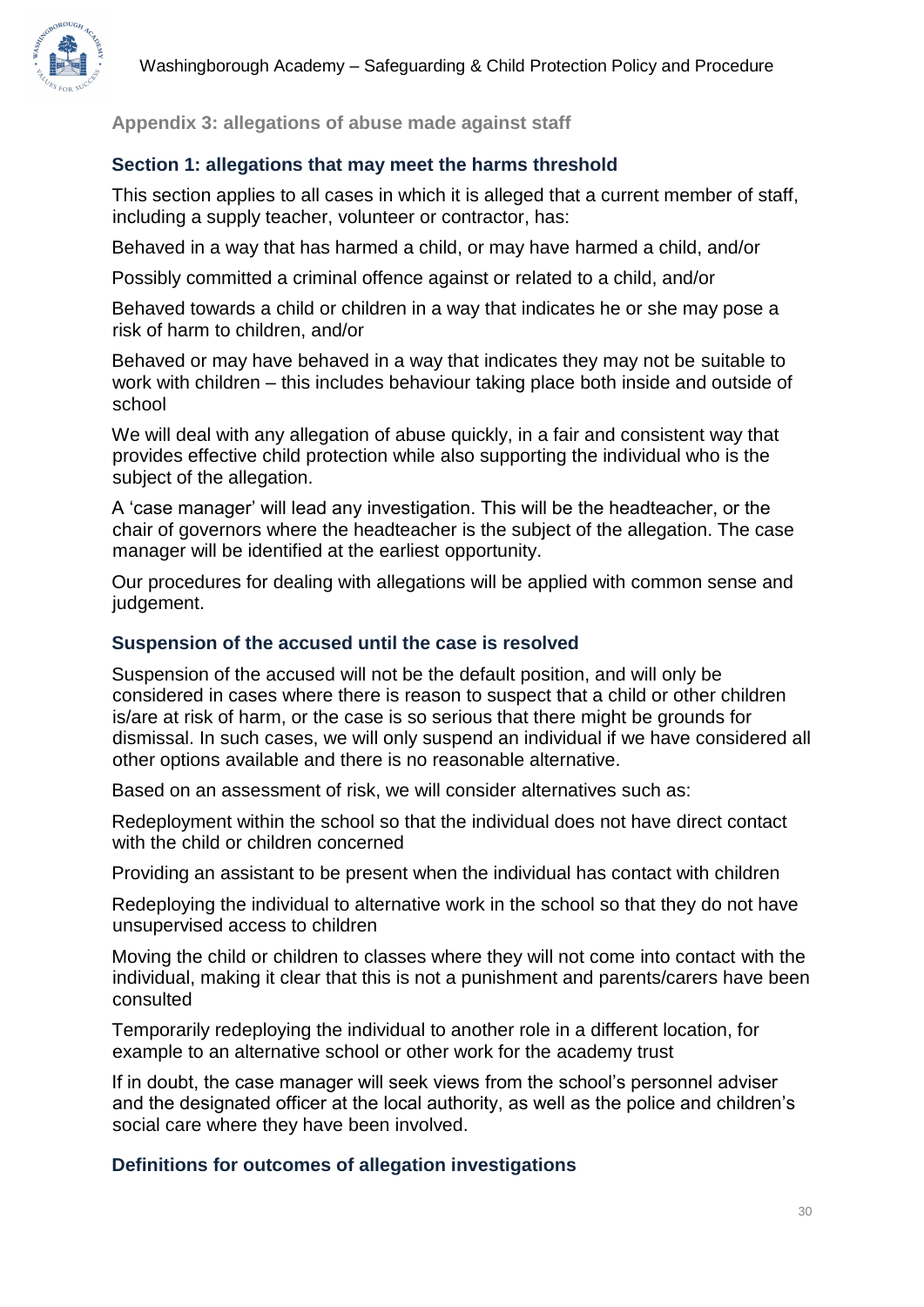

## **Substantiated:** there is sufficient evidence to prove the allegation

**Malicious:** there is sufficient evidence to disprove the allegation and there has been a deliberate act to deceive, or to cause harm to the subject of the allegation

**False:** there is sufficient evidence to disprove the allegation

**Unsubstantiated:** there is insufficient evidence to either prove or disprove the allegation (this does not imply guilt or innocence)

**Unfounded**: to reflect cases where there is no evidence or proper basis which supports the allegation being made

## **Procedure for dealing with allegations**

In the event of an allegation that meets the criteria above, the case manager will take the following steps:

Conduct basic enquiries in line with local procedures to establish the facts to help determine whether there is any foundation to the allegation before carrying on with the steps below

Discuss the allegation with the designated officer at the local authority. This is to consider the nature, content and context of the allegation and agree a course of action, including whether further enquiries are necessary to enable a decision on how to proceed, and whether it is necessary to involve the police and/or children's social care services. (The case manager may, on occasion, consider it necessary to involve the police before consulting the designated officer – for example, if the accused individual is deemed to be an immediate risk to children or there is evidence of a possible criminal offence. In such cases, the case manager will notify the designated officer as soon as practicably possible after contacting the police)

Inform the accused individual of the concerns or allegations and likely course of action as soon as possible after speaking to the designated officer (and the police or children's social care services, where necessary). Where the police and/or children's social care services are involved, the case manager will only share such information with the individual as has been agreed with those agencies

Where appropriate (in the circumstances described above), carefully consider whether suspension of the individual from contact with children at the school is justified or whether alternative arrangements such as those outlined above can be put in place. Advice will be sought from the designated officer, police and/or children's social care services, as appropriate

Where the case manager is concerned about the welfare of other children in the community or the individual's family, they will discuss these concerns with the DSL and make a risk assessment of the situation. If necessary, the DSL may make a referral to children's social care

**If immediate suspension is considered necessary**, agree and record the rationale for this with the designated officer. The record will include information about the alternatives to suspension that have been considered, and why they were rejected. Written confirmation of the suspension will be provided to the individual facing the allegation or concern within 1 working day, and the individual will be given a named contact at the school and their contact details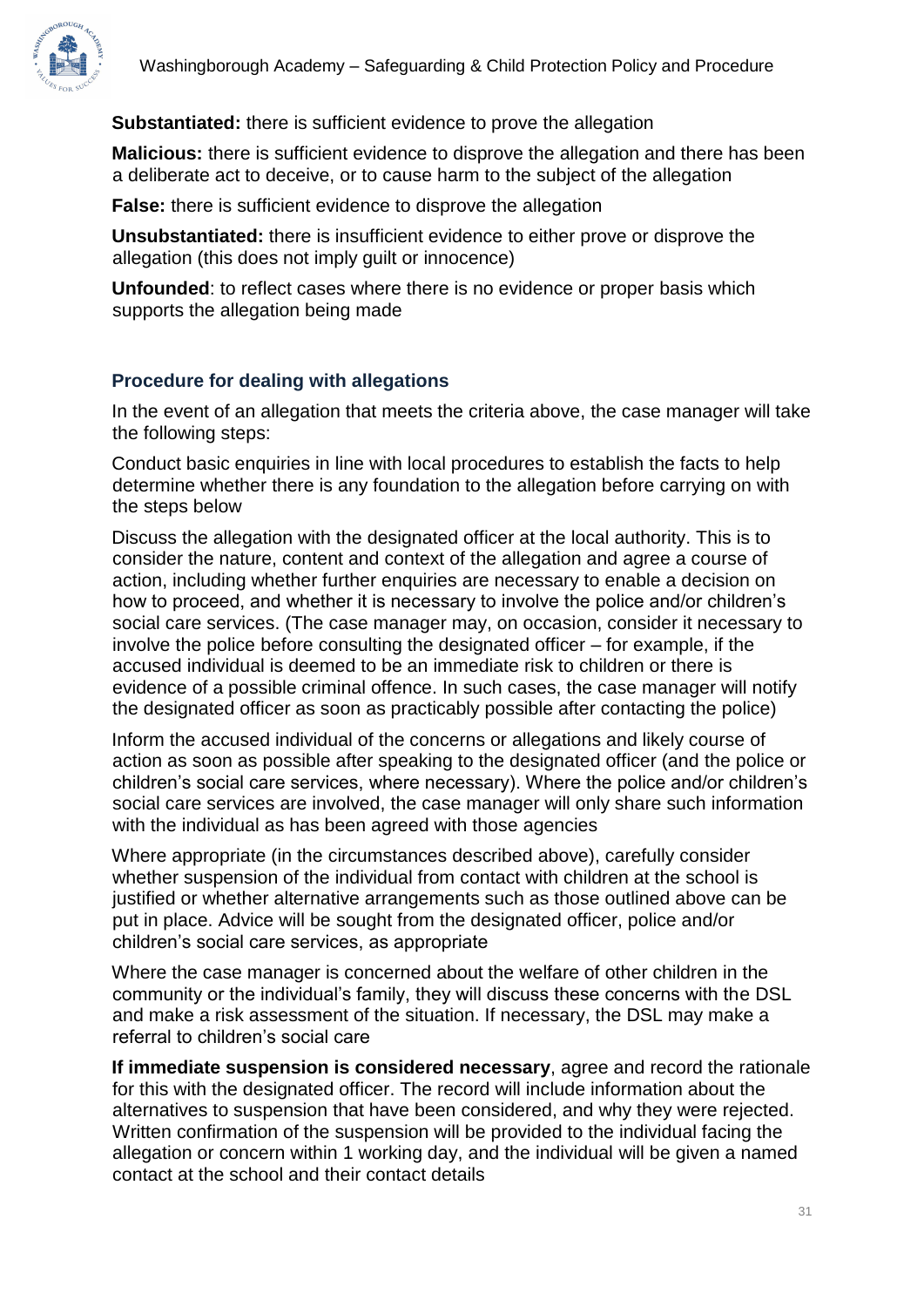

**If it is decided that no further action** is to be taken in regard to the subject of the allegation or concern, record this decision and the justification for it and agree with the designated officer what information should be put in writing to the individual and by whom, as well as what action should follow both in respect of the individual and those who made the initial allegation

**If it is decided that further action is needed**, take steps as agreed with the designated officer to initiate the appropriate action in school and/or liaise with the police and/or children's social care services as appropriate

Provide effective support for the individual facing the allegation or concern, including appointing a named representative to keep them informed of the progress of the case and considering what other support is appropriate, for example from the relevant trade union, or the School's Advisory Service.

Inform the parents or carers of the child/children involved about the allegation as soon as possible if they do not already know (following agreement with children's social care services and/or the police, if applicable). The case manager will also inform the parents or carers of the requirement to maintain confidentiality about any allegations made against teachers (where this applies) while investigations are ongoing. Any parent or carer who wishes to have the confidentiality restrictions removed in respect of a teacher will be advised to seek legal advice

Keep the parents or carers of the child/children involved informed of the progress of the case (only in relation to their child – no information will be shared regarding the staff member)

Make a referral to the DBS where it is thought that the individual facing the allegation or concern has engaged in conduct that harmed or is likely to harm a child, or if the individual otherwise poses a risk of harm to a child

We will inform Ofsted of any allegations of serious harm or abuse by any person living, working, or looking after children at the premises (whether the allegations relate to harm or abuse committed on the premises or elsewhere), and any action taken in respect of the allegations. This notification will be made as soon as reasonably possible and always within 14 days of the allegations being made.

If the school is made aware that the secretary of state has made an interim prohibition order in respect of an individual, we will immediately suspend that individual from teaching, pending the findings of the investigation by the Teaching Regulation Agency.

Where the police are involved, wherever possible the school will ask the police at the start of the investigation to obtain consent from the individuals involved to share their statements and evidence for use in the school's disciplinary process, should this be required at a later point.

# **Additional considerations for supply teachers and all contracted staff**

If there are concerns or an allegation is made against someone not directly employed by the school, such as a supply teacher or contracted staff member provided by an agency, we will take the actions below in addition to our standard procedures.

We will not decide to stop using an individual due to safeguarding concerns without finding out the facts and liaising with our LADO to determine a suitable outcome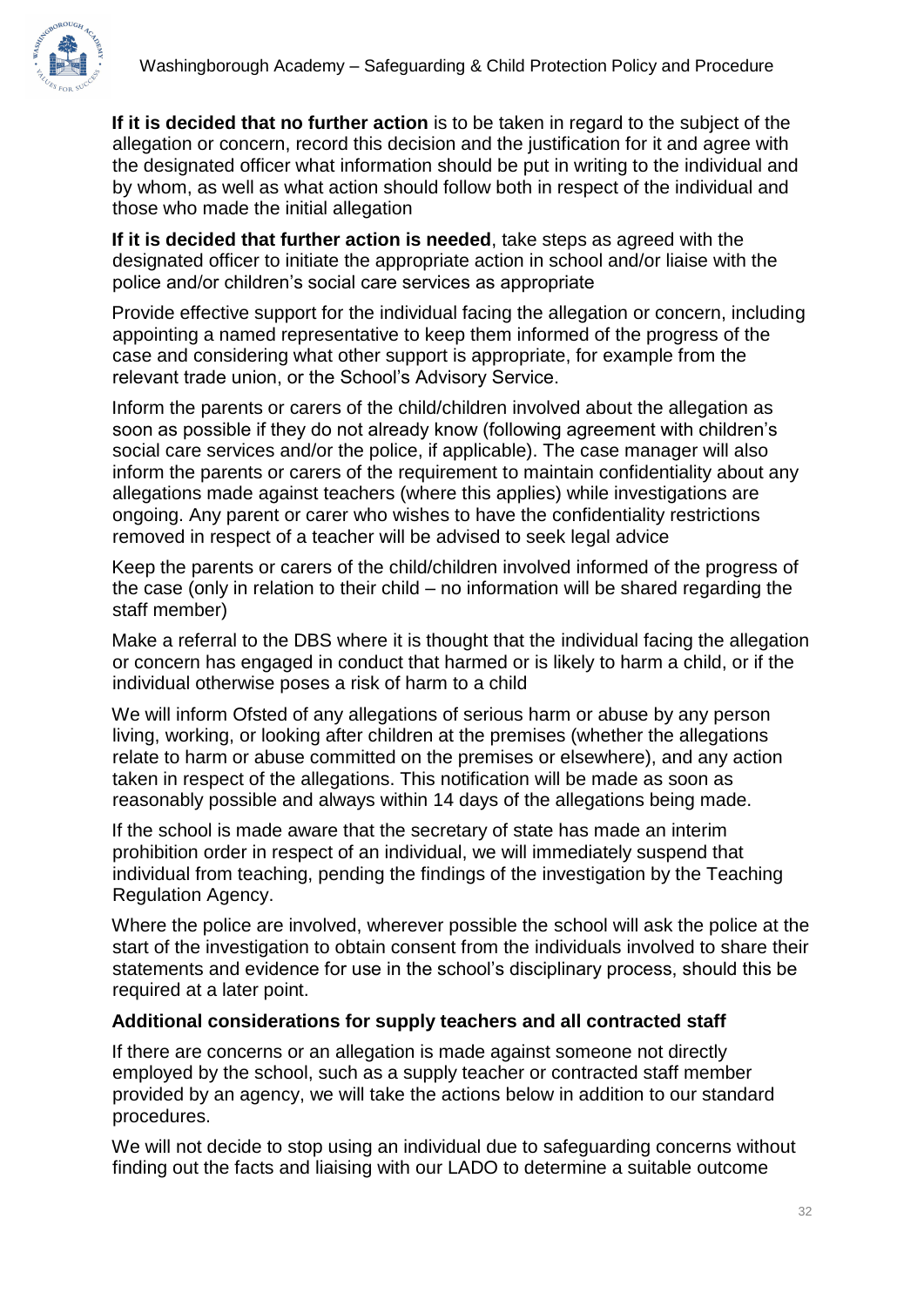

The governing board will discuss with the agency whether it is appropriate to suspend the individual, or redeploy them to another part of the school, while the school carries out the investigation

We will involve the agency fully, but the school will take the lead in collecting the necessary information and providing it to the LADO as required

We will address issues such as information sharing, to ensure any previous concerns or allegations known to the agency are considered (we will do this, for example, as part of the allegations management meeting or by liaising directly with the agency where necessary)

When using an agency, we will inform them of our process for managing allegations, and keep them updated about our policies as necessary, and will invite the agency's HR manager or equivalent to meetings as appropriate.

# **Timescales**

We will deal with all allegations as quickly and effectively as possible and will endeavour to comply with the following timescales, where reasonably practicable:

Any cases where it is clear immediately that the allegation is unsubstantiated or malicious should be resolved within 1 week

If the nature of an allegation does not require formal disciplinary action, appropriate action should be taken within 3 working days

If a disciplinary hearing is required and can be held without further investigation, this should be held within 15 working days

However, these are objectives only and where they are not met, we will endeavour to take the required action as soon as possible thereafter.

Specific actions

# **Action following a criminal investigation or prosecution**

The case manager will discuss with the local authority's designated officer whether any further action, including disciplinary action, is appropriate and, if so, how to proceed, considering information provided by the police and/or children's social care services.

# **Conclusion of a case where the allegation is substantiated**

If the allegation is substantiated and the individual is dismissed or the school ceases to use their services, or the individual resigns or otherwise ceases to provide their services, the school will make a referral to the DBS for consideration of whether inclusion on the barred lists is required.

If the individual concerned is a member of teaching staff, the school will consider whether to refer the matter to the Teaching Regulation Agency to consider prohibiting the individual from teaching.

# **Individuals returning to work after suspension**

If it is decided on the conclusion of a case that an individual who has been suspended can return to work, the case manager will consider how best to facilitate this.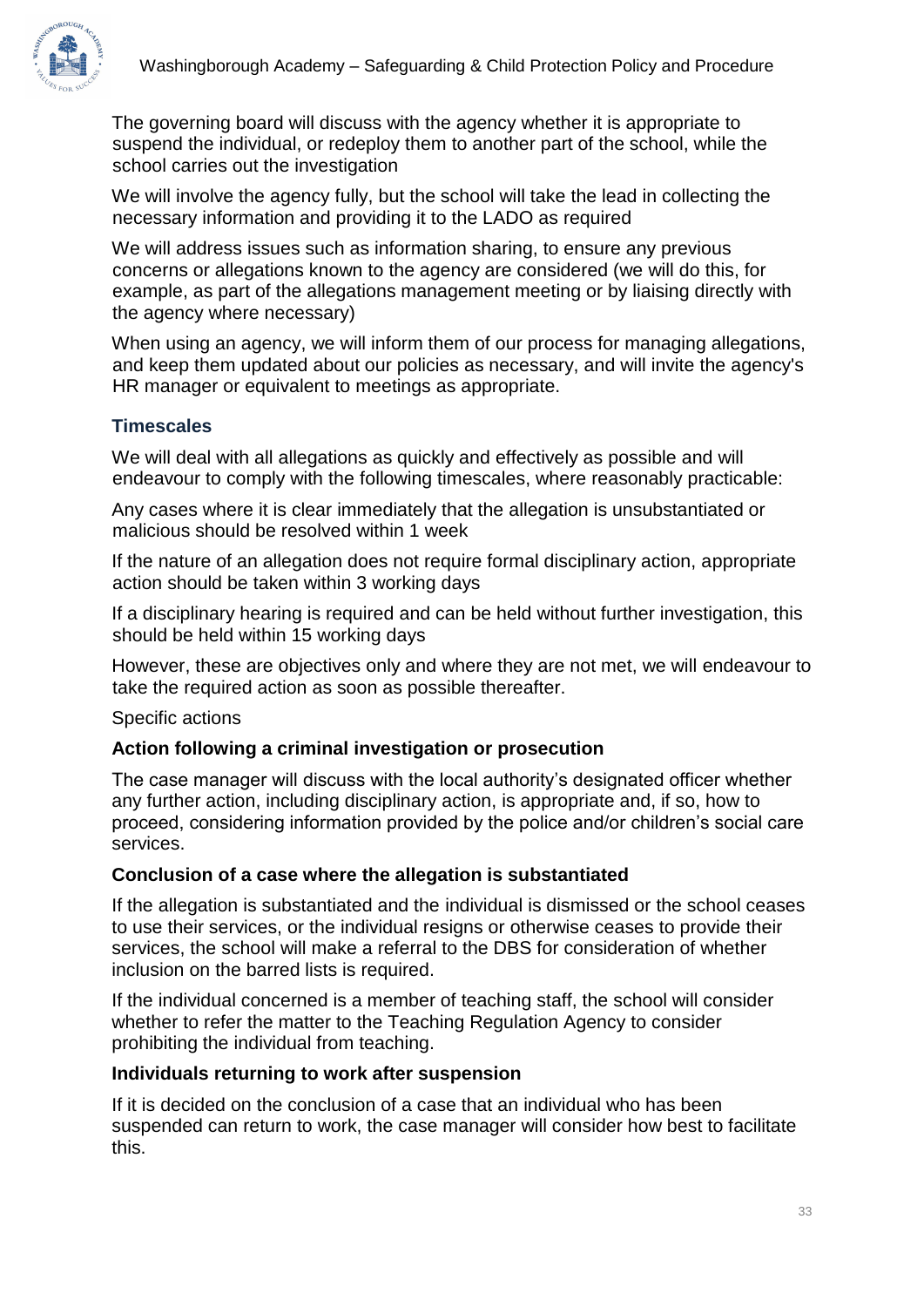The case manager will also consider how best to manage the individual's contact with the child or children who made the allegation, if they are still attending the school.

## **Unsubstantiated, unfounded, false or malicious reports**

#### If a report is:

Determined to be unsubstantiated, unfounded, false or malicious, the DSL will consider the appropriate next steps. If they consider that the child and/or person who made the allegation needs help, or the allegation may have been a cry for help, a referral to children's social care may be appropriate

Shown to be deliberately invented, or malicious, the school will consider whether any disciplinary action is appropriate against the individual(s) who made it

#### **Unsubstantiated, unfounded, false or malicious allegations**

If an allegation is:

Determined to be unsubstantiated, unfounded, false or malicious, the LADO and case manager will consider the appropriate next steps. If they consider that the child and/or person who made the allegation needs help, or the allegation may have been a cry for help, a referral to children's social care may be appropriate

Shown to be deliberately invented, or malicious, the school will consider whether any disciplinary action is appropriate against the individual(s) who made it

## **Confidentiality and information sharing**

The school will make every effort to maintain confidentiality and guard against unwanted publicity while an allegation is being investigated or considered.

The case manager will take advice from the LADO, police and children's social care services, as appropriate, to agree:

- Who needs to know about the allegation and what information can be shared
- How to manage speculation, leaks and gossip, including how to make parents or carers of a child/children involved aware of their obligations with respect to confidentiality
- What, if any, information can be reasonably given to the wider community to reduce speculation
- How to manage press interest if, and when, it arises

## **Record-keeping**

The case manager will maintain clear records about any case where the allegation or concern meets the criteria above and store them on the individual's confidential personnel file for the duration of the case.

The records of any allegation that, following an investigation, is found to be malicious or false will be deleted from the individual's personnel file (unless the individual consents for the records to be retained on the file).

For all other allegations (which are not found to be malicious or false), the following information will be kept on the file of the individual concerned: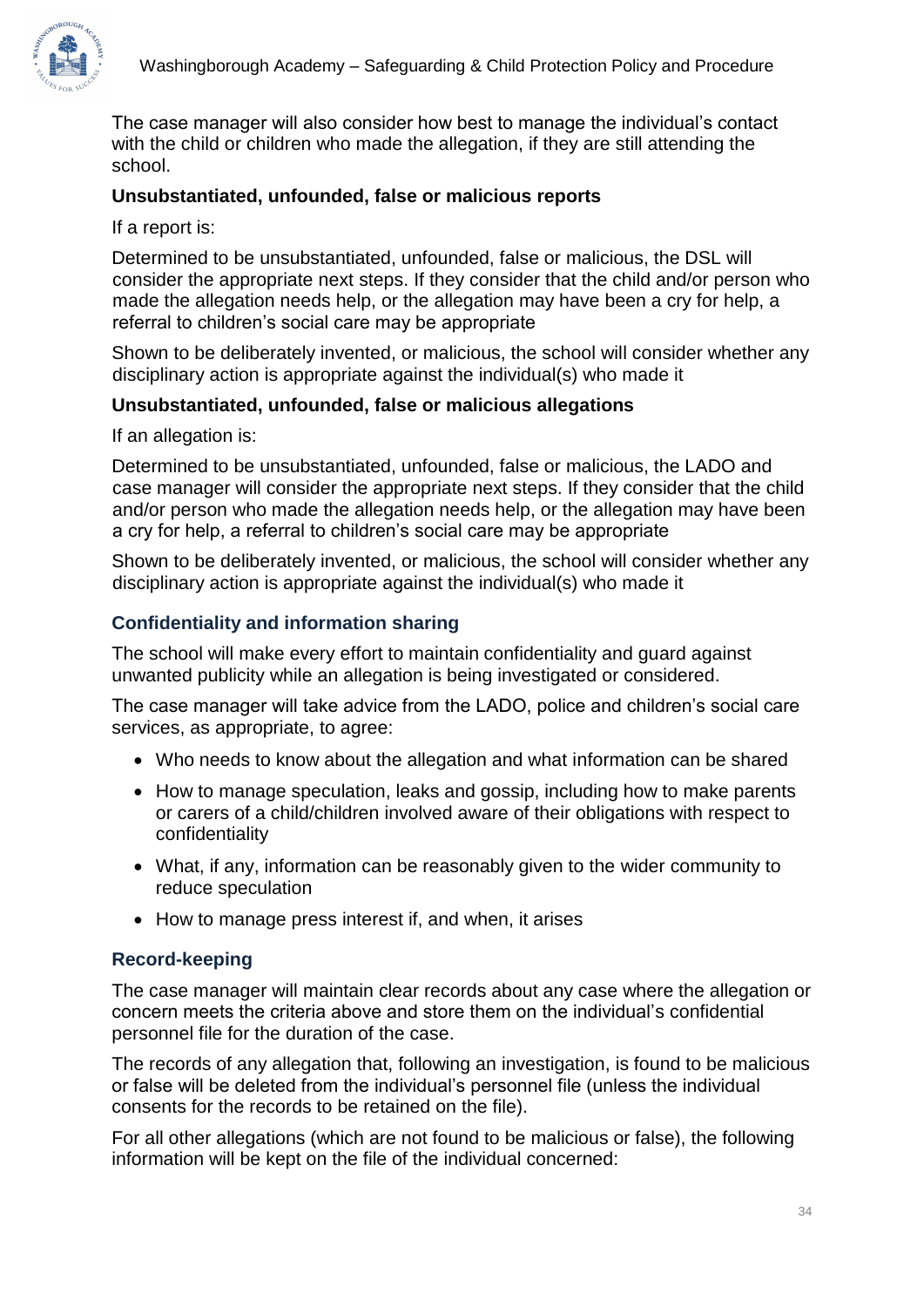

- A clear and comprehensive summary of the allegation
- Details of how the allegation was followed up and resolved
- Notes of any action taken, decisions reached and the outcome
- A declaration on whether the information will be referred to in any future reference

In these cases, the school will provide a copy to the individual, in agreement with children's social care or the police as appropriate.

Where records contain information about allegations of sexual abuse, we will preserve these for the Independent Inquiry into Child Sexual Abuse (IICSA), for the term of the inquiry. We will retain all other records at least until the individual has reached normal pension age, or for 10 years from the date of the allegation if that is longer.

## **References**

When providing employer references, we will:

Not refer to any allegation that has been found to be false, unfounded, unsubstantiated or malicious, or any repeated allegations which have all been found to be false, unfounded, unsubstantiated or malicious

Include substantiated allegations, provided that the information is factual and does not include opinions

#### **Learning lessons**

After any cases where the allegations are *substantiated*, the case manager will review the circumstances of the case with the local authority's designated officer to determine whether there are any improvements that we can make to the school's procedures or practice to help prevent similar events in the future.

This will include consideration of (as applicable):

- Issues arising from the decision to suspend the member of staff
- The duration of the suspension
- Whether or not the suspension was justified
- The use of suspension when the individual is subsequently reinstated. We will consider how future investigations of a similar nature could be carried out without suspending the individual

For all other cases, the case manager will consider the facts and determine whether any improvements can be made.

#### **Non-recent allegations**

Abuse can be reported, no matter how long ago it happened.

We will report any non-recent allegations made by a child to the LADO in line with our local authority's procedures for dealing with non-recent allegations.

Where an adult makes an allegation to the school that they were abused as a child, we will advise the individual to report the allegation to the police.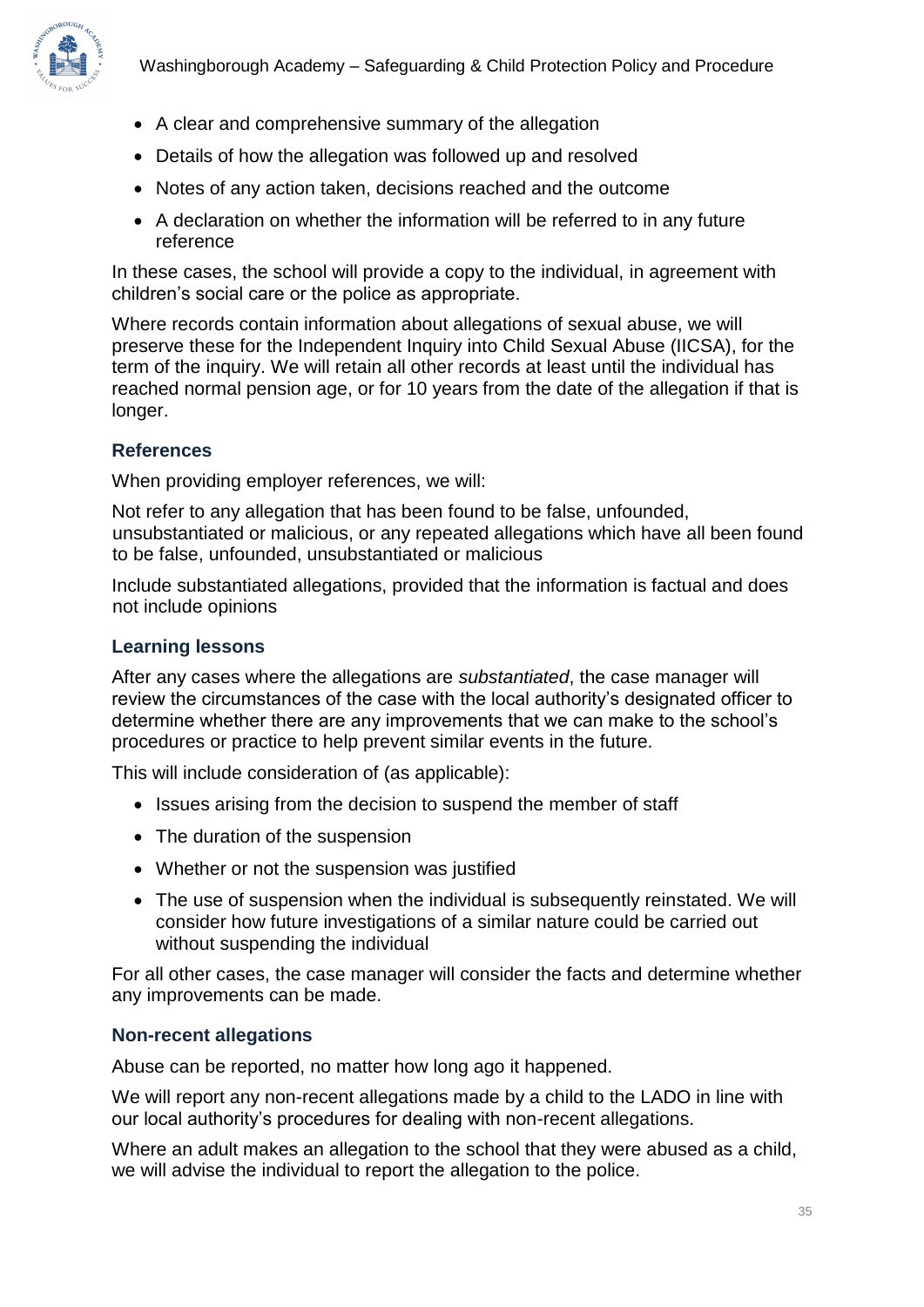

# **Section 2: concerns that do not meet the harm threshold**

This section applies to all concerns (including allegations) about members of staff, including supply teachers, volunteers and contractors, which do not meet the harm threshold set out in section 1 above.

Concerns may arise through, for example:

Suspicion

**Complaint** 

Disclosure made by a child, parent or other adult within or outside the school

Pre-employment vetting checks

We recognise the importance of responding to and dealing with any concerns in a timely manner to safeguard the welfare of children.

#### **Definition of low-level concerns**

The term 'low-level' concern is any concern – no matter how small – that an adult working in or on behalf of the school may have acted in a way that:

Is inconsistent with the staff code of conduct, including inappropriate conduct outside of work, and

Does not meet the allegations threshold or is otherwise not considered serious enough to consider a referral to the designated officer at the local authority

Examples of such behaviour could include, but are not limited to:

Being overly friendly with children

Having favourites

Taking photographs of children on their mobile phone

Engaging with a child on a one-to-one basis in a secluded area or behind a closed door

Using inappropriate sexualised, intimidating or offensive language

#### **Sharing low-level concerns**

We recognise the importance of creating a culture of openness, trust and transparency to encourage all staff to share low-level concerns so that they can be addressed appropriately.

We will create this culture by:

Ensuring staff are clear about what appropriate behaviour is, and are confident in distinguishing expected and appropriate behaviour from concerning, problematic or inappropriate behaviour, in themselves and others

Empowering staff to share any low-level concerns as per section 7.7 of this policy

Empowering staff to self-refer

Addressing unprofessional behaviour and supporting the individual to correct it at an early stage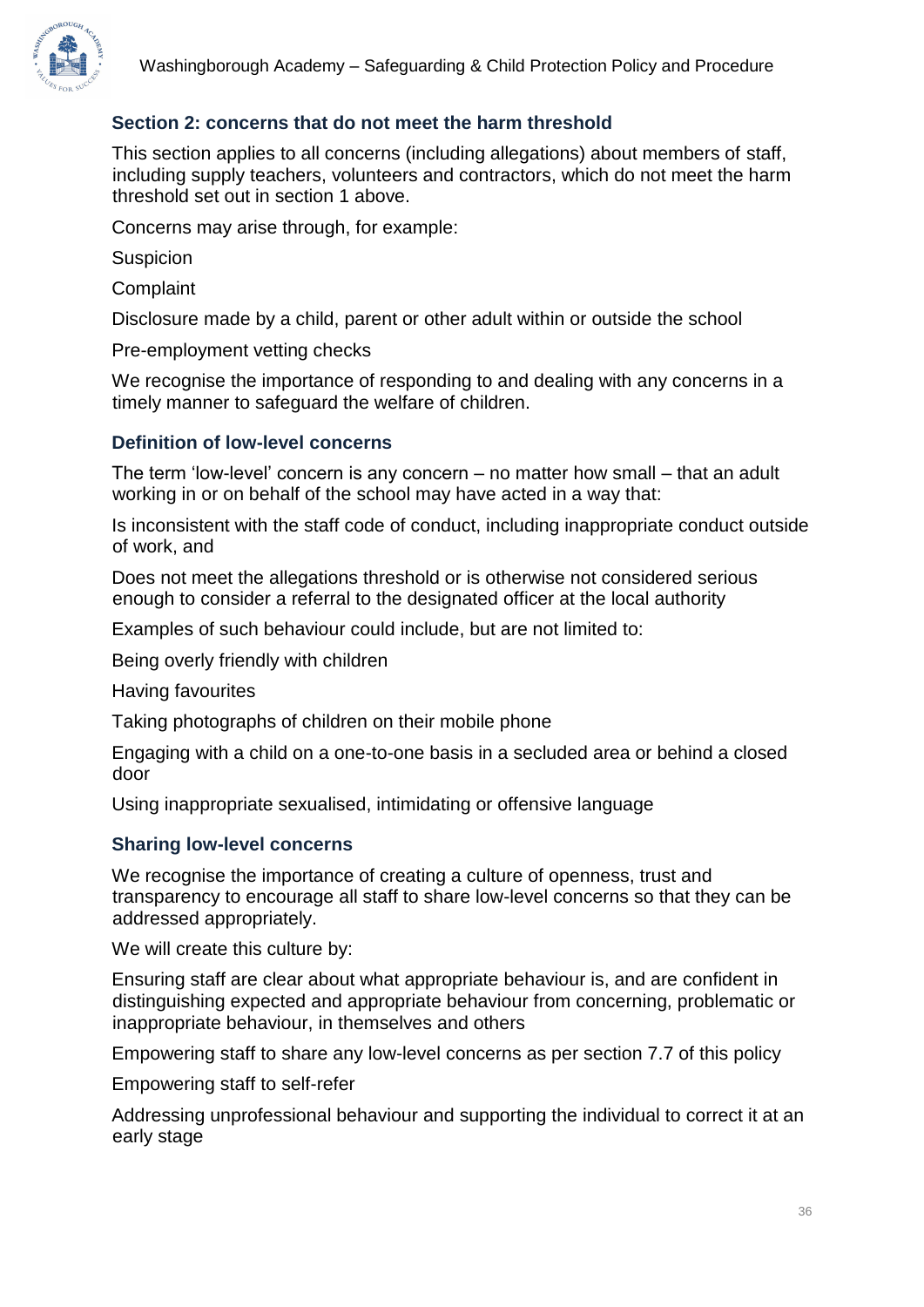

Providing a responsive, sensitive and proportionate handling of such concerns when they are raised

Helping to identify any weakness in the school's safeguarding system

## **Responding to low-level concerns**

If the concern is raised via a third party, the headteacher will collect evidence where necessary by speaking:

Directly to the person who raised the concern, unless it has been raised anonymously

To the individual involved and any witnesses

The headteacher will use the information collected to categorise the type of behaviour and determine any further action, in line with the school's code of conduct

For further information, refer to:

[Developing and implementing a low-level concerns policy: A guide for organisations](https://www.farrer.co.uk/news-and-insights/developing-and-implementing-a-low-level-concerns-policy-a-guide-for-organisations-which-work-with-children/)  [which work with children\]](https://www.farrer.co.uk/news-and-insights/developing-and-implementing-a-low-level-concerns-policy-a-guide-for-organisations-which-work-with-children/)

#### **Record keeping**

All low-level concerns will be recorded in writing. In addition to details of the concern raised, records will include the context in which the concern arose, any action taken and the rationale for decisions and action taken.

Records will be:

Kept confidential, held securely and comply with the DPA 2018 and UK GDPR

Reviewed so that potential patterns of concerning, problematic or inappropriate behaviour can be identified. Where a pattern of such behaviour is identified, we will decide on a course of action, either through our disciplinary procedures or, where a pattern of behaviour moves from a concern to meeting the harms threshold as described in section 1 of this appendix, we will refer it to the designated officer at the local authority

Retained at least until the individual leaves employment at the school

Where a low-level concern relates to a supply teacher or contractor, we will notify the individual's employer, so any potential patterns of inappropriate behaviour can be identified.

#### **References**

We will not include low-level concerns in references unless:

The concern (or group of concerns) has met the threshold for referral to the designated officer at the local authority and is found to be substantiated; and/or

The concern (or group of concerns) relates to issues which would ordinarily be included in a reference, such as misconduct or poor performance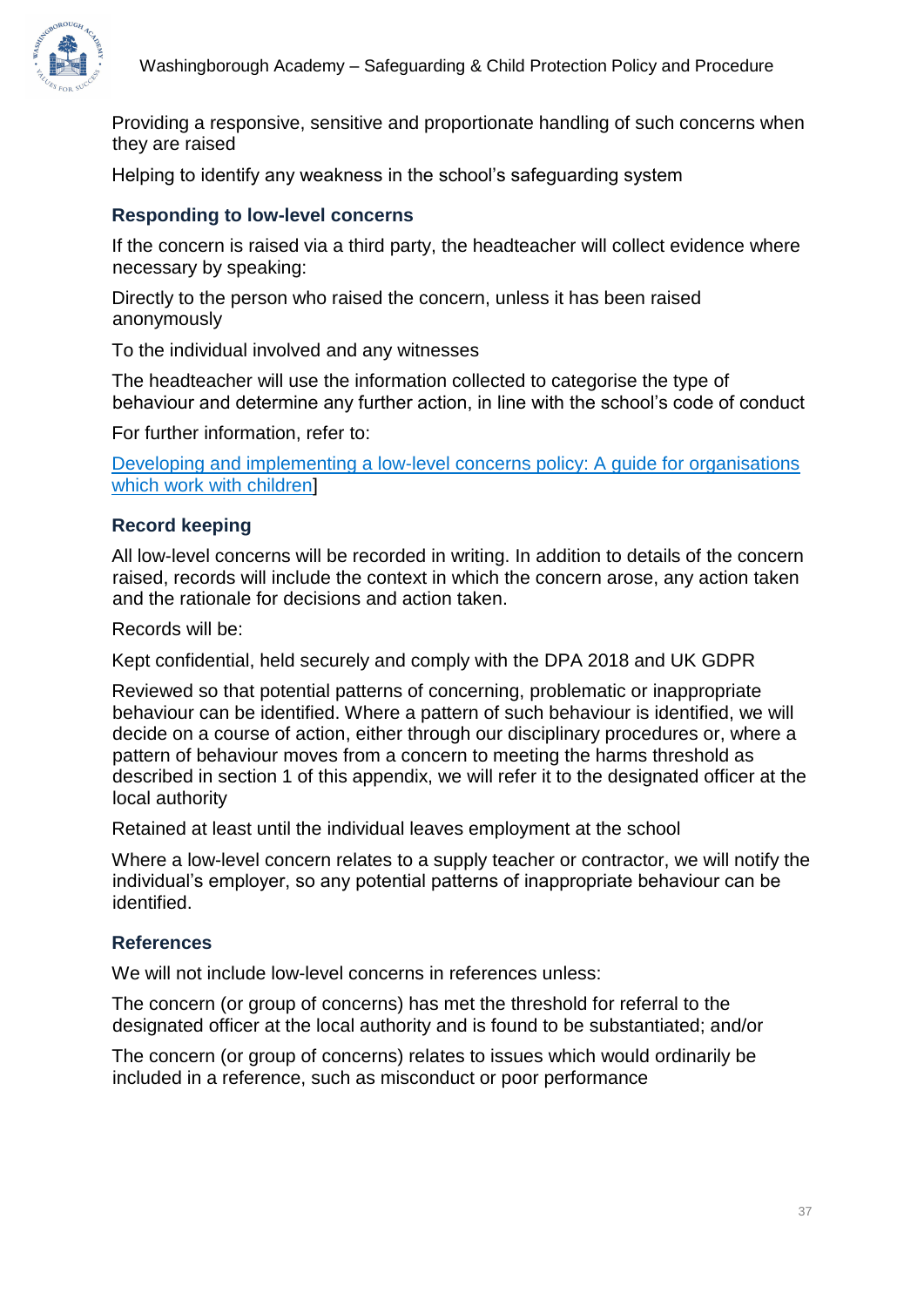# <span id="page-38-0"></span>**Appendix 4: specific safeguarding issues**

# **Children missing from education**

A child going missing from education, particularly repeatedly, can be a warning sign of a range of safeguarding issues. This might include abuse or neglect, such as sexual abuse or exploitation or child criminal exploitation, or issues such as mental health problems, substance abuse, radicalisation, FGM or forced marriage.

There are many circumstances where a child may become missing from education, but some children are particularly at risk. These include children who:

- > Are at risk of harm or neglect
- > Are at risk of forced marriage or FGM
- Come from Gypsy, Roma, or Traveller families
- > Come from the families of service personnel
- **>** Go missing or run away from home or care
- Are supervised by the youth justice system
- > Cease to attend a school
- Come from new migrant families

We will follow our procedures for unauthorised absence and for dealing with children who go missing from education, particularly on repeat occasions, to help identify the risk of abuse and neglect, including sexual exploitation, and to help prevent the risks of going missing in future. This includes informing the local authority if a child leaves the school without a new school being named, and adhering to requirements with respect to sharing information with the local authority, when applicable, when removing a child's name from the admission register at non-standard transition points.

Staff will be trained in signs to look out for and the individual triggers to be aware of when considering the risks of potential safeguarding concerns which may be related to being missing, such as travelling to conflict zones, FGM and forced marriage.

If a staff member suspects that a child is suffering from harm or neglect, we will follow local child protection procedures, including with respect to making reasonable enquiries. We will make an immediate referral to the local authority children's social care team, and the police, if the child is suffering or likely to suffer from harm, or in immediate danger.

## **Child criminal exploitation**

Child criminal exploitation (CCE) is a form of abuse where an individual or group takes advantage of an imbalance of power to coerce, control, manipulate or deceive a child into criminal activity, in exchange for something the victim needs or wants, and/or for the financial or other advantage of the perpetrator or facilitator, and/or through violence or the threat of violence.

The abuse can be perpetrated by males or females, and children or adults. It can be a one-off occurrence or a series of incidents over time, and range from opportunistic to complex organised abuse.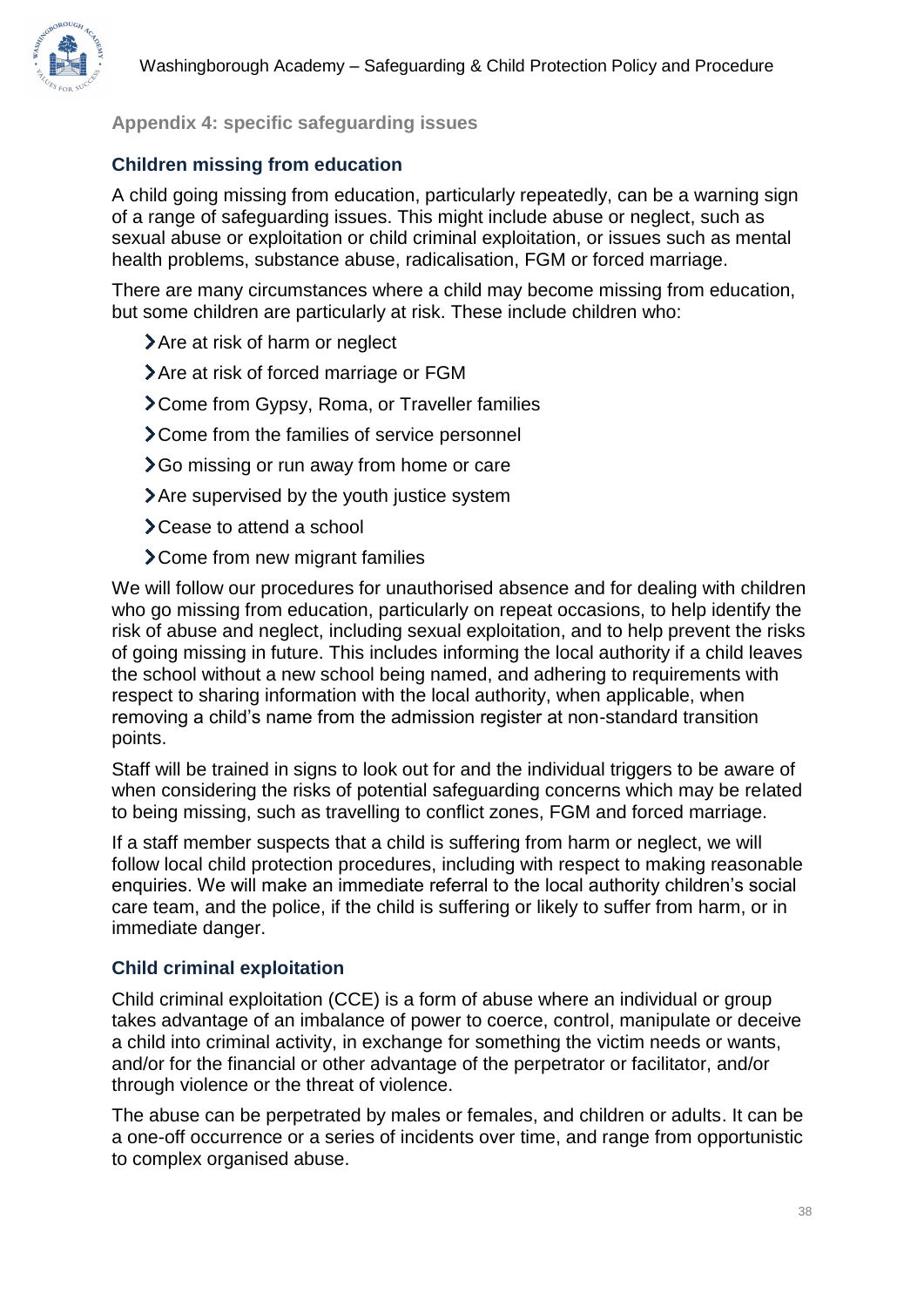

The victim can be exploited even when the activity appears to be consensual. It does not always involve physical contact and can happen online. For example, young people may be forced to work in cannabis factories, coerced into moving drugs or money across the country (county lines), forced to shoplift or pickpocket, or to threaten other young people.

Indicators of CCE can include a child:

- Appearing with unexplained gifts or new possessions
- Associating with other young people involved in exploitation
- Suffering from changes in emotional wellbeing
- Misusing drugs and alcohol
- Going missing for periods of time or regularly coming home late
- Regularly missing school or education
- Not taking part in education

If a member of staff suspects CCE, they will discuss this with the DSL. The DSL will trigger the local safeguarding procedures, including a referral to the local authority's children's social care team and the police, if appropriate.

# **Child sexual exploitation**

Child sexual exploitation (CSE) is a form of child sexual abuse where an individual or group takes advantage of an imbalance of power to coerce, manipulate or deceive a child into sexual activity, in exchange for something the victim needs or wants and/or for the financial advantage or increased status of the perpetrator or facilitator. It may, or may not, be accompanied by violence or threats of violence.

The abuse can be perpetrated by males or females, and children or adults. It can be a one-off occurrence or a series of incidents over time, and range from opportunistic to complex organised abuse.

The victim can be exploited even when the activity appears to be consensual. Children or young people who are being sexually exploited may not understand that they are being abused. They often trust their abuser and may be tricked into believing they are in a loving, consensual relationship.

CSE can include both physical contact (penetrative and non-penetrative acts) and non-contact sexual activity. It can also happen online. For example, young people may be persuaded or forced to share sexually explicit images of themselves, have sexual conversations by text, or take part in sexual activities using a webcam. CSE may also occur without the victim's immediate knowledge, for example through others copying videos or images.

In addition to the CCE indicators above, indicators of CSE can include a child:

Having an older boyfriend or girlfriend

Suffering from sexually transmitted infections or becoming pregnant

If a member of staff suspects CSE, they will discuss this with the DSL. The DSL will trigger the local safeguarding procedures, including a referral to the local authority's children's social care team and the police, if appropriate.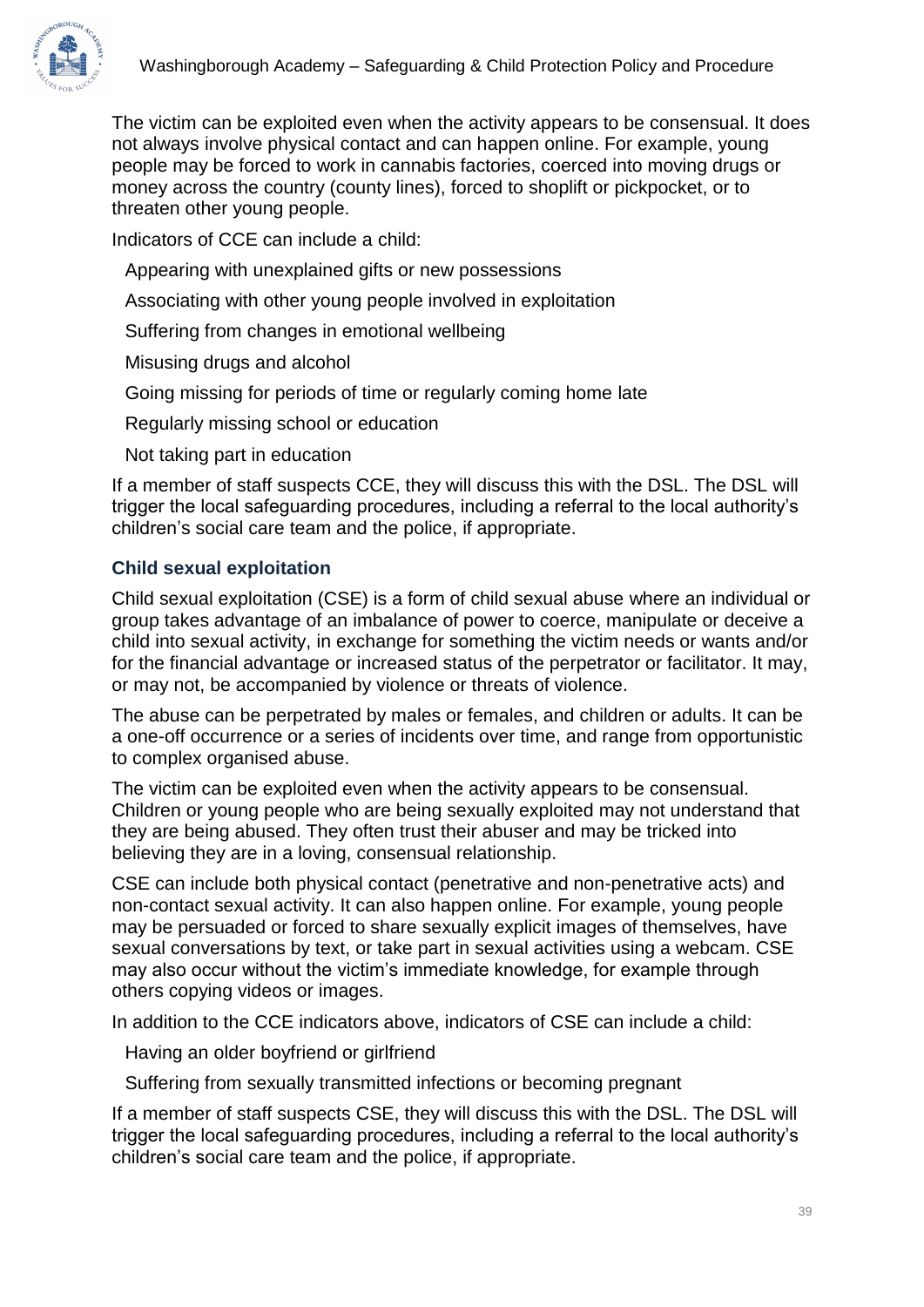

# **Domestic abuse**

Children can witness and be adversely affected by domestic abuse and/or violence at home where it occurs between family members. In some cases, a child may blame themselves for the abuse or may have had to leave the family home as a result.

Types of domestic abuse include intimate partner violence, abuse by family members, teenage relationship abuse and child/adolescent to parent violence and abuse. Anyone can be a victim of domestic abuse, regardless of gender, age, ethnicity, socioeconomic status, sexuality or background, and domestic abuse can take place inside or outside of the home.

Exposure to domestic abuse and/or violence can have a serious, long-lasting emotional and psychological impact on children.

If police are called to an incident of domestic abuse and any children in the household have experienced the incident, the police will inform the key adult in school (usually the designated safeguarding lead) before the child or children arrive at school the following day as part of [Operation Encompass.](https://www.operationencompass.org/)

The DSL will provide support according to the child's needs and update records about their circumstances.

#### **Homelessness**

Being homeless or being at risk of becoming homeless presents a real risk to a child's welfare.

The DSL and deputies will be aware of contact details and referral routes in to the local housing authority so they can raise/progress concerns at the earliest opportunity (where appropriate and in accordance with local procedures).

Where a child has been harmed or is at risk of harm, the DSL will also make a referral to children's social care.

## **So-called 'honour-based' abuse (including FGM and forced marriage)**

So-called 'honour-based' abuse (HBA) encompasses incidents or crimes committed to protect or defend the honour of the family and/or community, including FGM, forced marriage, and practices such as breast ironing.

Abuse committed in this context often involves a wider network of family or community pressure and can include multiple perpetrators.

All forms of HBA are abuse and will be handled and escalated as such. All staff will be alert to the possibility of a child being at risk of HBA or already having suffered it. If staff have a concern, they will speak to the DSL, who will activate local safeguarding procedures.

## **FGM**

The DSL will make sure that staff have access to appropriate training to equip them to be alert to children affected by FGM or at risk of FGM.

Section 7.3 of this policy sets out the procedures to be followed if a staff member discovers that an act of FGM appears to have been carried out or suspects that a pupil is at risk of FGM.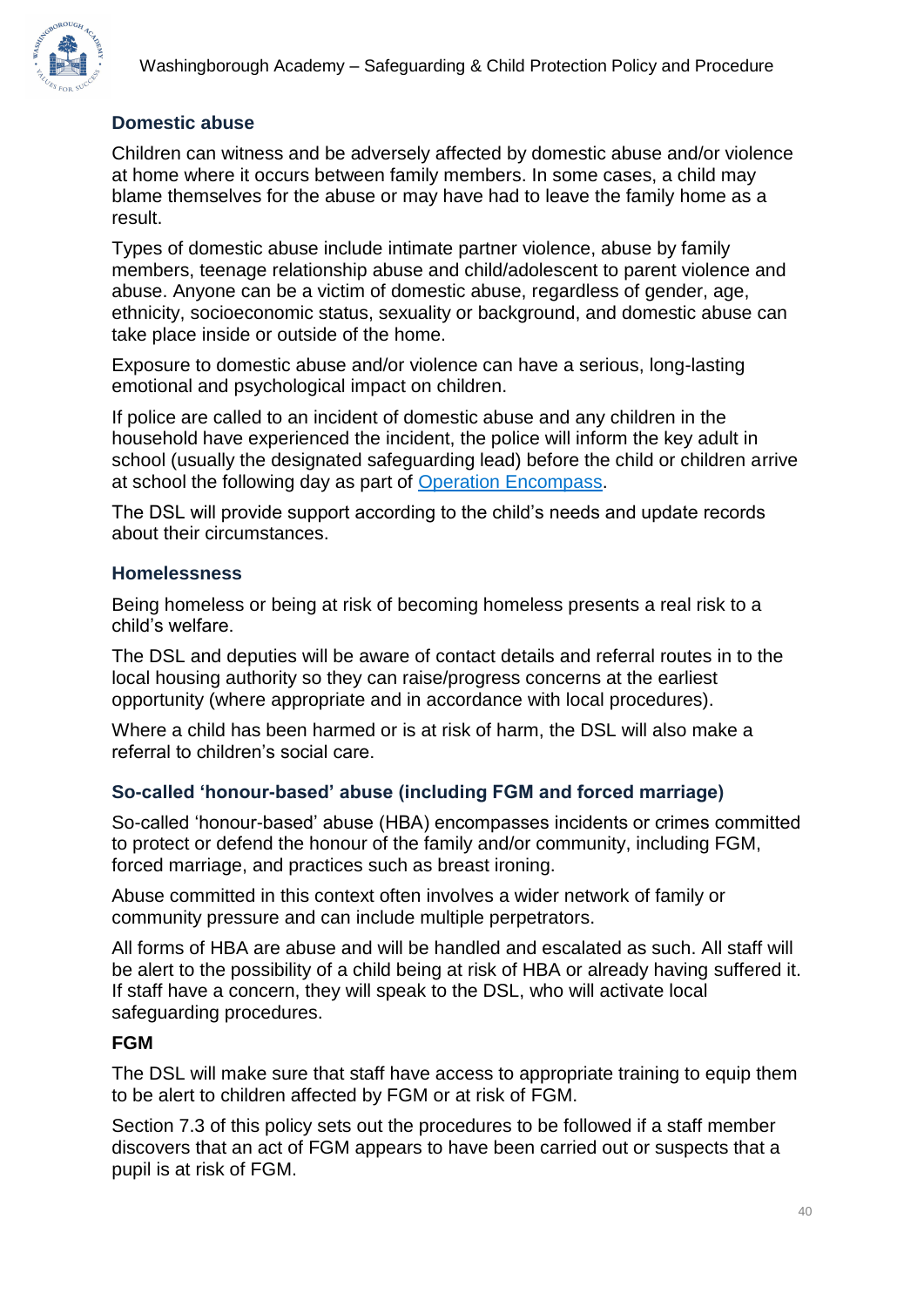

Indicators that FGM has already occurred include:

- A pupil confiding in a professional that FGM has taken place
- A mother/family member disclosing that FGM has been carried out
- A family/pupil already being known to social services in relation to other safeguarding issues

>A girl:

- Having difficulty walking, sitting or standing, or looking uncomfortable
- Finding it hard to sit still for long periods of time (where this was not a problem previously)
- Spending longer than normal in the bathroom or toilet due to difficulties urinating
- Having frequent urinary, menstrual or stomach problems
- Avoiding physical exercise or missing PE
- Being repeatedly absent from school, or absent for a prolonged period
- Demonstrating increased emotional and psychological needs for example, withdrawal or depression, or significant change in behaviour
- Being reluctant to undergo any medical examinations
- Asking for help, but not being explicit about the problem
- Talking about pain or discomfort between her legs

Potential signs that a pupil may be at risk of FGM include:

- The girl's family having a history of practising FGM (this is the biggest risk factor to consider)
- **>FGM** being known to be practised in the girl's community or country of origin
- A parent or family member expressing concern that FGM may be carried out
- A family not engaging with professionals (health, education or other) or already being known to social care in relation to other safeguarding issues

A girl:

- Having a mother, older sibling or cousin who has undergone FGM
- Having limited level of integration within UK society
- Confiding to a professional that she is to have a "special procedure" or to attend a special occasion to "become a woman"
- Talking about a long holiday to her country of origin or another country where the practice is prevalent, or parents/carers stating that they or a relative will take the girl out of the country for a prolonged period
- Requesting help from a teacher or another adult because she is aware or suspects that she is at immediate risk of FGM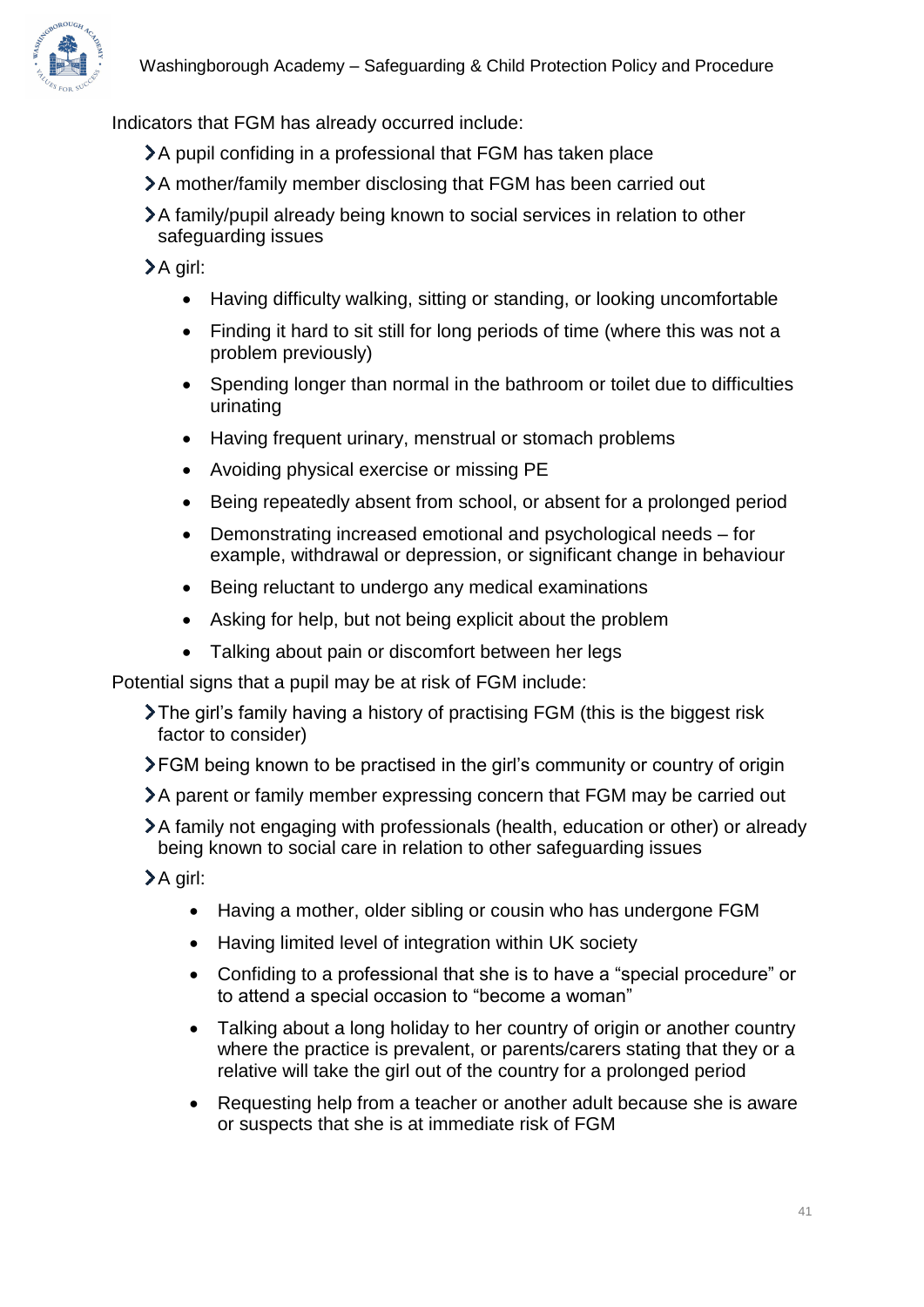

- Talking about FGM in conversation for example, a girl may tell other children about it (although it is important to consider the context of the discussion)
- Being unexpectedly absent from school
- Having sections missing from her 'red book' (child health record) and/or attending a travel clinic or equivalent for vaccinations/anti-malarial medication

The above indicators and risk factors are not intended to be exhaustive.

# **Forced marriage**

Forcing a person into marriage is a crime. A forced marriage is one entered into without the full and free consent of one or both parties and where violence, threats, or any other form of coercion is used to cause a person to enter into a marriage. Threats can be physical or emotional and psychological.

Staff will receive training around forced marriage and the presenting symptoms. We are aware of the 'one chance' rule, i.e. we may only have one chance to speak to the potential victim and only one chance to save them.

If a member of staff suspects that a pupil is being forced into marriage, they will speak to the pupil about their concerns in a secure and private place. They will then report this to the DSL.

The DSL will:

- Speak to the pupil about the concerns in a secure and private place
- Activate the local safeguarding procedures and refer the case to the local authority's designated officer
- Seek advice from the Forced Marriage Unit on 020 7008 0151 or [fmu@fco.gov.uk](mailto:fmu@fco.gov.uk)
- Refer the pupil to an education welfare officer, pastoral tutor, learning mentor, or school counsellor, as appropriate

# **Preventing radicalisation**

**Radicalisation** refers to the process by which a person comes to support terrorism and extremist ideologies associated with terrorist groups

**Extremism** is vocal or active opposition to fundamental British values, such as democracy, the rule of law, individual liberty, and mutual respect and tolerance of different faiths and beliefs. This also includes calling for the death of members of the armed forces

**Terrorism** is an action that:

- Endangers or causes serious violence to a person/people;
- Causes serious damage to property; or
- Seriously interferes or disrupts an electronic system

The use or threat of terrorism must be designed to influence the government or to intimidate the public and is made for the purpose of advancing a political, religious or ideological cause.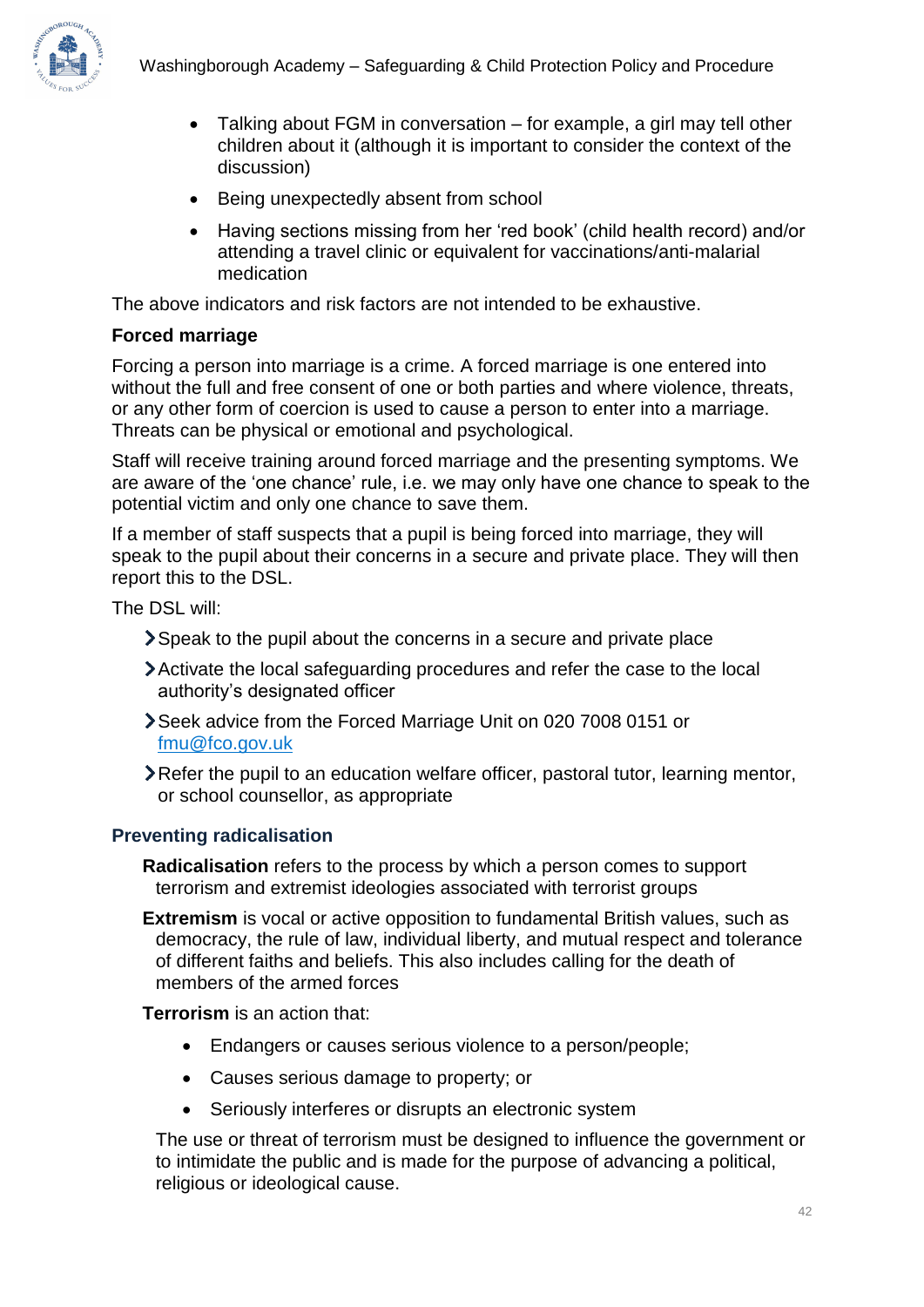

Schools have a duty to prevent children from being drawn into terrorism. The DSL will undertake Prevent awareness training and make sure that staff have access to appropriate training to equip them to identify children at risk.

We will assess the risk of children in our school being drawn into terrorism. This assessment will be based on an understanding of the potential risk in our local area, in collaboration with our local safeguarding partners and local police force.

We will ensure that suitable internet filtering is in place, and equip our pupils to stay safe online at school and at home.

There is no single way of identifying an individual who is likely to be susceptible to an extremist ideology. Radicalisation can occur quickly or over a long period.

Staff will be alert to changes in pupils' behaviour.

The government website [Educate Against Hate](http://educateagainsthate.com/parents/what-are-the-warning-signs/) and charity [NSPCC](https://www.nspcc.org.uk/what-you-can-do/report-abuse/dedicated-helplines/protecting-children-from-radicalisation/) say that signs that a pupil is being radicalised can include:

- Refusal to engage with, or becoming abusive to, peers who are different from themselves
- Becoming susceptible to conspiracy theories and feelings of persecution
- > Changes in friendship groups and appearance
- **>** Rejecting activities, they used to enjoy
- Converting to a new religion
- Isolating themselves from family and friends
- >Talking as if from a scripted speech
- An unwillingness or inability to discuss their views
- A sudden disrespectful attitude towards others
- Increased levels of anger
- Increased secretiveness, especially around internet use
- Expressions of sympathy for extremist ideologies and groups, or justification of their actions
- Accessing extremist material online, including on Facebook or Twitter
- > Possessing extremist literature
- Being in contact with extremist recruiters and joining, or seeking to join, extremist organisations

Children who are at risk of radicalisation may have low self-esteem, or be victims of bullying or discrimination. It is important to note that these signs can also be part of normal teenage behaviour – staff should have confidence in their instincts and seek advice if something feels wrong.

If staff are concerned about a pupil, they will follow our procedures set out in section 7.5 of this policy, including discussing their concerns with the DSL.

Staff should **always** act if they are worried.

#### **Peer-on-peer abuse**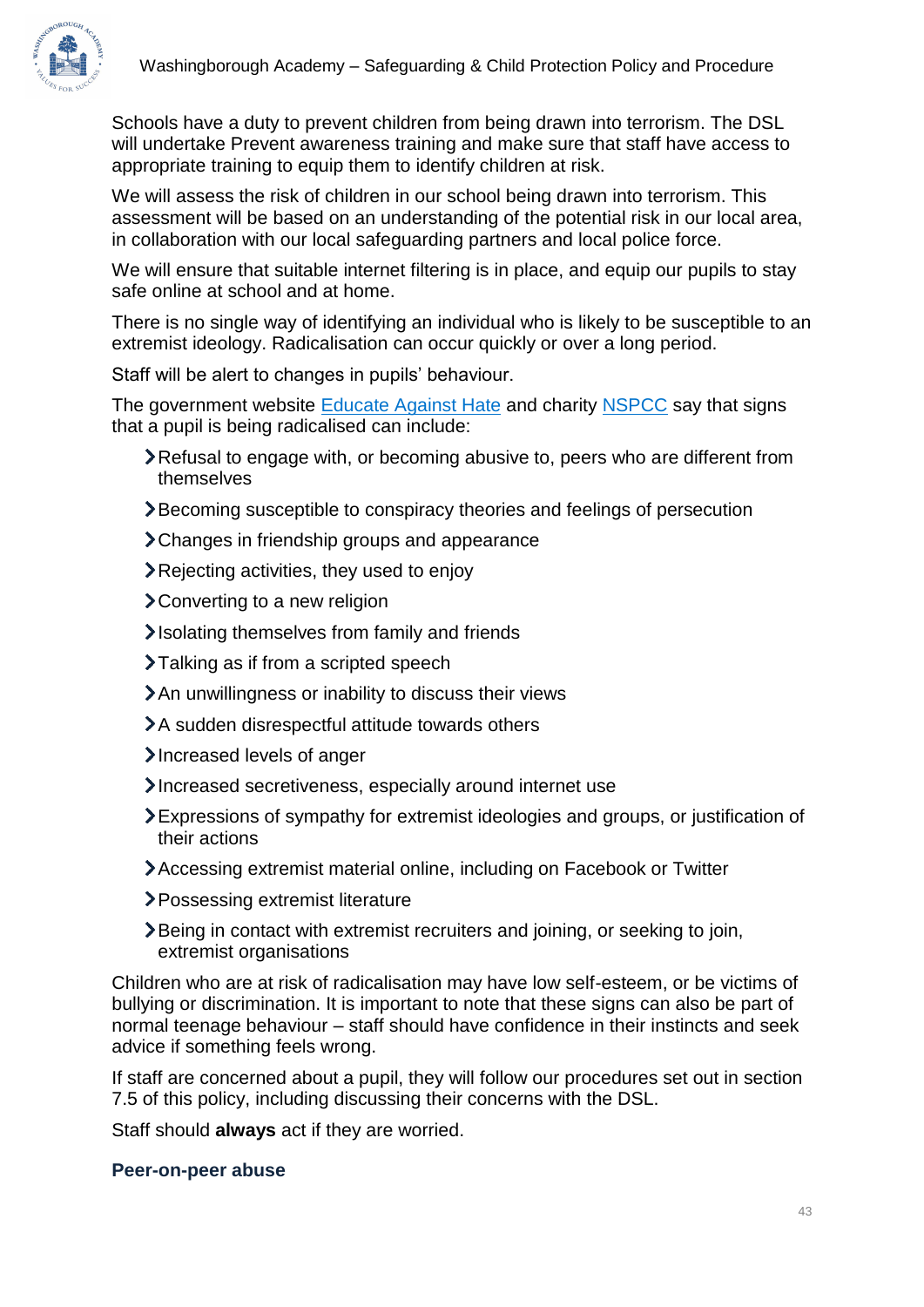

Peer-on-peer abuse is when children abuse other children. This type of abuse can take place inside and outside of school and online.

Peer-on-peer abuse is most likely to include, but may not be limited to:

Bullying (including cyber-bullying, prejudice-based and discriminatory bullying)

Abuse in intimate personal relationships between peers

Physical abuse such as hitting, kicking, shaking, biting, hair pulling, or otherwise causing physical harm (this may include an online element which facilitates, threatens and/or encourages physical abuse)

Sexual violence, such as rape, assault by penetration and sexual assault (this may include an online element which facilitates, threatens and/or encourages sexual violence)

Sexual harassment, such as sexual comments, remarks, jokes and online sexual harassment, which may be standalone or part of a broader pattern of abuse

Causing someone to engage in sexual activity without consent, such as forcing someone to strip, touch themselves sexually, or to engage in sexual activity with a third party

Consensual and non-consensual sharing of nudes and semi-nude images and/or videos (also known as sexting or youth produced sexual imagery)

Up skirting, which typically involves taking a picture under a person's clothing without their permission, with the intention of viewing their genitals or buttocks to obtain sexual gratification, or cause the victim humiliation, distress or alarm

Initiation/hazing type violence and rituals (this could include activities involving harassment, abuse or humiliation used as a way of initiating a person into a group and may also include an online element)

Where children abuse their peers online, this can take the form of, for example, abusive, harassing, and misogynistic messages; the non-consensual sharing of indecent images, especially around chat groups; and the sharing of abusive images and pornography, to those who don't want to receive such content.

If staff have any concerns about peer-on-peer abuse, or a child makes a report to them, they will follow the procedures set out in section 7 of this policy, as appropriate. In particular, section 7.8 and 7.9 set out more detail about our school's approach to this type of abuse.

## **Sexual violence and sexual harassment between children in schools**

Sexual violence and sexual harassment can occur:

Between 2 children of any age and sex

- Through a group of children sexually assaulting or sexually harassing a single child or group of children
- Online and face to face (both physically and verbally)

Sexual violence and sexual harassment exist on a continuum and may overlap.

Children who are victims of sexual violence and sexual harassment will likely find the experience stressful and distressing. This will, in all likelihood, adversely affect their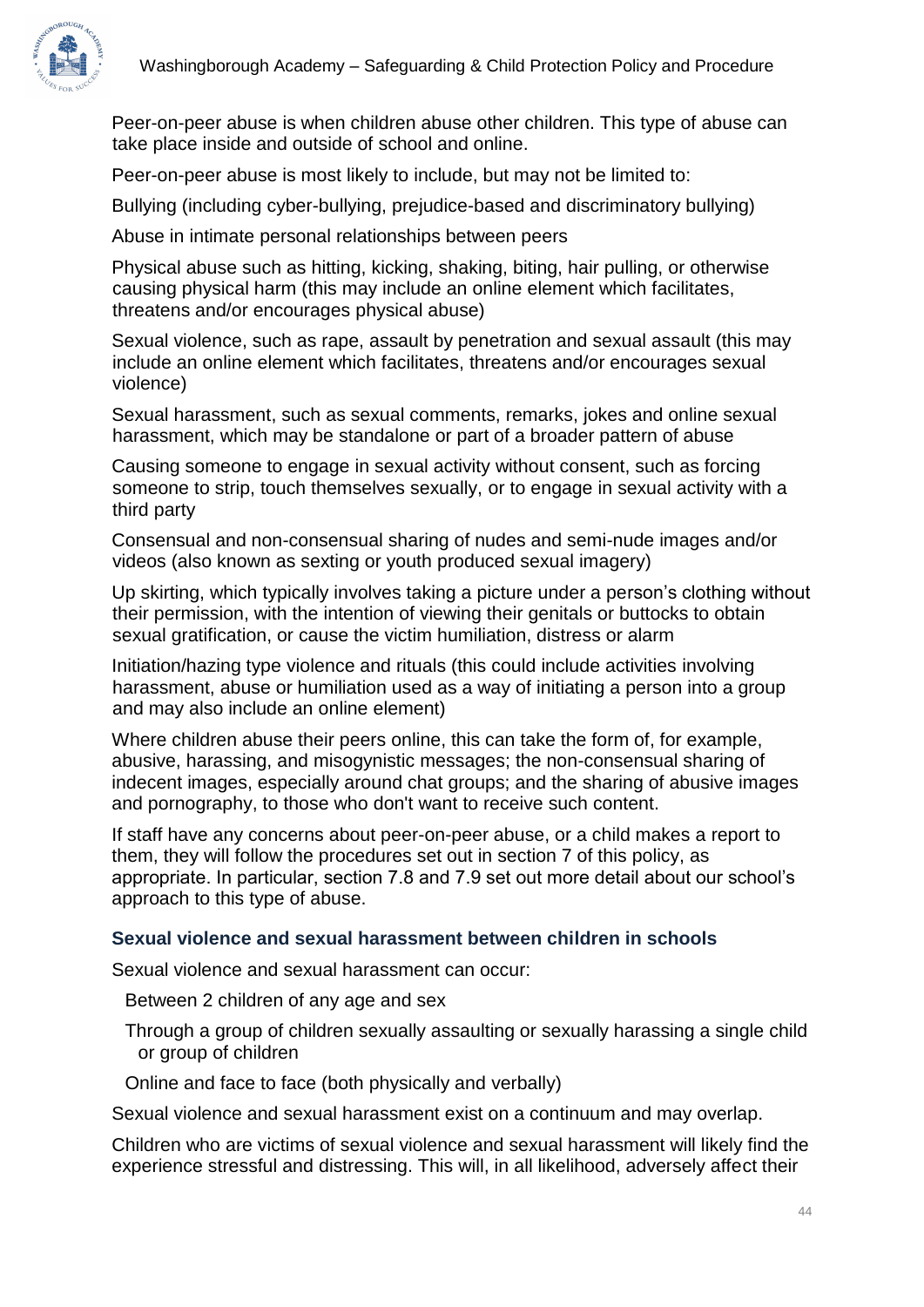

educational attainment and will be exacerbated if the alleged perpetrator(s) attends the same school.

If a victim reports an incident, it is essential that staff make sure they are reassured that they are being taken seriously and that they will be supported and kept safe. A victim should never be given the impression that they are creating a problem by reporting sexual violence or sexual harassment. Nor should a victim ever be made to feel ashamed for making a report.

Some groups are potentially more at risk. Evidence shows that girls, children with SEN and/or disabilities, and lesbian, gay, bisexual and transgender (LGBT) children are at greater risk.

Staff should be aware of the importance of:

Challenging inappropriate behaviours

Making clear that sexual violence and sexual harassment is not acceptable, will never be tolerated and is not an inevitable part of growing up

Challenging physical behaviours (potentially criminal in nature), such as grabbing bottoms, breasts and genitalia, pulling down trousers, flicking bras and lifting up skirts. Dismissing or tolerating such behaviours risks normalising them

If staff have any concerns about sexual violence or sexual harassment, or a child makes a report to them, they will follow the procedures set out in section 7 of this policy, as appropriate. In particular, section 7.8 and 7.9 set out more detail about our school's approach to this type of abuse.

## **Serious violence**

Indicators which may signal that a child is at risk from, or involved with, serious violent crime may include:

Increased absence from school

Change in friendships or relationships with older individuals or groups

Significant decline in performance

Signs of self-harm or a significant change in wellbeing

Signs of assault or unexplained injuries

Unexplained gifts or new possessions (this could indicate that the child has been approached by, or is involved with, individuals associated with criminal networks or gangs and may be at risk of criminal exploitation (see above))

Risk factors which increase the likelihood of involvement in serious violence include:

Being male

Having been frequently absent or permanently excluded from school

Having experienced child maltreatment

Having been involved in offending, such as theft or robbery

Staff will be aware of these indicators and risk factors. If a member of staff has a concern about a pupil being involved in, or at risk of, serious violence, they will report this to the DSL.